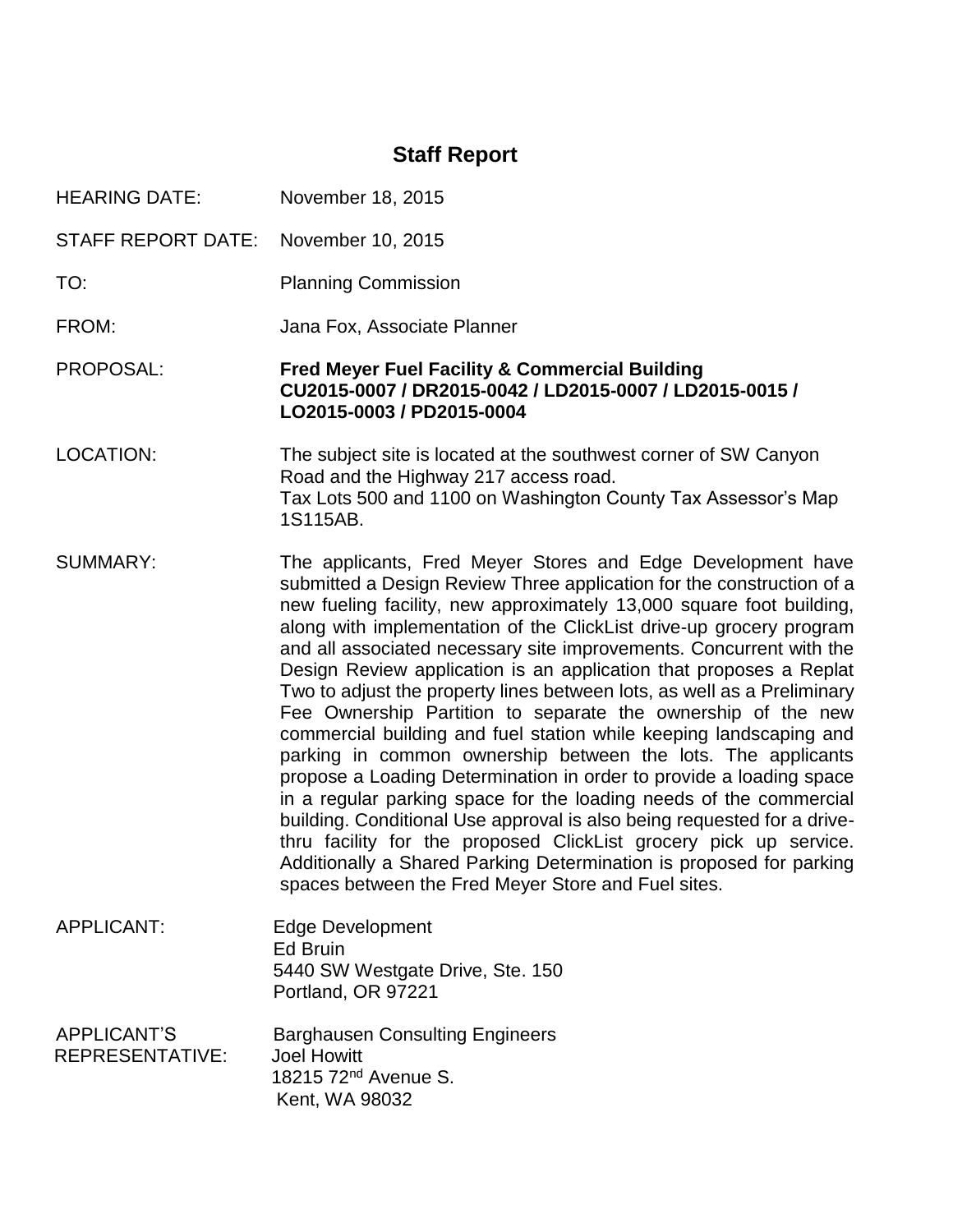| <b>PROPERTY</b><br><b>OWNERS:</b>           | Metropolitan Life Insurance Company<br>Joel Redmon<br>425 Market Street, Suite 1050<br>San Francisco, CA 94105 |
|---------------------------------------------|----------------------------------------------------------------------------------------------------------------|
| <b>PROPERTY</b><br><b>OWNERS/APPLICANT:</b> | Fred Meyer Stores, Inc.<br><b>James Coombes</b><br>3800 E 22 <sup>nd</sup> Avenue<br>Portland, OR 97202        |

# RECOMMENDATION: **APPROVAL of CU2015-0007 / DR2015-0042 / LD2015-0007 / LD2015-0015 / LO2015-0003 / PD2015-0004 (Fred Meyer Fuel Facility & Commercial Building)**

# **BACKGROUND FACTS**

# **Key Application Dates**

| <b>Application</b> | <b>Submittal Date</b> | <b>Application</b><br><b>Deemed Complete</b> | <b>Final Written</b><br><b>Decision Date</b> | $240$ -Day*  |
|--------------------|-----------------------|----------------------------------------------|----------------------------------------------|--------------|
| CU2015-0007        |                       | September 4, 2015 September 30, 2015         | January 28, 2016                             | May 27, 2016 |
| DR2015-0042        | April 8, 2015         | September 30, 2015                           | January 28, 2016                             | May 27, 2016 |
| LD2015-0007        | April 8, 2015         | September 30, 2015                           | January 28, 2016                             | May 27, 2016 |
| LD2015-0015        | June 29, 2015         | September 30, 2015                           | January 28, 2016                             | May 27, 2016 |
| LO2015-0003        | April 8, 2015         | September 30, 2015                           | January 28, 2016                             | May 27, 2016 |
| PD2015-0004        | April 8, 2015         | September 30, 2015                           | January 28, 2016                             | May 27, 2016 |

\* Pursuant to Section 50.25.9 of the Development Code this is the latest date, with a continuance, by which a final written decision on the proposal can be made.

# **Existing Conditions Table**

| Zoning                               | Regional Center-East (RC-E)                                                                                                                                 |                                                                                         |  |
|--------------------------------------|-------------------------------------------------------------------------------------------------------------------------------------------------------------|-----------------------------------------------------------------------------------------|--|
| <b>Current</b><br><b>Development</b> | <b>Commercial Development &amp; Vacant Parcel</b>                                                                                                           |                                                                                         |  |
| Site Size &<br>Location              | The site is located at the southwest corner of the SW Canyon Road and the<br>Highway 217 access road intersection.<br>The site is approximately 21.5 acres. |                                                                                         |  |
| <b>NAC</b>                           | <b>Central Beaverton</b>                                                                                                                                    |                                                                                         |  |
| <b>Surrounding</b><br><b>Uses</b>    | Zoning:<br>North: RC-E<br>South: RC-E<br>East: Highway 217<br>West: RC-E                                                                                    | Uses:<br>North: Commercial<br>South: Commercial<br>Highway<br>East:<br>West: Commercial |  |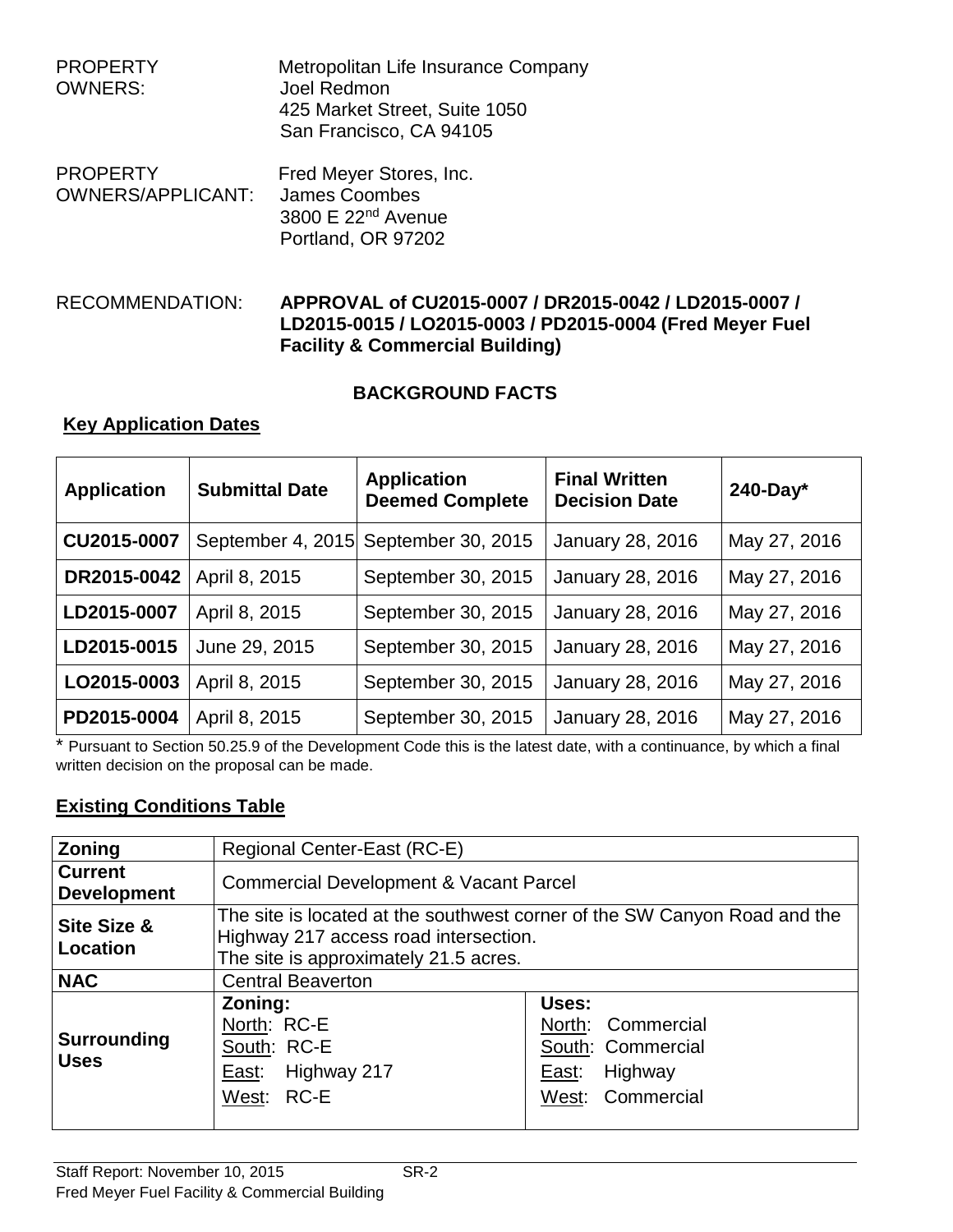# **DESCRIPTION OF APPLICATION AND TABLE OF CONTENTS**

# **Attachments:**

| <b>Recommendation Report</b> | Attachment A: Facilities Review Committee Technical Review and | Page No.<br>$FR1 - FR10$ |
|------------------------------|----------------------------------------------------------------|--------------------------|
|                              | Attachment B: CU2015-0007 Conditional Use                      | CU1-CU4                  |
|                              | Attachment C: DR2015-0042 Design Review Three                  | DR1-DR21                 |
|                              | Attachment D: LD2015-0007 Replat Two                           | Replat 1-Replat 3        |
|                              | Attachment E: LD2015-0015 Preliminary Fee Ownership Partition  | LD1-LD3                  |
|                              | Attachment F: LO2015-0003 Loading Determination                | LO1-LO4                  |
|                              | Attachment G: PD2015-0004 Parking Determination                | PD1-PD4                  |
|                              | <b>Attachment H: Conditions of Approval</b>                    | COA1-COA9                |

# **Exhibits**

# **Exhibit 1. Materials submitted by Staff**

| Exhibit 1.1: | Vicinity Map (page SR-4 of this report) |
|--------------|-----------------------------------------|
| Exhibit 1.2: | Aerial Map (page SR-5 of this report)   |

# **Exhibit 2. Public Comment**

No Comments Received

# **Exhibit 3. Materials submitted by the Applicant**

Exhibit 3.1: Submittal Package including plans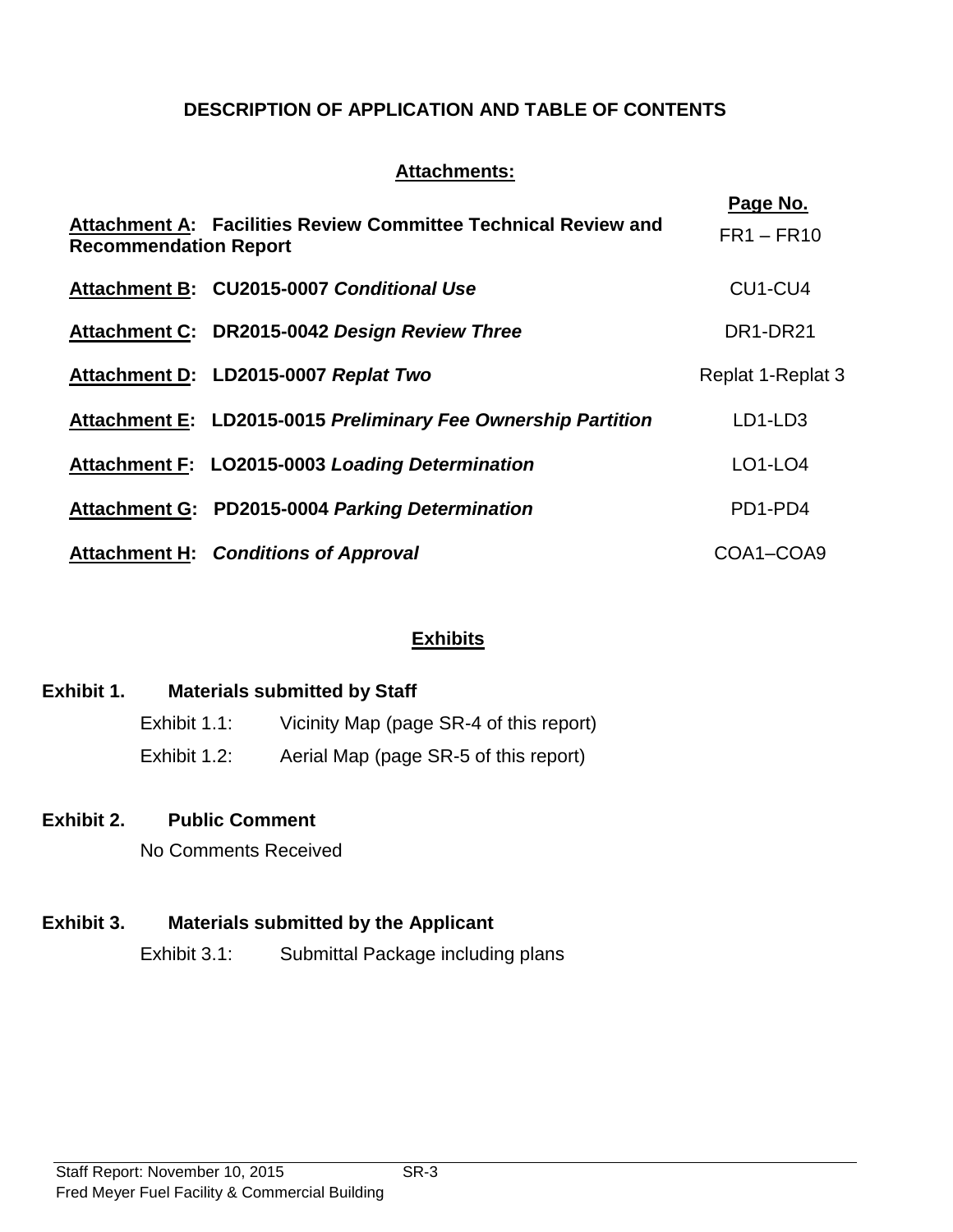# **Exhibit 1.1**

![](_page_3_Figure_1.jpeg)

**Fred Meyer Fuel Facility & Commercial Building CU2015-0007 / DR2015-0042 / LD2015-0007 / LD2015-0015 / LO2015-0003 / PD2015-0004 Vicinity & Zoning Map**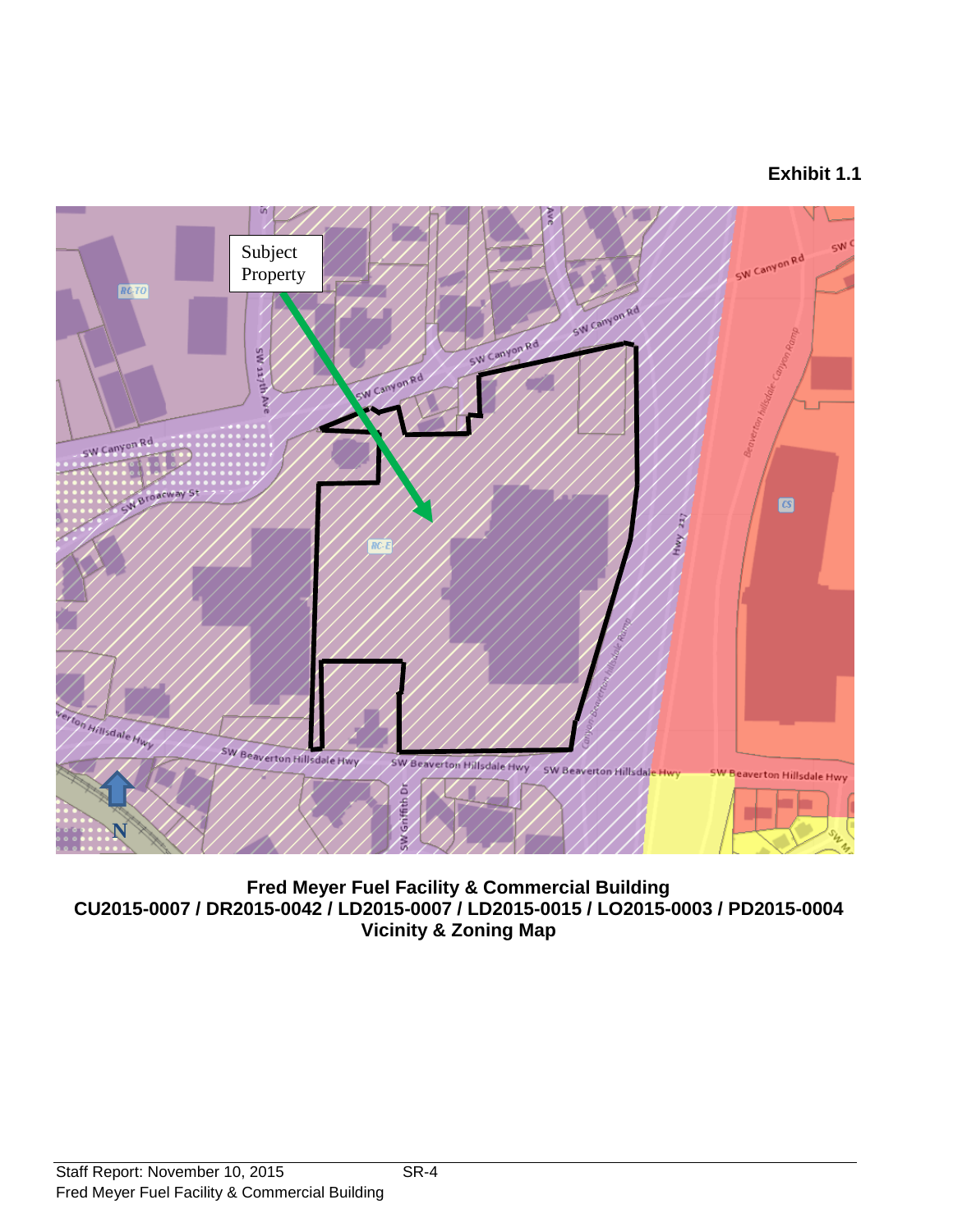# **Exhibit 1.2**

![](_page_4_Picture_1.jpeg)

**Fred Meyer Fuel Facility & Commercial Building CU2015-0007 / DR2015-0042 / LD2015-0007 / LD2015-0015 / LO2015-0003 / PD2015-0004 Aerial Map**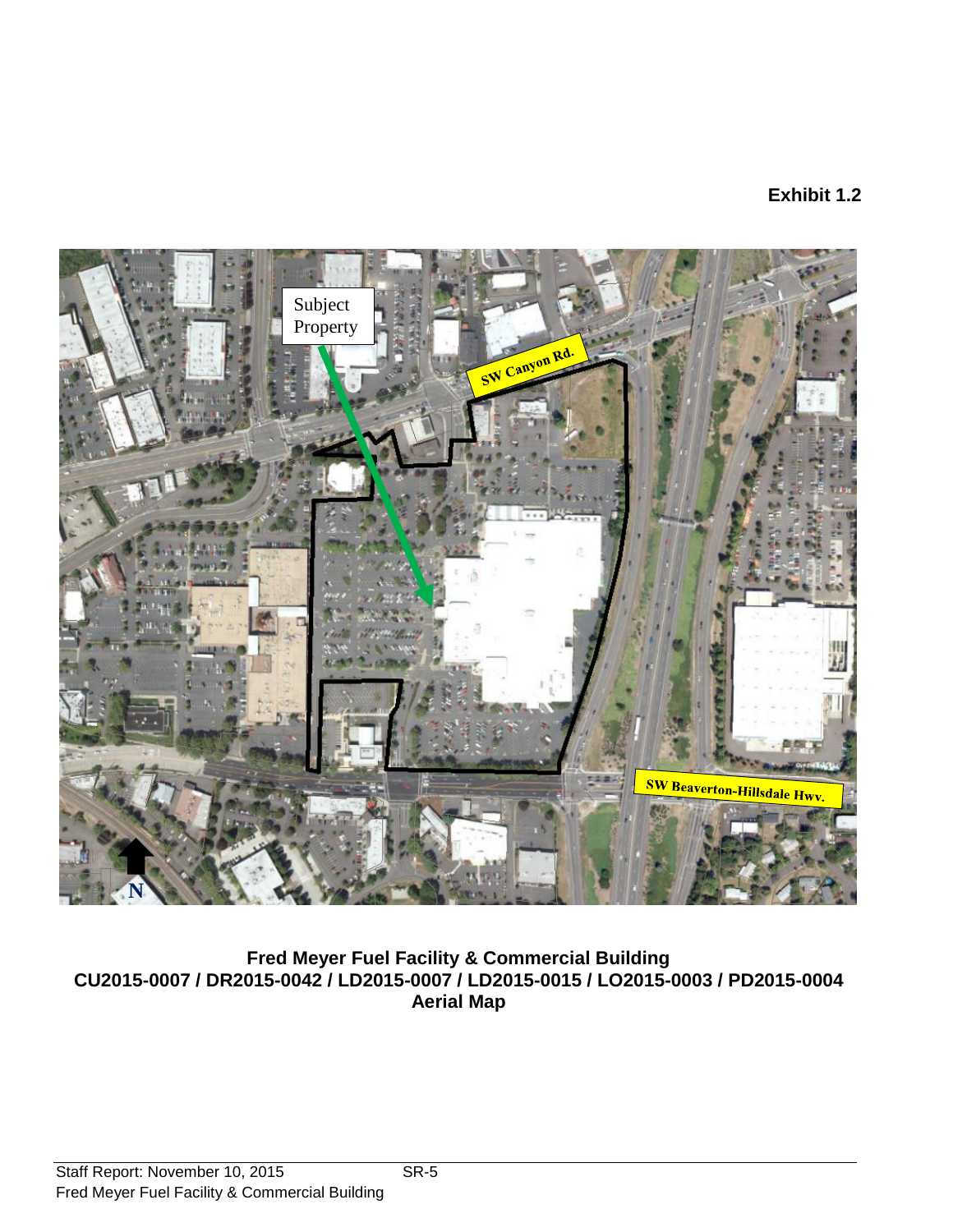# **FACILITIES REVIEW COMMITTEE TECHNICAL REVIEW AND RECOMMENDATIONS Fred Meyer Fuel Facility & Commercial Building (CU2015-0007 / DR2015-0042 / LD2015-0007 / LD2015-0015 / LO2015-0003 / PD2015-0004)**

# **Section 40.03.1 Facilities Review Committee:**

The Facilities Review Committee has conducted a technical review of the application, in accordance with the criteria contained in Section 40.03 of the Development Code. The Committee's findings and recommended conditions of approval are provided to the decisionmaking authority. As they will appear in the Staff Report, the Facilities Review Conditions may be re-numbered and placed in a different order.

The decision-making authority will determine whether the application as presented meets the Facilities Review approval criteria for the subject application and may choose to adopt, not adopt, or modify the Committee's findings, below.

**The Facilities Review Committee Criteria are reviewed for all criteria that are applicable to the submitted application as identified below:**

- **All twelve (12) criteria are applicable to the submitted Conditional Use (CU2015- 0007), Design Review Three (DR2015-0042), Replat Two (LD2015-0007), and Preliminary Fee Ownership Partition (LD2015-0015) applications.**
- **The Facilities Review Committee Criteria for Approval are not applicable to the submitted Loading Determination (LO2015-0003) and Parking Determination (PD2015-0004) applications.**

#### *A. All critical facilities and services related to the proposed development have, or can be improved to have, adequate capacity to serve the proposed development at the time of its completion.*

Chapter 90 of the Development Code defines "critical facilities" to be services that include public water, public sanitary sewer, storm water drainage and retention, transportation, and fire protection.

Water, stormwater and sanitary sewer services are provided by the City of Beaverton. The applicant states that there is adequate capacity to serve the proposed fuel center and commercial building. The applicant has submitted a Clean Water Services (CWS) Service Provider Letter (SPL) for the project which shows that there are no significant features within 200 feet of the subject site.

Water service is provided to the site through a 12-inch diameter water main in the SW Canyon Road right-of-way. The applicant proposes to extend a 12-inch water line to the site in a water line easement within the drive aisle. Adequate capacity exists to serve the proposed development.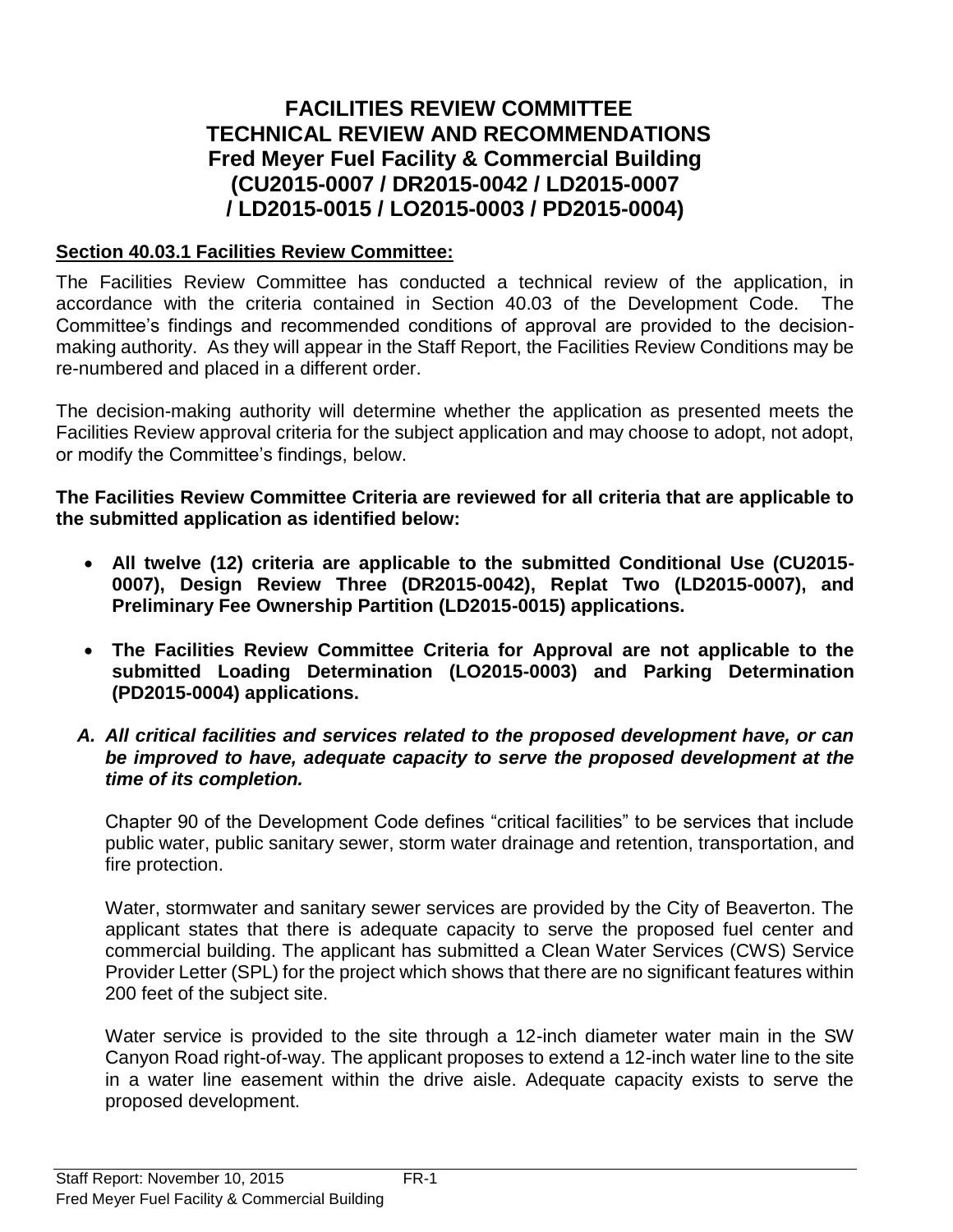Sanitary sewer service is available through an 8-inch sewer main in the SW Canyon Road right-of-way. Adequate capacity exists to serve the subject site.

Storm water drainage service to the site is provided through a manhole connection to a line on the west side of the MetLife property, south of the Olive Garden Restaurant. The applicant has submitted a preliminary drainage report, included in the application materials.

The Committee finds the report and associated utility plans are adequate in addressing the on-site surface water management. To ensure appropriate design and construction of critical facilities including but not limited to utility connections, access to manholes and structures, maintenance requirements, and associated construction and utility phasing plans, the Committee recommends conditions of approval through the Land Division and Design Review applications.

Fire protection is provided to the site by Tualatin Valley Fire and Rescue Department. Tualatin Valley Fire & Rescue has received a copy of the submittal and has stated that they endorse the proposal, subject to conditions of approval.

The site is located along the south side of Canyon Road, west of Highway 217. The City's Comprehensive Plan classified SW Canyon Road as an Arterial and Highway 217 as a Freeway. The application included a Traffic Impact Assessment (TIA), dated March 2, 2015, which was prepared by Mackenzie, and supplemented with a memo dated September 2, 2015 that examined the potential traffic impacts of the ClickList facilities. City Transportation staff has reviewed the TIA and have provided the following responses:

The proposed fueling station will have 14 vehicle fueling positions and an attendant's kiosk beneath the gas station canopy. The site will also have a new two-story building with approximately 6,448 square feet of retail and 6,330 square feet of office space. In addition, the applicant proposes to make some minor site modifications to accommodate a ClickList service, where customers can order online and schedule an appointment to have their purchases loaded directly into their vehicles while they wait.

According to the applicant's March TIA, the development is estimated to generate a total of approximately 3,065 vehicle trips per day, including approximately 255 new trips to the surrounding transportation system during the weekday PM peak hour and 305 new Saturday midday peak hour trips. To mitigate the effects of the added trips, the TIA recommends that the applicant modify the landscape median of SW Canyon Rd, east of the SW 115<sup>th</sup> Ave intersection to increase the storage area for westbound vehicles turning left into the site. Staff has added this as a Condition of Approval. The TIA shows that the additional trips due to this proposal will exacerbate the queues at all of the nearby intersections, but indicates that no mitigation is recommended.

#### **Therefore, staff finds that the proposal meets the criterion for approval, subject to conditions of approval.**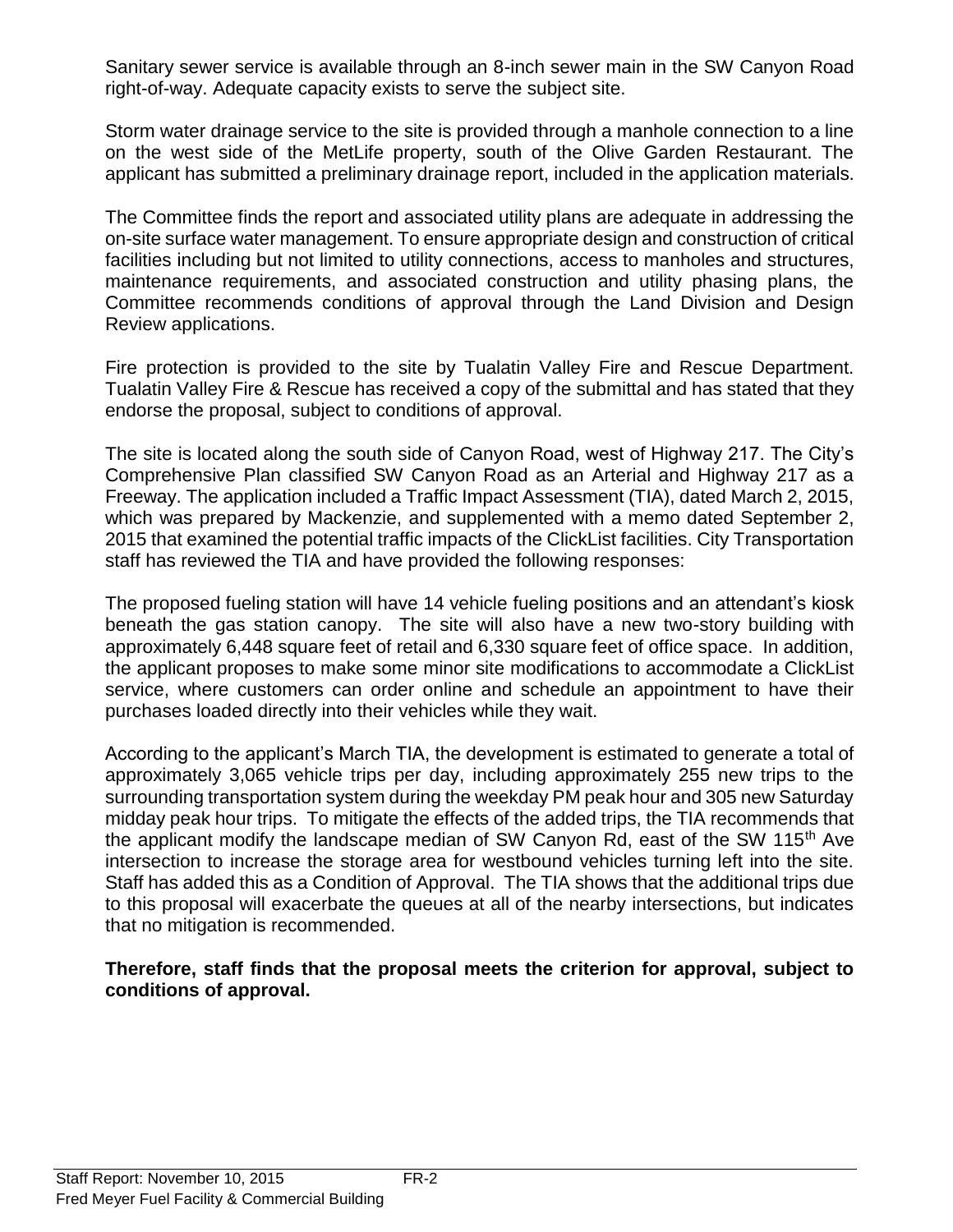*B. Essential facilities and services related to the proposed development are available, or can be made available, with adequate capacity to serve the development prior to its occupancy. In lieu of providing essential facilities and services, a specific plan may be approved if it adequately demonstrates that essential facilities, services, or both will be provided to serve the proposed development within five (5) years of occupancy.*

Chapter 90 of the Development Code defines "essential facilities" to be services that include schools, transit improvements, police protection, and pedestrian and bicycle facilities in the public right-of-way. The applicant's plans and materials were forwarded to the City Transportation staff and Tualatin Valley Fire and Rescue. As noted above, Tualatin Valley Fire and Rescue supports the proposal subject to conditions of approval.

Tri-Met provides bus service along Canyon Road, east of the intersection with 115<sup>th</sup> Avenue, which is approximately 300 feet west of the subject site. East-bound bus service is on the south side of Canyon Road and west-bound service is on the north side of Canyon Road. The proposed improvements to the site will provide pedestrian access to Canyon Road and, thus, access to transit service. No additional transit location or capacity improvements are recommended.

Bicycle lanes are currently provided along SW Canyon Road. Public sidewalks provide connections to the site from SW Canyon Road, the sidewalk is proposed to be widened to meet the City standard of ten (10) feet.

Police protection to the site will be provided by the Beaverton Police Department. The Police Department did not provide comments or recommendations to the Facilities Review Committee.

The Committee has reviewed the proposal and has found that the essential facilities and services to serve the site are adequate to accommodate the proposal as conditioned.

**Therefore, staff finds that the proposal meets the criterion for approval, subject to conditions of approval.**

*C. The proposed development is consistent with all applicable provisions of Chapter 20 (Land Uses) unless the applicable provisions are modified by means of one or more applications which shall be already approved or which shall be considered concurrently with the subject application; provided, however, if the approval of the proposed development is contingent upon one or more additional applications, and the same is not approved, then the proposed development must comply with all applicable provisions of Chapter 20 (Land Uses).*

Staff cites the Code Conformance Analysis chart at the end of the Facilities Review Report, which evaluates the project as it relates to applicable code requirements of Chapter 20 for the Regional Center-East (RC-E) zone, as applicable to the aforementioned criterion.

# **Therefore, staff finds that the proposal meets the criterion for approval.**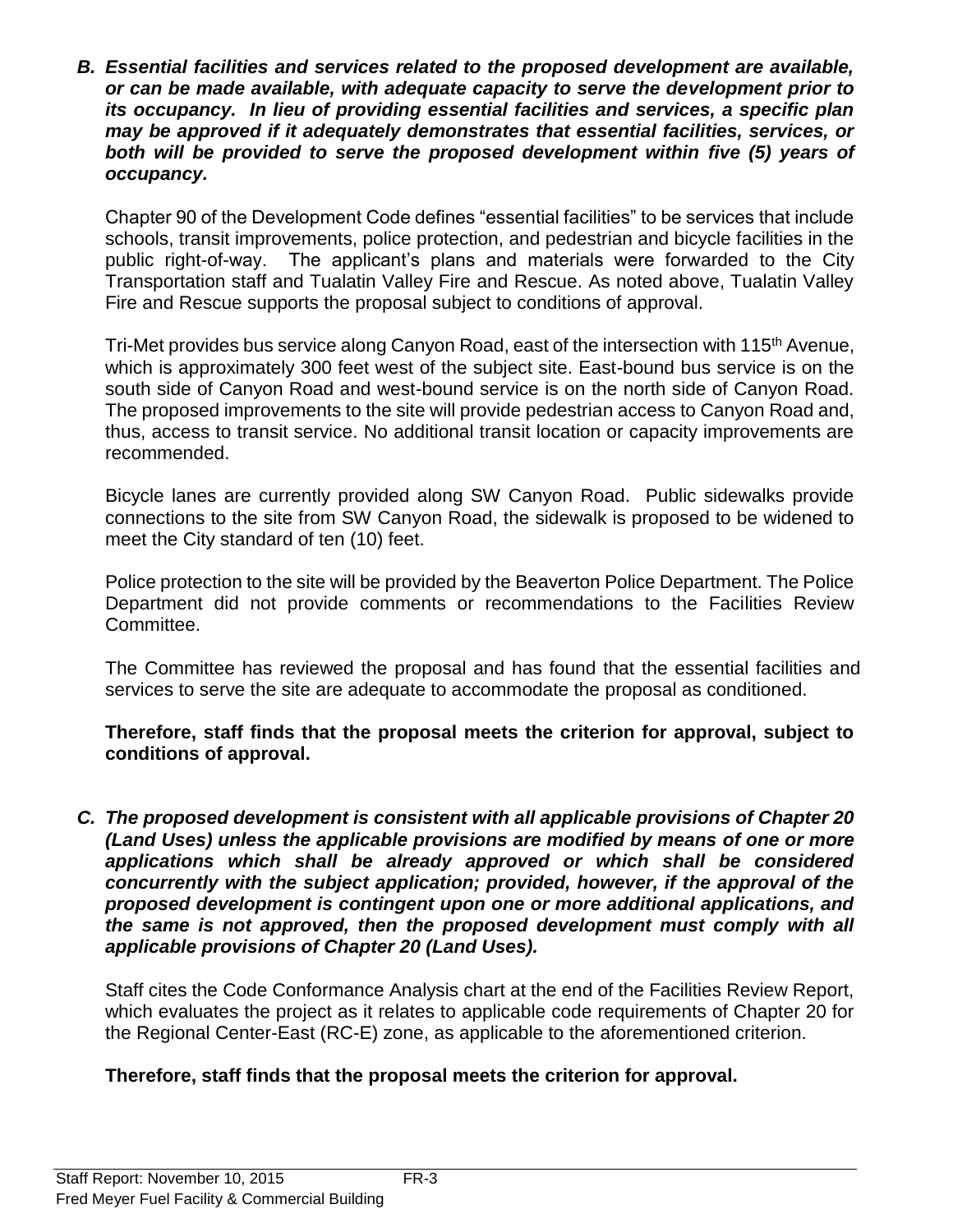*D. The proposed development is consistent with all applicable provisions of Chapter 60 (Special Requirements) and all improvements, dedications, or both, as required by the applicable provisions of Chapter 60 (Special Requirements), are provided or can be provided in rough proportion to the identified impact(s) of the proposed development.*

The Committee cites the Code Conformance Analysis chart at the end of this report, which evaluates the proposal as it relates the applicable Code requirements of Chapter 60, as applicable to the above mentioned criteria. Staff will provide findings for the applicable Design Review Standards (Code Section 60.05) within the Design Review section of the staff report.

In review of Section 60.55 Transportation Facilities:

# Traffic

Please see the findings provided in criterion A.

# Street, Bicycle and Pedestrian Connections.

The proposal shows a pedestrian connection to the on-site pedestrian circulation system, which connects to Canyon Road. The proposal shows widening of the sidewalk along the Canyon frontage to a consistent ten (10) feet wide to meet the Development Code standards. Existing bike lanes are located on Canyon Road along the project frontage. No new street or bicycle connections are proposed or required.

# Street Width.

The right-of-way width along the Canyon Road frontage meets ODOT's planned arterial design. No right-of-way dedication is proposed or required.

# On-site circulation

The proposal improves the on-site circulation by adding additional pedestrian walkways along the drive aisle south of SW Canyon Rd. and reducing the number of potential conflict points.

# **Access**

The proposal will maintain the existing access points to the site, including a right in only access adjacent to the commercial site and the signalized access on SW 115<sup>th</sup> Avenue. All access to the fuel and new commercial building (Fred Meyer) site are through the MetLife property and they are proposed to share internal site access and circulation, it is recommended that the applicant submit the required joint-use and maintenance agreement documentation as identified in EDM 210.13.K and 210.13.L.

# Parking

According to the applicant, the proposed development will require a total of 954 parking stalls for the MetLife and Fred Meyer sites. The MetLife site requires 911 parking spaces and the proposed Fred Meyer site requires 43 parking spaces. The applicant proposes a total of 957 parking spaces across the two lots. A Parking Determination for Shared Parking has been requested to provide 14 parking spaces for the Fred Meyer site on the MetLife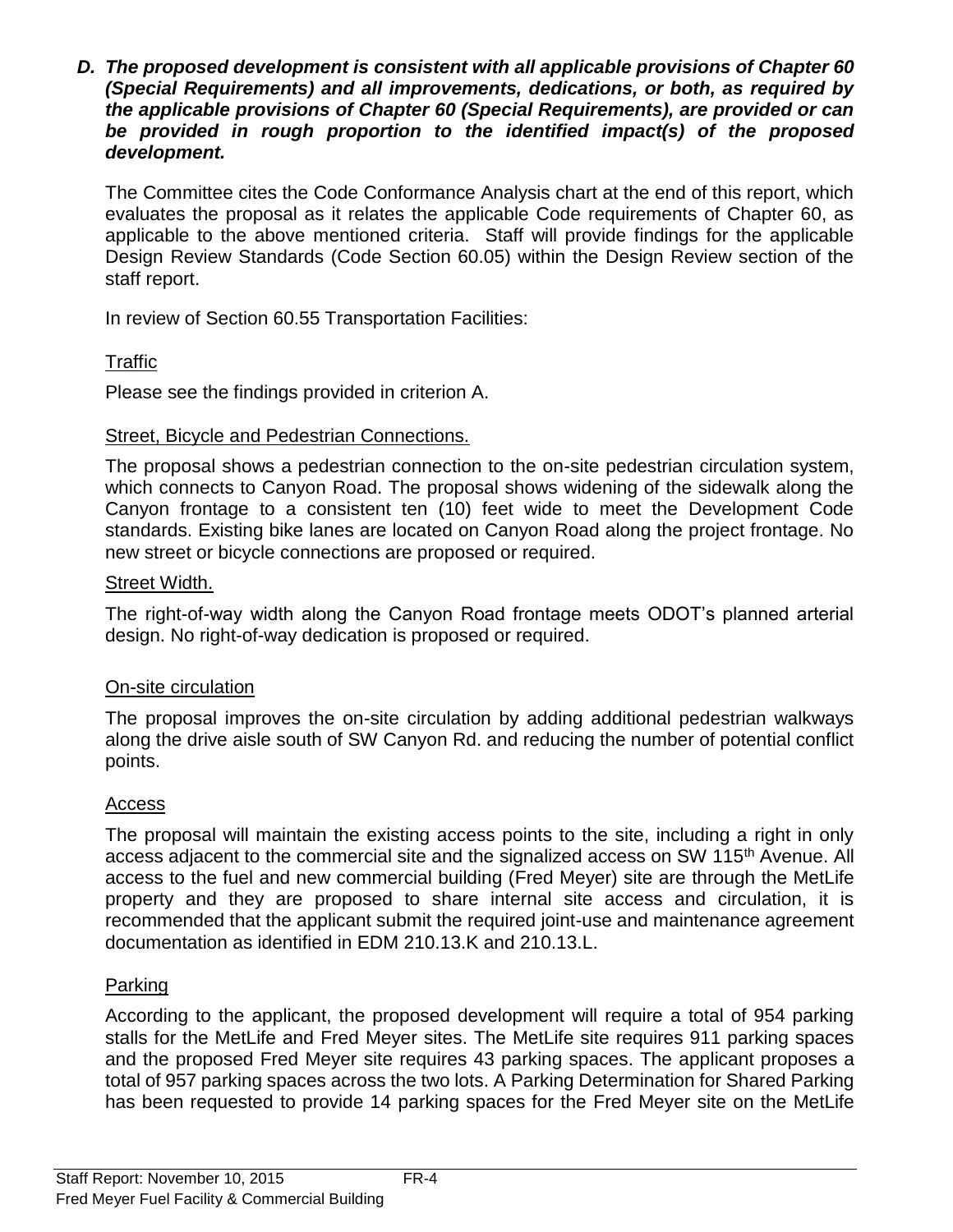property. Bicycle parking sufficient to meet the minimum requirements is shown on the applicant's plans.

# Utility Undergrounding

To meet the requirements of Section 60.65 (Utility Undergrounding), staff recommends a standard condition of approval requiring that all new utility lines are placed underground. Above ground powerlines and poles exist along street frontage of the subject property. These powerlines and poles are to be placed underground if shown to obstruct vision clearance or require relocation.

**Therefore, staff finds that the proposal meets the criterion for approval, subject to conditions of approval.**

*E. Adequate means are provided or can be provided to ensure continued periodic maintenance and necessary normal replacement of the following private common facilities and areas, as applicable: drainage facilities, roads and other improved rights-of-way, structures, recreation facilities, landscaping, fill and excavation areas, screening and fencing, ground cover, garbage and recycling storage areas, and other facilities not subject to maintenance by the City or other public agency.*

The proposal includes a number of features that will require continued maintenance, including paving and landscaping. The applicant states that means for periodic maintenance include private maintenance of the fuel center according to the Kroger company standard operating procedures. The property owner(s) will be responsible for maintaining the proposed facilities and associated improvements. According to the applicant, the owner will provide continued periodic maintenance and normal replacement of private common facilities. Staff concurs that the property can be maintained by the property owner in accordance with the requirements of the City of Beaverton.

# **Therefore, staff finds that the proposal meets the criterion for approval.**

# *F. There are safe and efficient vehicular and pedestrian circulation patterns within the boundaries of the development.*

The applicant states that the project will include measures to improve vehicular and pedestrian circulation throughout the site. These improvements include widening and/or realignment of key circulation routing within the site for reduced congestion and improved visibility and pedestrian safety. The project will provide direct connections to the existing pedestrian walkway in the Fred Meyer Parking lot and the existing sidewalk along SW Canyon Road. Crossings will be clearly delineated with striping, warning signs and stop controls at key locations. The applicant proposes to connect the internal walkway system from Canyon Road to the proposed commercial building, fueling center, Fred Meyer store, as well as along the SW 115<sup>th</sup> Avenue connection, as shown on the site plan. The applicant proposes concrete paving where pedestrian walkways cross drive aisles. The applicant proposes an interconnected system of pedestrian connections in a safe and efficient manner. The applicant has proposed to straighten the drive aisle perpendicular to SW 115<sup>th</sup> Avenue in order to provide for greater visibility and provide a safer intersection. Staff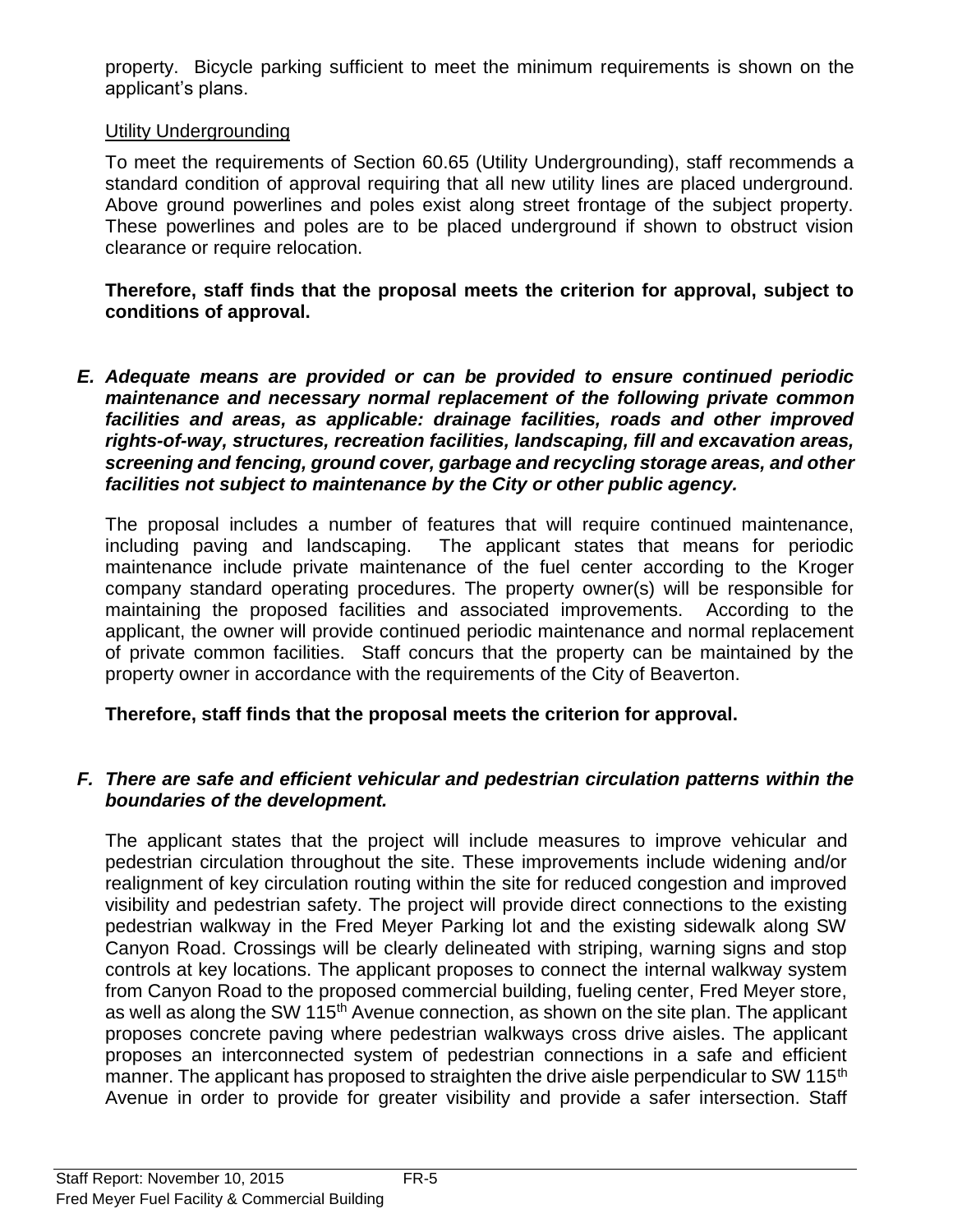concurs that the applicant's proposal provides safe and efficient vehicular and pedestrian connections.

In review of the plan, staff finds that the site will have safe and efficient vehicular and pedestrian circulation patterns within the boundaries of the development. Additionally staff cites the findings for criteria A, B, and D.

**Therefore, staff finds that the proposal meets the criterion for approval, subject to conditions of approval.**

#### *G. The development's on-site vehicular and pedestrian circulation systems connect to the surrounding circulation systems in a safe, efficient, and direct manner.*

The applicant proposes to retain the existing entry drives to the site, including the right-in only access adjacent to the proposed commercial building. The intersection of SW 115<sup>th</sup> Avenue with the first perpendicular drive aisle will be improved by straightening the drive aisle for increased visibility and safety.

Pedestrian connections are provided from the site to the existing sidewalk system at all entries to the site as well as connections through the site. Pedestrian areas through drive aisles have differentiated paving to provide additional safety and guidance to cars and pedestrians.

The development connects to the surrounding vehicular and pedestrian circulation systems in conformance with Development Code Section 60.55.25. Additionally staff cites the findings for criteria A, B, and D.

**Therefore, staff finds that the proposal meets the criterion for approval.**

#### *H. Structures and public facilities serving the development site are designed in accordance with adopted City codes and standards and provide adequate fire protection, including, but not limited to, fire flow.*

Fire protection will be provided to the site by Tualatin Valley Fire and Rescue Department (TVF&R). Tualatin Valley Fire & Rescue reviewed the proposal and has provided conditions of approval. The proposal will need to show compliance to the City's Building Code Standards prior to issuance of site development and building permits, which includes compliance with TVF&R standards. The fuel station canopy is required to have a ten (10) foot clear space around the exterior of the canopy in order to meet building code requirements, which includes an area of the MetLife property which must have a no-build easement to guarantee that the area remain free of structures.

**Therefore, staff finds that the proposal meets the criterion for approval, subject to conditions of approval.**

*I. Structures and public facilities serving the development site are designed in accordance with adopted City codes and standards and provide adequate protection*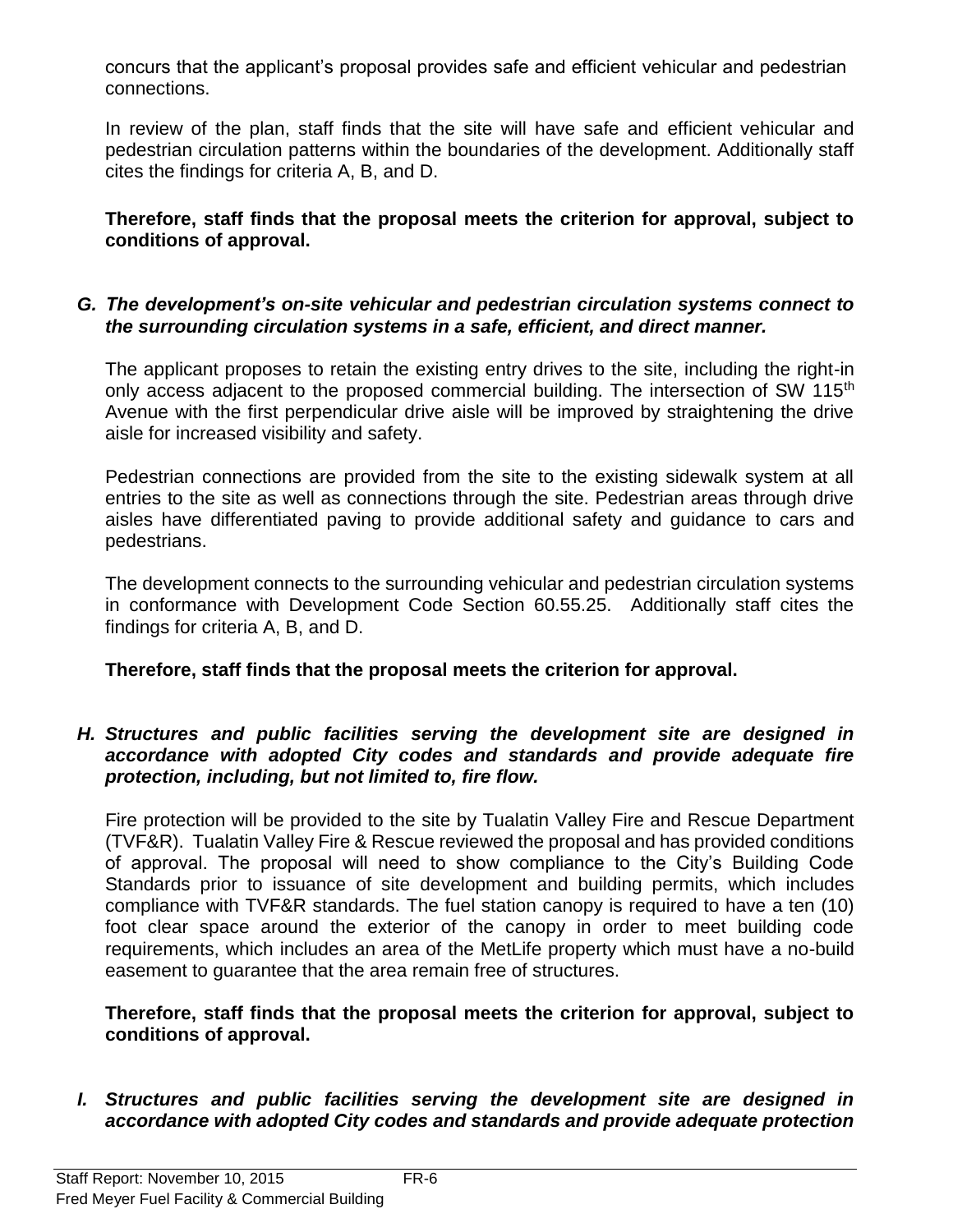#### *from crime and accident, as well as protection from hazardous conditions due to inadequate, substandard or ill-designed development.*

The Committee finds that review of the construction documents at the building and site development permit stages will ensure protection from hazardous conditions due to inadequate, substandard or ill-designed development.

**Therefore, staff finds that the proposal meets the criterion for approval, subject to conditions of approval.**

*J. Grading and contouring of the development site is designed to accommodate the proposed use and to mitigate adverse effect(s) on neighboring properties, public right-of-way, surface drainage, water storage facilities, and the public storm drainage system.*

The applicant states that the site will be graded to efficiently collect stormwater onsite and provide water quality treatment prior to discharge into the public stormwater system. The City Engineer has reviewed the proposed grading and Storm Report, and has identified recommended standard conditions of approval necessary to ensure the proposed site work will be in compliance with adopted Codes and standards and to ensure the proposal will not have an adverse impact to surrounding properties.

**Therefore, staff finds that the proposal meets the criterion for approval, subject to conditions of approval.**

*K. Access and facilities for physically handicapped people are incorporated into the development site and building design, with particular attention to providing continuous, uninterrupted access routes.*

The applicant will be required to meet all applicable accessibility standards of the Uniform Building Code, the Uniform Fire Code, and other standards as required by the American Disabilities Act (ADA). Conformance with the technical design standards for Code accessibility requirements are to be shown on the approved construction plans associated with Site Development and Building Permit approvals. The Committee finds that as proposed, it appears that the general site layout can meet accessibility requirements. Accessibility is thoroughly evaluated through the site development and building permitting reviews. As a condition of approval, the site shall be in conformance with all ADA requirements. This requirement is in conformance with the Development Code.

**Therefore, staff finds that the proposal meets the criterion for approval, subject to conditions of approval.**

#### *L. The application includes all required submittal materials as specified in Section 50.25.1 of the Development Code.*

The application was submitted on April 8, 2015. The application was deemed complete on September 30, 2015. In the review of the materials during the application review, the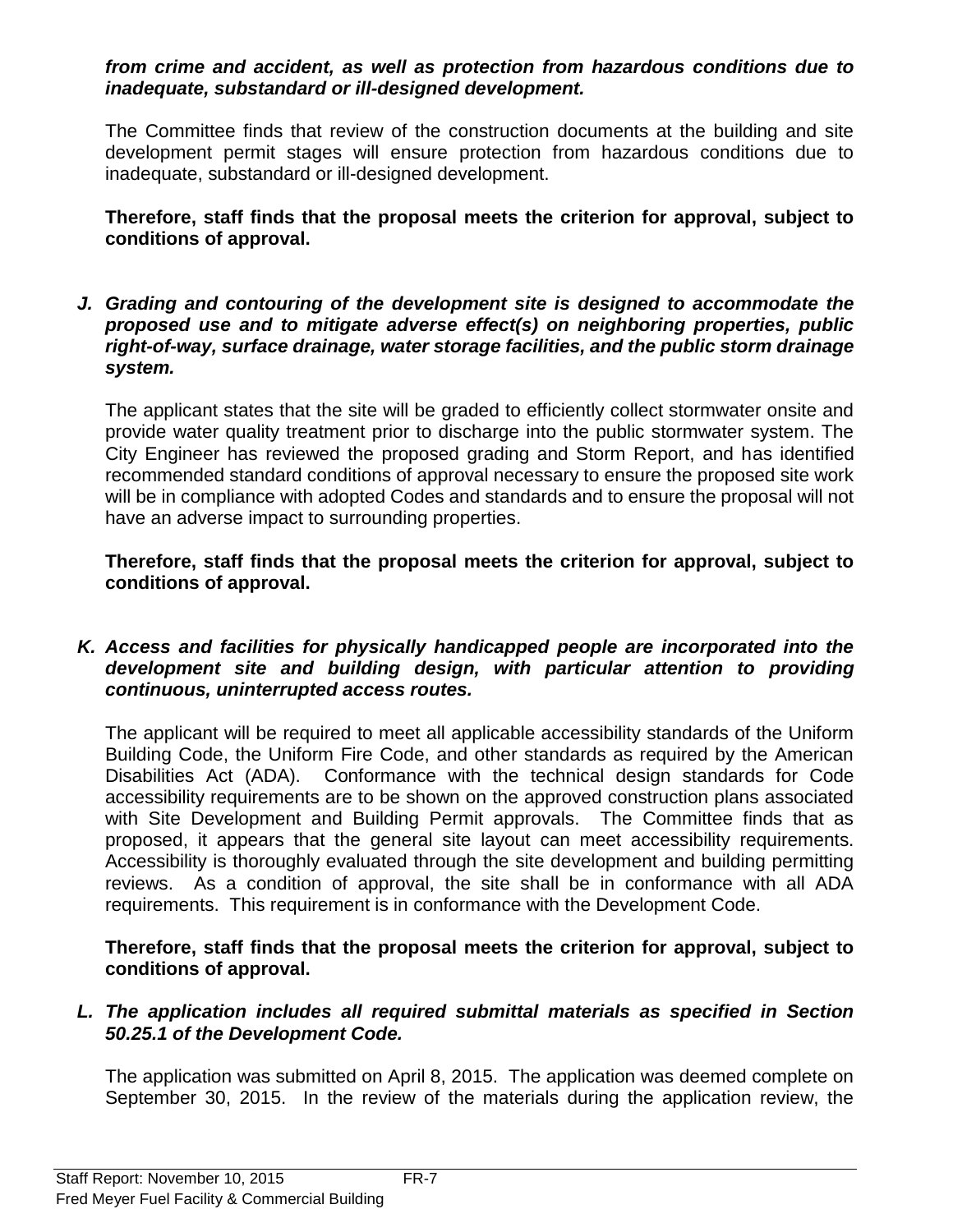Committee finds that all applicable application submittal requirements, identified in Section 50.25.1 are contained within this proposal.

#### **Therefore, staff finds that the proposal meets the criterion for approval. Code Conformance Analysis Chapter 20 Use and Site Development Requirements Regional Center-East (RC-E) District**

| <b>CODE STANDARD</b>                           | <b>CODE</b><br><b>REQUIREMENT</b>      | <b>PROJECT PROPOSAL</b>                                                                                                                                                                | <b>MEETS</b><br>CODE?           |
|------------------------------------------------|----------------------------------------|----------------------------------------------------------------------------------------------------------------------------------------------------------------------------------------|---------------------------------|
|                                                |                                        | <b>Development Code Section 20.20.20 (Regional Center-East)</b>                                                                                                                        |                                 |
| <b>Use-Permitted</b>                           | Minor Automotive-<br><b>Fuel Sales</b> | The applicant proposes a 14 station<br>fueling facility which is a minor<br>automotive use.                                                                                            | Yes                             |
| Use-Permitted                                  | Office                                 | The applicant proposes office space<br>as part of a multi-tenant commercial<br>building.                                                                                               | Yes                             |
| Use-Permitted                                  | Retail                                 | The applicant proposes retail space<br>as part of a multi-tenant commercial<br>building.                                                                                               | Yes                             |
| <b>Use-Conditional</b>                         | Drive-Thru                             | The applicant proposes a ClickList<br>drive-thru facility to delivery pre-<br>ordered groceries to customer's<br>vehicles.                                                             | Yes-w/<br><b>CU</b><br>approval |
|                                                |                                        | <b>Development Code Section 20.20.15 (Regional Center-East)</b>                                                                                                                        |                                 |
| Minimum Lot Area                               | <b>None</b>                            | MetLife Parcel (Existing Fred Meyer<br>Store): 903,561 sq. ft.<br>Fred Meyer Parcel: 43,452 sq. ft.<br>Parcel 1: 15,760 sq. ft.<br>Parcel 2: 11,309 sq. ft.<br>Tract A: 16,383 sq. ft. | Yes                             |
| <b>Floor Area Ratio</b>                        | 0.30                                   | Parcel Area: 43, 452<br>Floor Area: 13,219<br>FAR: 0.304                                                                                                                               | Yes                             |
| Minimum Lot Dimensions                         | None                                   | <b>Fred Meyer Parent Parcel:</b><br>Width: 142 ft.<br>Depth: 252 - 319 ft.                                                                                                             | N/A                             |
| Minimum Yard Setbacks<br>Front<br>Side<br>Rear | $0$ ft.<br>$0$ ft.<br>$0$ ft.          | All setbacks will meet the 0 foot<br>setback minimum.                                                                                                                                  | Yes                             |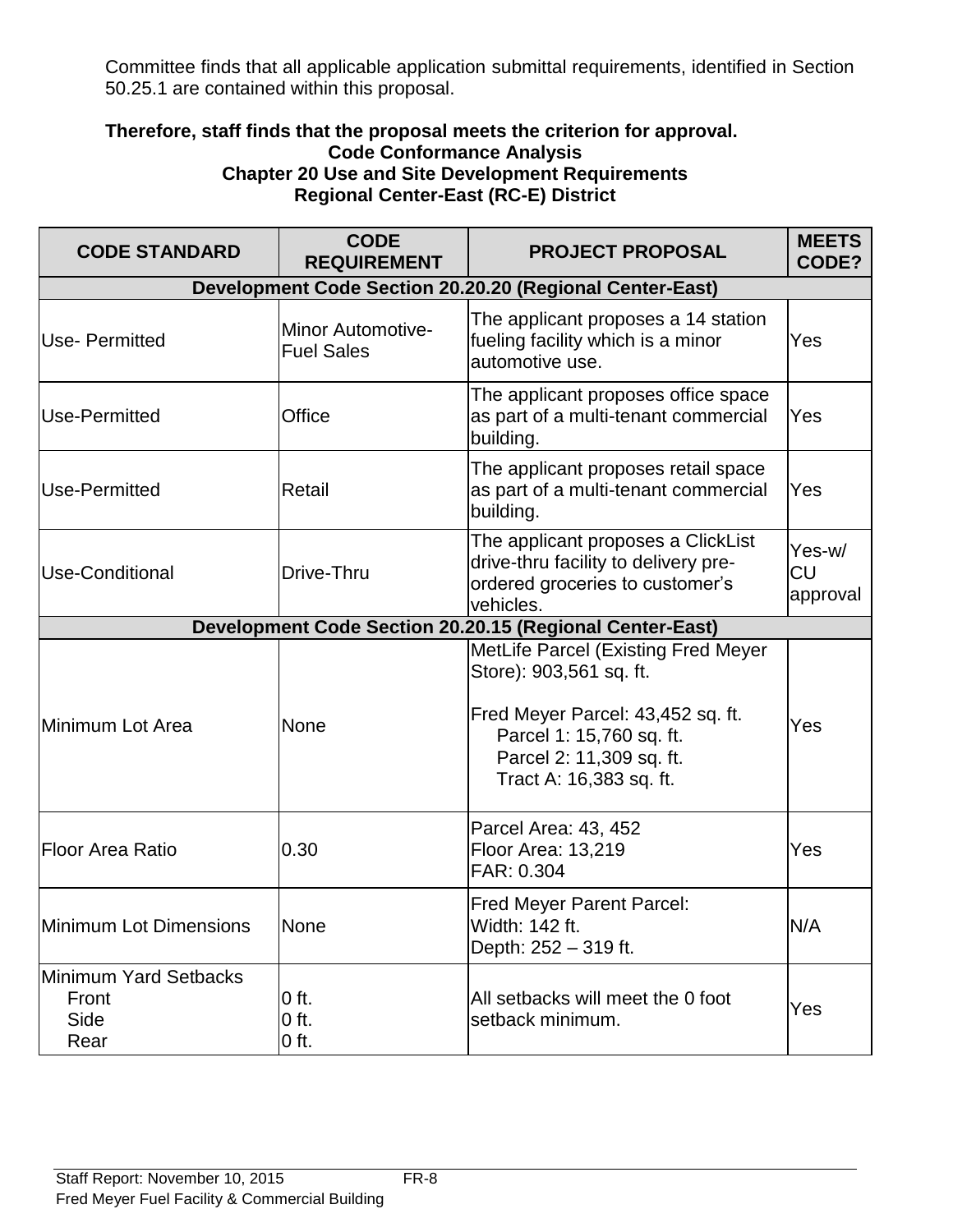| Maximum Front Yard<br>Setback | Governed by Design<br>Review | Front yard setbacks are regulated by<br>to a Major Pedestrian Route. | See DR     |
|-------------------------------|------------------------------|----------------------------------------------------------------------|------------|
| Maximum Building Height       | 180'                         | Maximum building height is 38 feet.                                  | <b>Yes</b> |

# **Chapter 60 Special Requirements**

| <b>CODE</b><br><b>STANDARD</b>                                    | <b>CODE REQUIREMENT</b>                                                                                                     | <b>PROJECT PROPOSAL</b>                                                                                                                  | <b>MEETS</b><br>CODE?             |
|-------------------------------------------------------------------|-----------------------------------------------------------------------------------------------------------------------------|------------------------------------------------------------------------------------------------------------------------------------------|-----------------------------------|
|                                                                   | <b>Development Code Section 60.05</b>                                                                                       |                                                                                                                                          |                                   |
| Design Review Principles,<br><b>Standards, and Guidelines</b>     | Requirements for new<br>development and<br>redevelopment.                                                                   | Construction of a new<br>commercial building and<br>fueling station.                                                                     | Refer to<br><b>DR</b><br>findings |
|                                                                   | <b>Development Code Section 60.25</b>                                                                                       |                                                                                                                                          |                                   |
| <b>Off-Street Loading</b>                                         | Off-street loading<br>requirements.                                                                                         | The applicant has applied<br>for a Loading Determination See LO<br>application in order to not<br>provide loading berths.                | findings                          |
|                                                                   | <b>Development Code Section 60.30</b>                                                                                       |                                                                                                                                          |                                   |
| <b>Off-street motor</b><br>vehicle parking                        | <b>MetLife Parcel:</b><br>Minimum: 911<br>Fred Meyer (Fuel & New<br>Commercial) Parcel:<br>Minimum: 43<br><b>Total: 954</b> | The applicant has applied<br>for a Parking Determination<br>to provide shared parking. A<br>total of 957 parking spaces<br>are proposed. | Yes-See<br><b>PD</b><br>findings  |
| <b>Required Bicycle Parking</b><br><b>Short Term</b><br>Long Term | <b>Fuel Center</b><br><b>Commercial</b><br>$\overline{2}$<br>$\overline{c}$<br>$\overline{2}$<br>$\overline{2}$             | <b>Commercial</b><br><b>Fuel Center</b><br>2<br>$\overline{2}$                                                                           | Yes                               |
|                                                                   | <b>Development Code Section 60.40</b>                                                                                       |                                                                                                                                          |                                   |
| <b>Sign Regulations</b>                                           | Requirements pertaining to the<br>size and location of signs                                                                | Signs are not approved<br>through the Design Review<br>process. Sign permits will<br>be needed prior to<br>installation.                 | N/A                               |
|                                                                   | <b>Development Code Section 60.55</b>                                                                                       |                                                                                                                                          |                                   |
| <b>Transportation Facilities</b>                                  | Regulations pertaining to the<br>construction or reconstruction<br>of transportation facilities.                            | Proposed facilities are in<br>conformance.                                                                                               | $Yes -$<br>with<br><b>COA</b>     |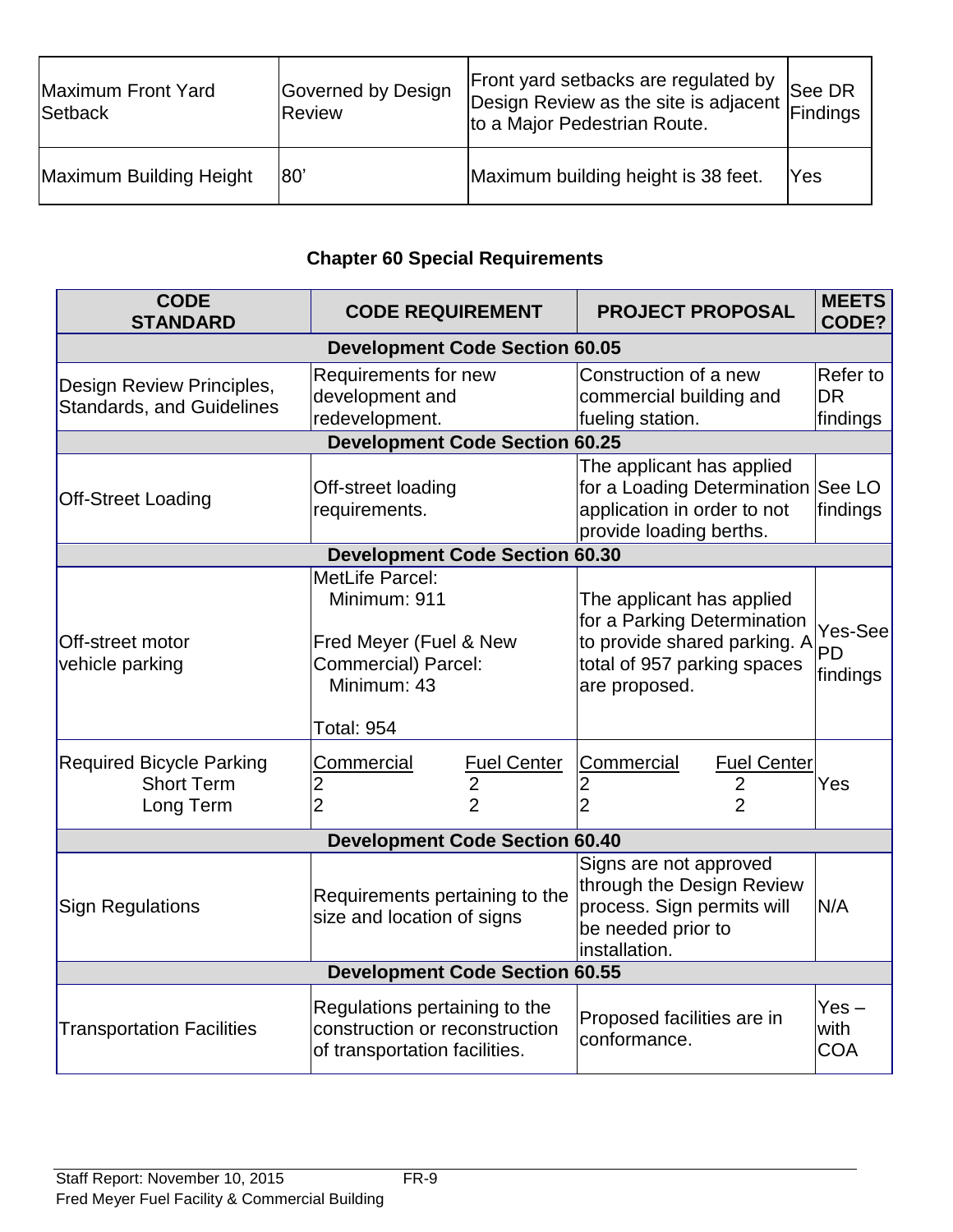|                        | <b>Development Code Section 60.60</b>                                                                                                                                                                                                              |                                                                                                                             |                            |  |
|------------------------|----------------------------------------------------------------------------------------------------------------------------------------------------------------------------------------------------------------------------------------------------|-----------------------------------------------------------------------------------------------------------------------------|----------------------------|--|
| Trees & Vegetation     | Regulations pertaining to the<br>removal and preservation of<br>trees.                                                                                                                                                                             | Removal of landscape<br>trees.                                                                                              | See DR<br><b>Findings</b>  |  |
|                        | <b>Development Code Section 60.65</b>                                                                                                                                                                                                              |                                                                                                                             |                            |  |
| Utility Undergrounding | All existing overhead utilities<br>and any new utility service lines be placed underground in<br>within the project and along<br>any existing frontage, except<br>high voltage lines (>57kV) must Applicant's plan shows<br>be placed underground. | All utilities are required to<br>accordance with standards<br>identified in Section 60.65.<br>overhead utilities to remain. | Yes-<br>with<br><b>COA</b> |  |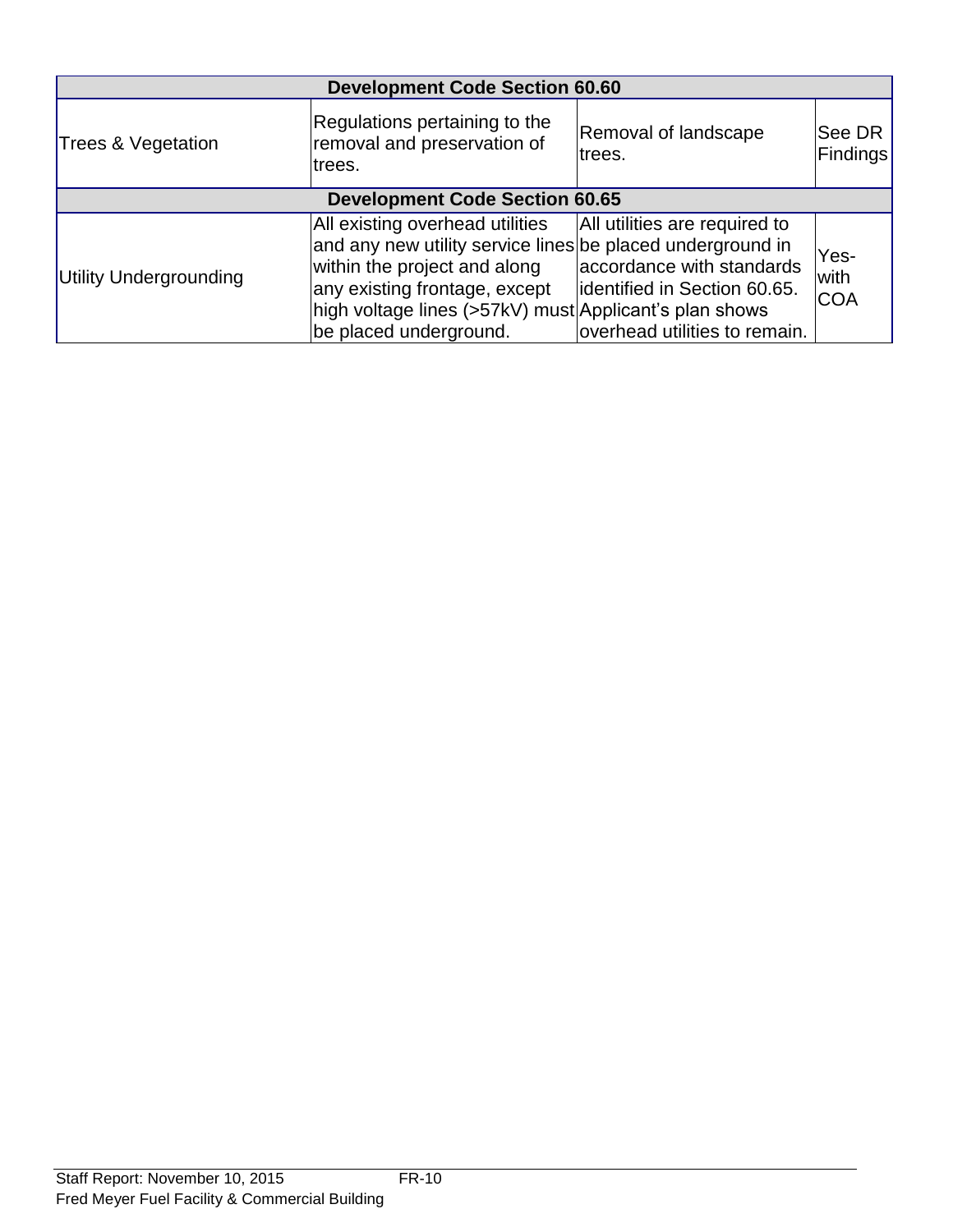#### **CU2015-0007 ANALYSIS AND FINDINGS FOR CONDITIONAL USE APPROVAL**

#### **Section 40.15.15.3.C New Conditional Use Approval Criteria:**

*In order to approve a New Conditional Use application, the decision making authority shall make*  findings of fact based on evidence provided by the applicant demonstrating that all the following *criteria are satisfied:*

#### *1. The proposal satisfies the threshold requirements for a Conditional Use application.*

The applicant proposes a drive-thru facility for its ClickList service in which customers can pre-order grocery online and come to the site and have the groceries delivered to their car. Drive-thru facilities are a conditional use in the RC-E zoning district.

**Therefore, staff finds the proposal meets the criterion for approval.**

#### *2. All City application fees related to the application under consideration by the decision making authority have been submitted.*

The applicant paid the required fee associated with a New Conditional Use application.

**Therefore, staff finds the proposal meets the criterion for approval.**

#### *3. The proposal will comply with the applicable policies of the Comprehensive Plan.*

The applicant's response to Criterion No. 3 states that the proposal will comply with the applicable policies of the Comprehensive Plan. The applicant has responded to the applicable sections of the Comprehensive Plan.

Staff cites the following Comprehensive Plan policies and associated findings as applicable to this criterion:

# **Chapter 3 (Land Use Element)**

#### **3.6.1 Goal: Regional Centers that develop in accordance with Community Vision and consistent with the 2040 Regional Growth Concept Map.**

*a. Regulate new development in Regional Centers to ensure compact urban development and to maximize the public infrastructure investment in light rail.*

The proposed development would repurpose a portion of an existing surface parking area to provide a pick-up service to customers, most of whom currently drive to the site in order to buy groceries or other goods. The subject site is not located in close proximity to a light rail station and is located in the RC-E zoning district. The RC-E zoning district is intended for less intense uses which are inappropriate in the RC-TO or RC-OT zoning districts.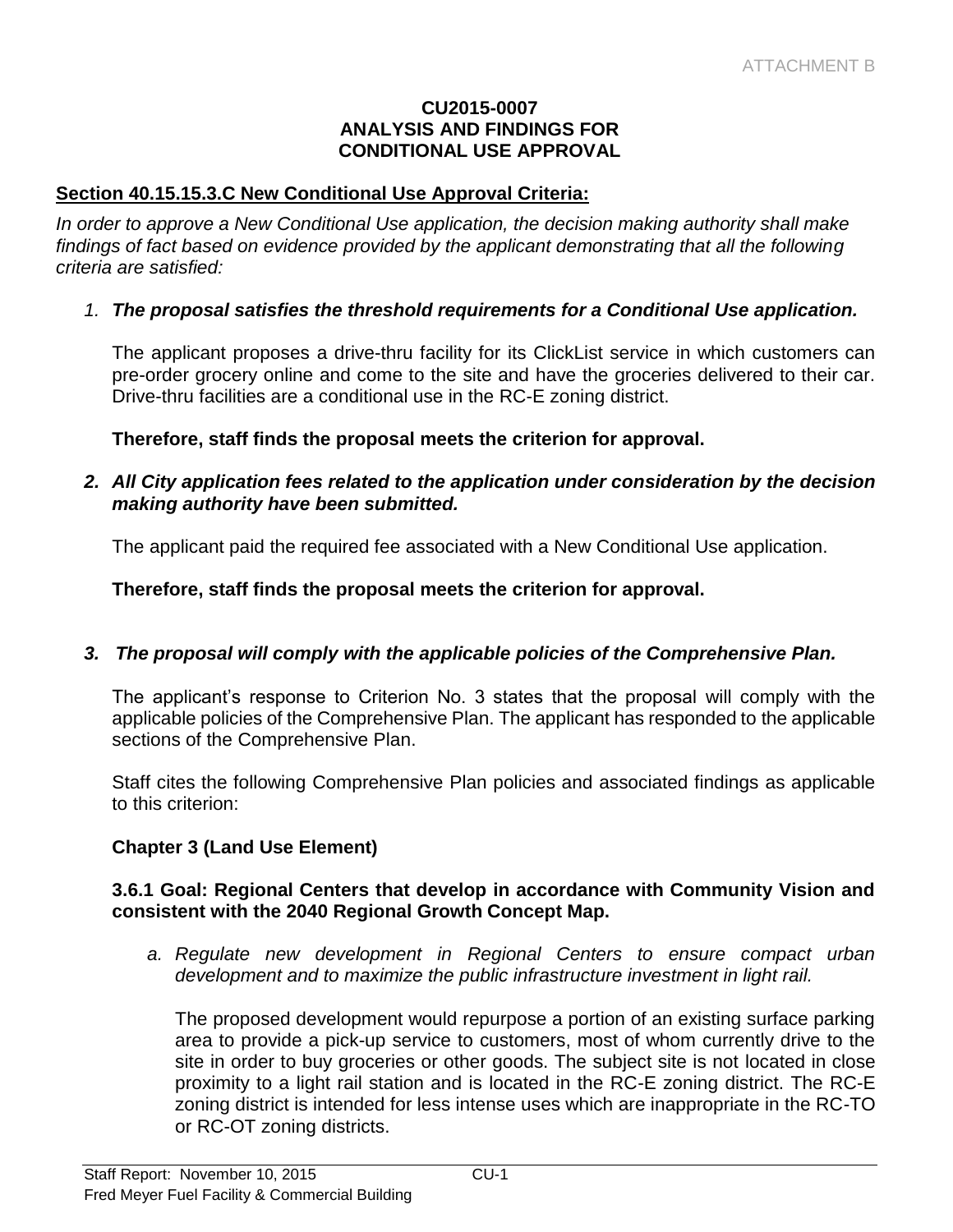# **Chapter 5 (Public Facilities)**

Public facilities are addressed in the Facilities Review portion of the staff report. Staff cites the Facilities Review Report, Attachment A, in response to this Comprehensive Plan section.

# **Chapter 6 (Transportation)**

Transportation facilities are addressed in the Facilities Review portion of the staff report. Staff cites the Facilities Review Report, Attachment A, in response to this Comprehensive Plan section.

# **Chapter 8 (Environmental Quality and Safety)**

# **8.4.1 Goal: Create a protective and healthy acoustical environment within the City.**

The applicant states that the proposed ClickList service will replace a portion of an existing surface parking area with a small drive-thru/drive-up area which will have small speakers oriented towards the driver's window to communicate with the main store. The speakers are intended to operate at low volumes and communicate with customers in one car, not over a large area. The ClickList area is located more than 150 feet from all property lines and inwardly oriented to the site.

# **Therefore, staff finds that by meeting the conditions of approval, the criterion is met.**

#### *4. The size, dimensions, configuration, and topography of the site and natural and man-made features on the site can reasonably accommodate the proposal.*

In response to Criterion No. 4, the applicant states that the application package shows that it is possible to design the project to fit the site. Staff concurs that the design of the site is reasonable to accommodate the proposed use. As shown in the code conformance analysis in the Facilities Review Report and in the Design Review section of this report, the site can accommodate the proposed development. Staff finds that the site can accommodate the proposed drive-thru facility.

# **Therefore, staff finds the proposal meets the criterion for approval.**

#### *5. The location, size, and functional characteristics of the proposal are such that it can be made reasonably compatible with and have minimal impact on livability and appropriate use and development of properties in the surrounding area of the subject site.*

In response to Criterion No. 5, the applicant states the site is currently used for a Fred Meyer store and associated site improvements. The proposed three dedicated ClickList delivery aisles will be internal to the site, will be sheltered on two sides by the existing building, and therefore have minimal impact on surrounding properties. Specifically the applicant describes the call boxes used to communicate with cars that arrive to pick up groceries as having a short range of three (3) to five (5) feet, rather than broadcast over large distances. Given the central location of the ClickList area the noise is not expected to impact adjacent properties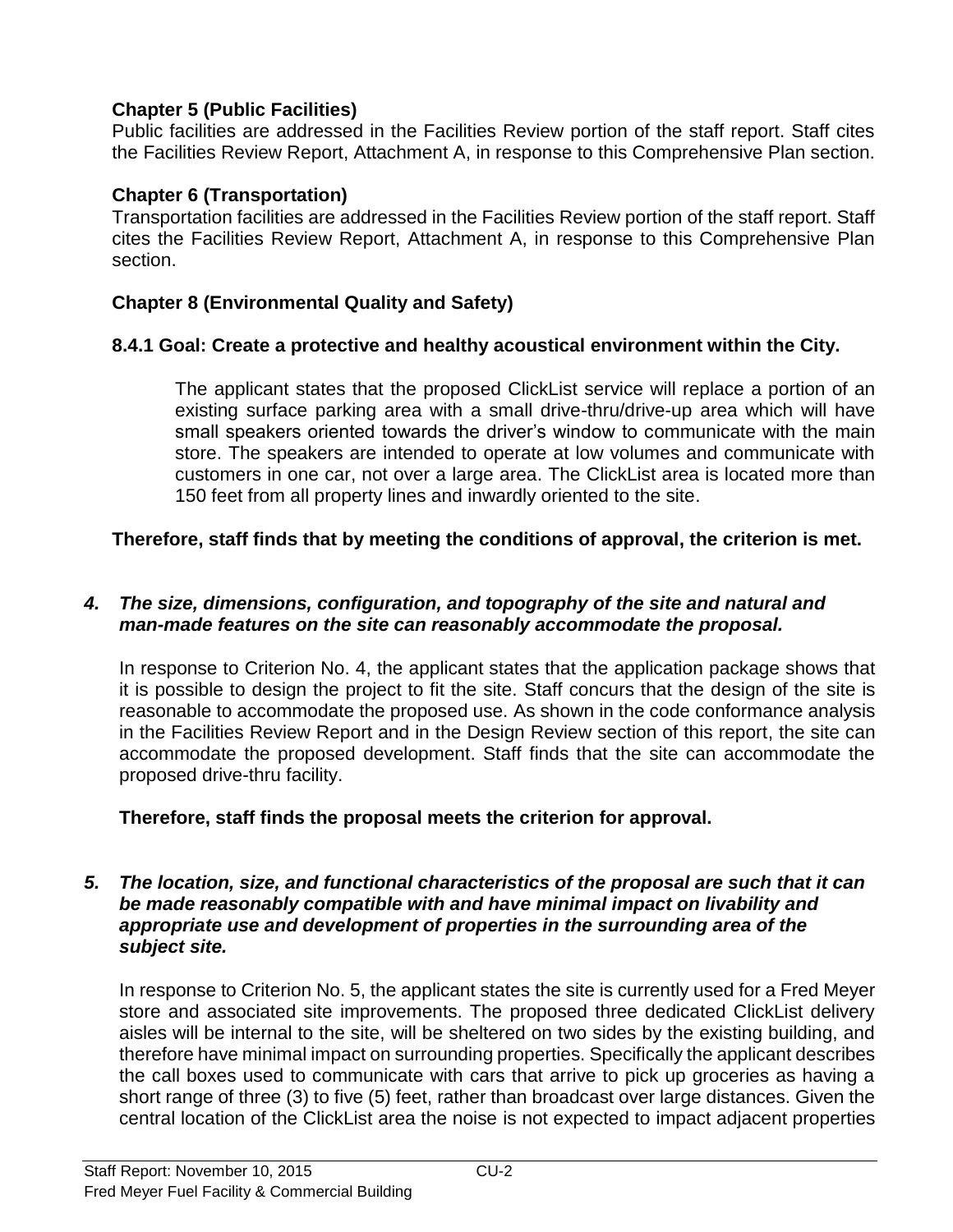or impact existing uses. The applicant has provided a traffic impact analysis and addendum that take into account the ClickList use. The TIA and supplemental memo show that the site can accommodate the proposed use without additional adverse impacts. The design of the ClickList canopy will be reviewed through Design Review and is generally not visible from adjacent public streets.

Staff finds that the size, location and functional characteristics of the proposal are reasonably compatible with and have minimal impact on surrounding uses.

# **Therefore, staff finds the proposal meets the criterion for approval.**

#### *6. Applications and documents related to the request, which will require further City approval, shall be submitted to the City in the proper sequence.*

The applicant submitted the application for a Conditional Use on September 4, 2015 and was deemed complete on September 30, 2015. Design Review Three, Replat Two, Preliminary Fee Ownership Partition, Loading Determination, and Parking Determination, applications are being processed concurrently with the subject request for a New Conditional Use. The Conditional Use application is dependent upon approval of the Design Review Three application. Staff recommends a condition of approval which states that approval of the Conditional Use application is subject to approval of the Design Review application.

# **Therefore, staff finds that by satisfying the conditions of approval, the proposal will meet the criterion for approval.**

# **Recommendation**

Based on the facts and findings presented, staff recommends **APPROVAL** of **CU2015-0007 (Fred Meyer Fueling Facility & Commercial Building).** Should the Planning Commission find that the application meets the approval criteria, staff has recommended conditions of approval in Attachment H.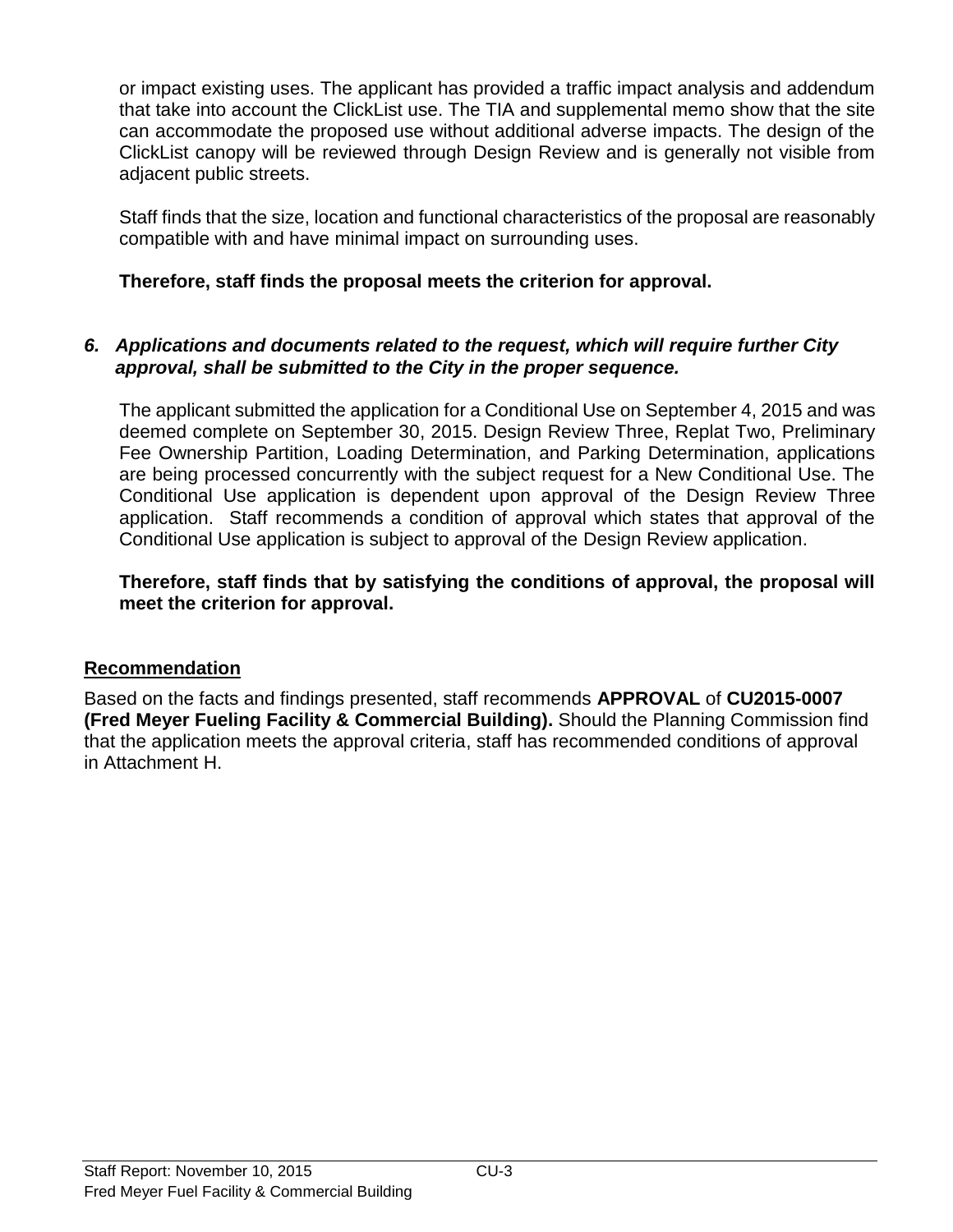# **Drive-Up Window Facilities**

| 60.07.10 Drive-Up Window<br><b>Facilities Standards</b>                                              | <b>Applicants Response</b>                                                                                                                                                                                                             | <b>Met</b><br><b>Criteria</b> |
|------------------------------------------------------------------------------------------------------|----------------------------------------------------------------------------------------------------------------------------------------------------------------------------------------------------------------------------------------|-------------------------------|
| 1. Access and egress shall not be<br>directly to a public street.                                    | The location of the drive-up facility is<br>central to the site and enters from and<br>exists onto internal drive aisles.                                                                                                              | Yes                           |
| 2. Restaurants have sufficient<br>parking.                                                           | The proposal does not include a<br>restaurant.                                                                                                                                                                                         | N/A                           |
| 3. Restaurants shall have excess<br>wait time parking spaces.                                        | The proposal does not include a<br>restaurant.                                                                                                                                                                                         | N/A                           |
| 4. Walk-up window service is<br>required when internal walk-in<br>service is not provided.           | Fred Meyer stores allow walk-in service.                                                                                                                                                                                               | N/A                           |
| 5. Stacking areas shall allow<br>vehicles<br>to leave for emergency purposes.                        | A bypass lane is provided. Additionally a<br>customer can always pull either forward<br>or back up to exit the space.                                                                                                                  | Yes                           |
| 6. Parking shall be provided for<br>walk-<br>in customers                                            | Parking is provided in accordance with<br>the requirements of the Development<br>Code.                                                                                                                                                 | Yes                           |
| 7. Sufficient stacking areas shall be<br>provided.                                                   | The applicant has provided a stacking<br>analysis by McKenzie which shows that<br>stacking is adequate and in extreme<br>cases if stacking were to back up main<br>drive aisles would not be impacted and<br>could be quickly cleared. | Yes                           |
| 8. Sound systems shall not exceed a<br>measurement of 55 decibels at the<br>adjoining property line. | The ClickList location is located 150 feet<br>from property lines and in areas of high<br>levels of ambient noise from customers in<br>parking lots. ClickList noise should not<br>impact adjacent properties.                         | Yes                           |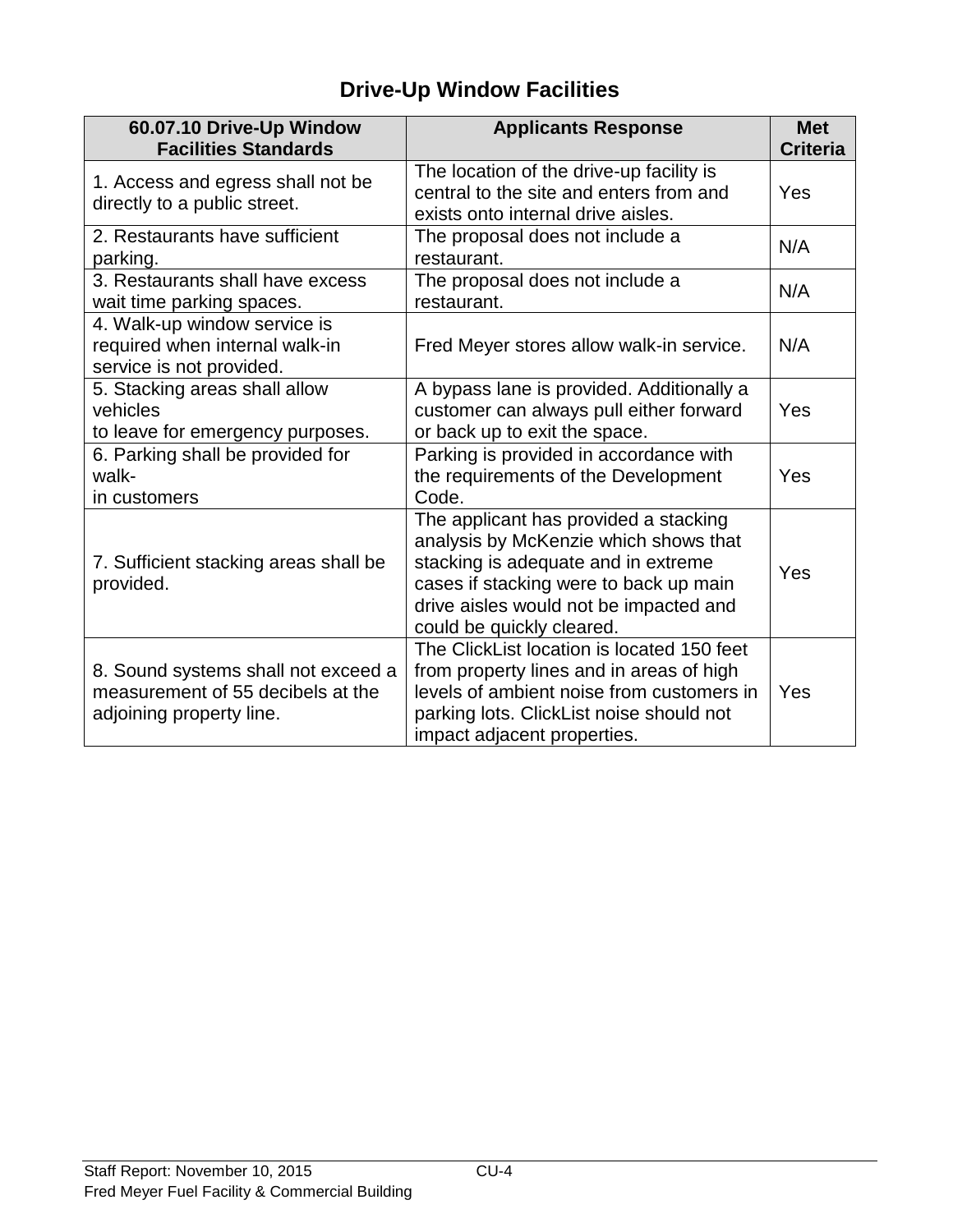#### **DR2015-0042 ANALYSIS AND FINDINGS FOR DESIGN REVIEW THREE APPROVAL**

#### **Planning Commission Standards for Approval:**

Section 40.20.15.3.C of the Development Code provides standards to govern the decisions of the Commission as they evaluate and render decisions on Design Review Applications. The Commission will determine whether the application as presented, meets the Design Review Three approval criteria. The Commission may choose to adopt, not adopt or modify the Committee's findings. In this portion of the report, staff evaluates the application in accordance with the criteria for Type 3 Design Review.

#### **Section 40.20.15.3.C Approval Criteria:**

In order to approve a Design Review Three application, the decision making authority shall make findings of fact based on evidence provided by the applicant demonstrating that all the following criteria are satisfied:

#### *1. The proposal satisfies the threshold requirements for a Design Review Three application.*

The applicant proposes a new fueling facility as well as a new approximately 13,000 square foot commercial building with associated site changes. Additionally a ClickList, drive thru shopping use is proposed that will involve parking lot changes and a new canopy. The applicant meets the threshold for a Design Review Two but does not meet all the applicable Design Standards and therefore meets threshold 8 for a Design Review Three application.

*8. A project meeting the Design Review Two thresholds which does not meet an applicable design standard.*

# **Therefore, staff finds that the criterion is met.**

#### *2. All City application fees related to the application under consideration by the decision making authority have been submitted.*

The applicant paid the required fees for a Design Review Three application.

**Therefore, staff finds that the criterion is met.**

*3. For proposals meeting Design Review Three application thresholds numbers 1 through 6, the proposal is consistent with all applicable provisions of Sections 60.05.35 through 60.05.50 (Design Guidelines).*

The application meets threshold 8, therefore this criterion is not applicable.

# **Therefore, staff finds the criterion is not applicable.**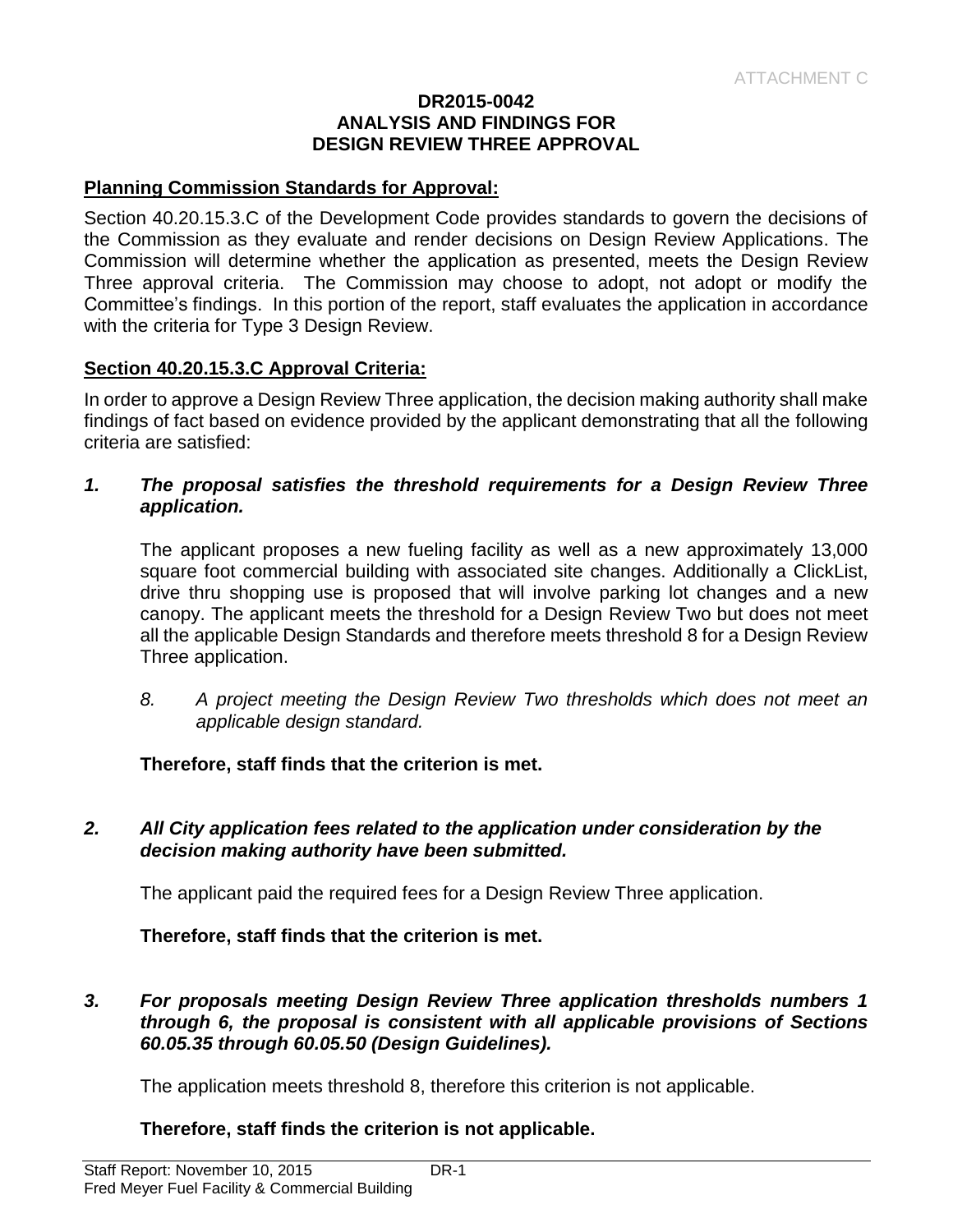- *4. For additions to or modifications of existing development, the proposal is consistent with all applicable provisions of Sections 60.05.35 through 60.05.50 (Design Guidelines) or can demonstrate that the additions or modifications are moving towards compliance of specific Design Guidelines if any of the following conditions exist:*
	- *a. A physical obstacle such as topography or natural feature exists and prevents the full implementation of the applicable guideline; or*
	- *b. The location of existing structural improvements prevent the full implementation of the applicable guideline; or*
	- *c. The location of the existing structure to be modified is more than 300 feet from a public street.*

The proposal is a new commercial building, new fueling station, new ClickList drive-thru as well as associated site improvements. While the MetLife property currently contains existing structures none of them are being expanded as part of this proposal. The applicant proposes to meet the Design Guidelines for the proposed development, therefore this criterion does not apply.

**Therefore, staff finds the criterion is not applicable.**

*5. For DRBCP proposals which involve the phasing of required floor area, the proposed project shall demonstrate how future development of the site, to the minimum development standards established in this Code or greater, can be realistically achieved at ultimate build out of the DRBCP.*

The applicant does not propose a DRBCP.

**Therefore, staff finds the criterion is not applicable.**

**6.** *For proposals meeting Design Review Three application Threshold numbers 7 or 8, where the applicant has decided to address a combination of standards and guidelines, the proposal is consistent with all applicable provisions of Sections 60.05.15 through 60.05.30 (Design Standards) except for the Design Standard(s) where the proposal is instead subject to the applicable corresponding Design Guideline(s).* 

The applicant has chosen to address Design Guidelines only.

# **Therefore, staff finds the criterion is not applicable.**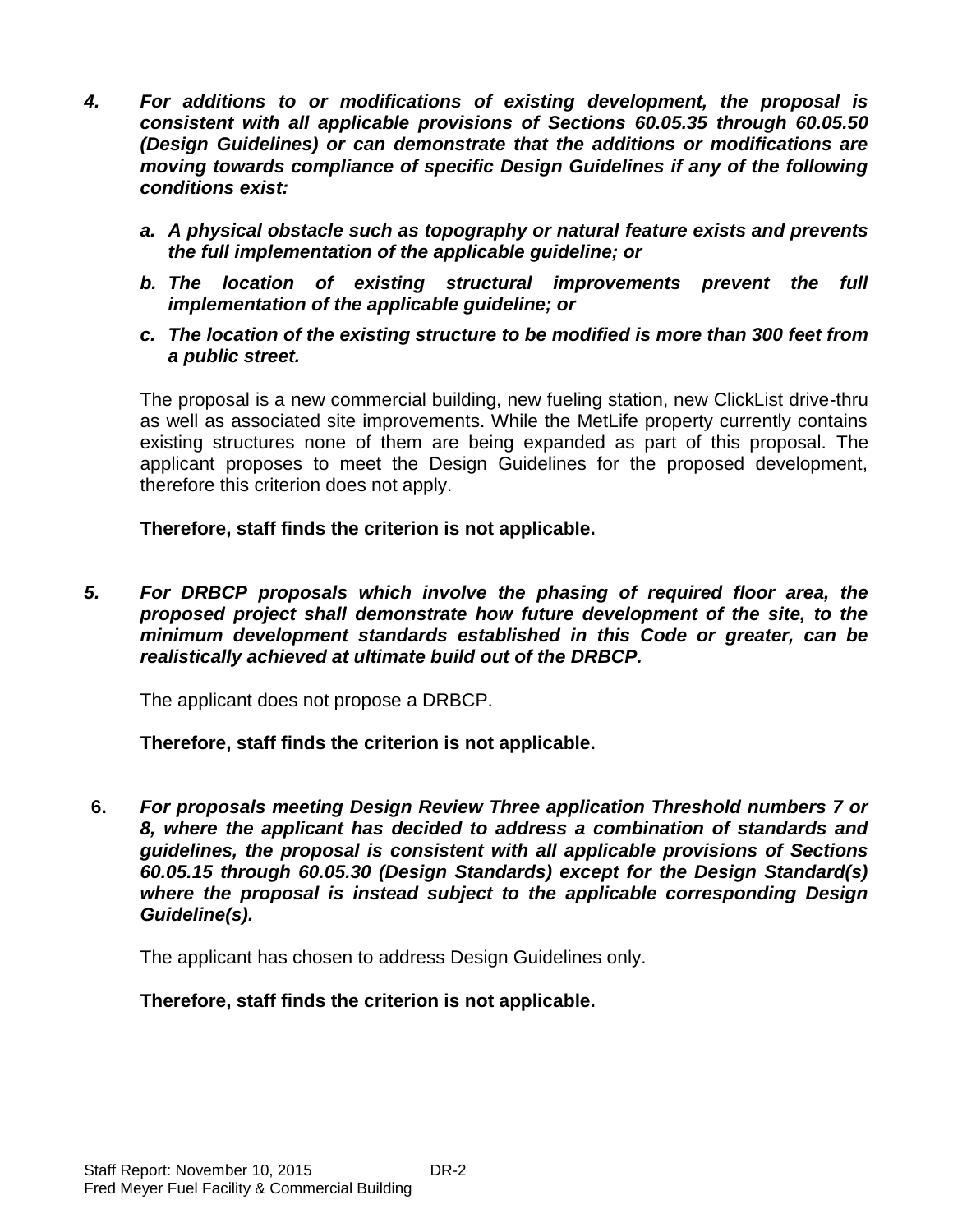#### *7. For proposals meeting Design Review Three application Threshold numbers 7 and 8, where the applicant has decided to address Design Guidelines only, the proposal is consistent with the applicable provisions of Sections 60.05.35 through 60.05.50 (Design Guidelines).*

Staff cites the Design Guidelines Analysis at the end of this Design Review section, which evaluates the project as it relates the applicable Design Review Guidelines found in Section 60.05 of the Development Code. Staff reviews each Guideline with respect to the applicability of the Guideline to the project, the applicant's response, and illustrative representation of the proposal. Staff provides an evaluation of the proposal in relation to the Guideline and a statement as to whether the Guideline is met below.

#### **Therefore, staff finds the proposal will meet the criterion for approval by meeting the conditions of approval.**

# *8. Applications and documents related to the request, which will require further City approval, shall be submitted to the City in the proper sequence.*

The applicant has submitted all documents related to this request for Design Review Three approval. New Conditional Use, Replat Two, Fee Ownership Partition, Loading Determination, and Parking Determination applications are being processed concurrently with the subject request for a Design Review Three. The Design Review Three application is dependent upon approval of the Conditional Use, Replat Two, Loading Determination and Parking Determination applications. Staff recommend a condition of approval which states that approval of the Design Review Three application is subject to Conditional Use, Replat Two, Loading Determination and Parking Determination applications.

# **Therefore, staff finds that by meeting the conditions of approval the criterion is met.**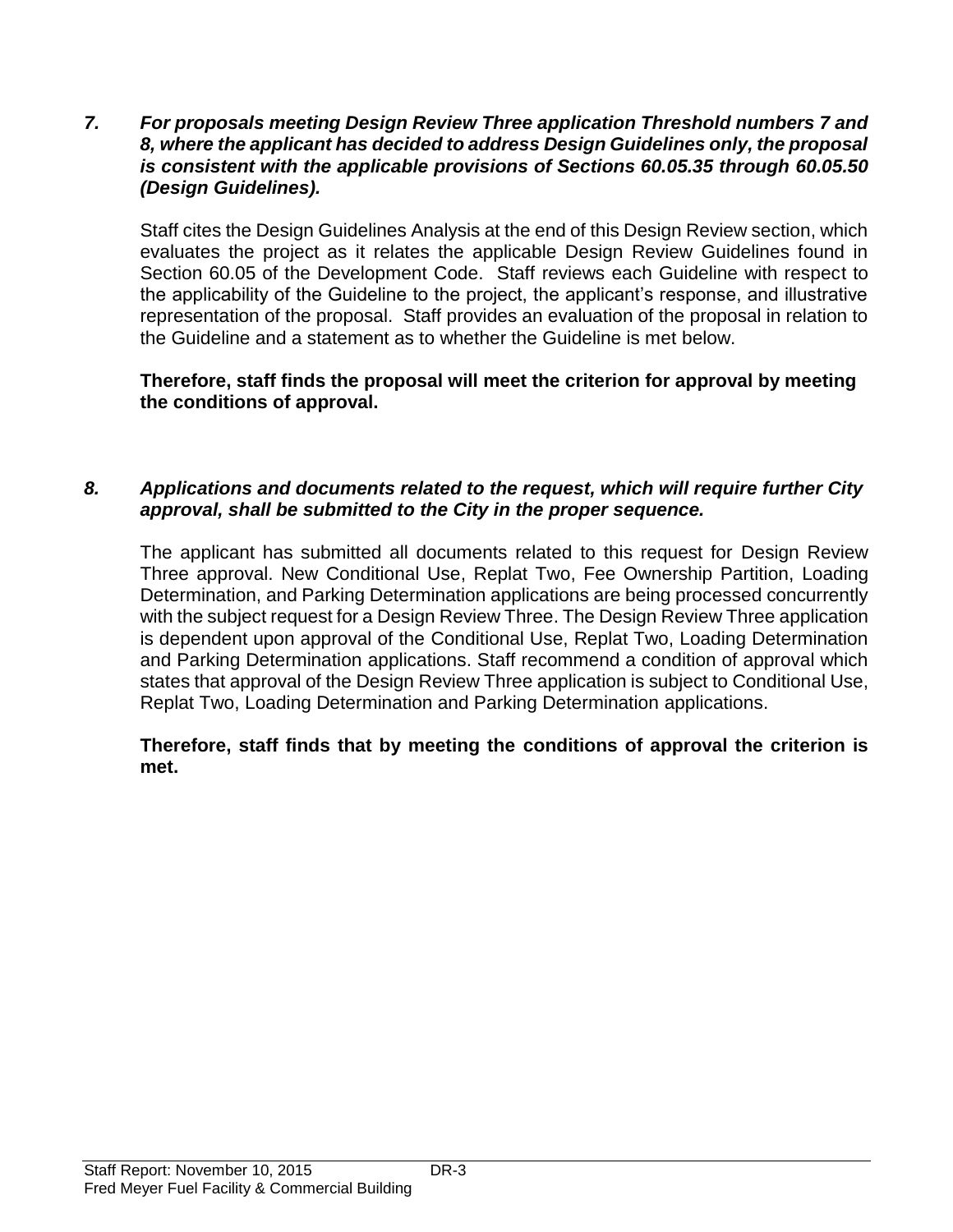# **DESIGN REVIEW GUIDELINES ANALYSIS**

In the following analysis, staff have only identified the Design Guidelines which are relevant to the subject development proposal. Non-relevant Guidelines have been omitted.

**60.05.35** *Building Design and Orientation Guidelines. Unless otherwise noted, all guidelines apply in all zoning districts.*

# *1. Building Elevation Design Through Articulation and Variety*

B. *Building elevations should be varied and articulated to provide visual interest to pedestrians. Within larger projects, variations in architectural elements such as: building elevations, roof levels, architectural features, and exterior finishes should be provided.* (Standard 60.05.15.1.A and B)

# *Mixed Use Building*

The applicant states that the mixed use commercial building extends along virtually the entire SW Canyon Road frontage of the Fred Meyer site, within ten feet of the right-ofway. The building's appearance has been divided horizontally with a retail base using solid brick and storefront systems at grade and a translucent upper floor office clad in predominately glass. The applicant states that large storefront windows and doors provide "eyes on the street" for the ground floor retail uses. The upper story is slightly set back creating a differentiated plane. Staff concurs that the applicant utilizes a variety of architectural elements to provide visual interest to the building.

# *Fuel Center*

The applicant states that the fuel center is situated on the opposite site of the mixed use commercial building from the pedestrian sidewalk along the Canyon Road frontage, minimizing visibility and proximity to pedestrians. The fuel center proposal consists of a freestanding canopy and small kiosk. The canopy is a flat roofed structure designed to provide weather protection and lighting for the fueling area below. The applicant states that the form of the canopy follows function in that the structure does not require oversized columns or artificial roof forms to achieve the desired purpose. The canopy columns will be wrapped in CMU block to match the exterior of the kiosk. The finish colors of the kiosk will be consistent with the colors of the Fred Meyer store. The Kiosk is constructed of CMU as well as windows and a door. Staff concurs that the applicant provides adequate architectural treatment to the kiosk and station canopy.

# *ClickList*

The applicant states that the ClickList canopy is designed to create visual interest with vertical columns and sloping roof supports of white steel with glass roof panels. These materials are intended to stand out in contrast to the masonry of the Fred Meyer building behind the canopy making customer identification easy. Staff concurs that the applicant provides adequate architectural treatment of the ClickList canopy.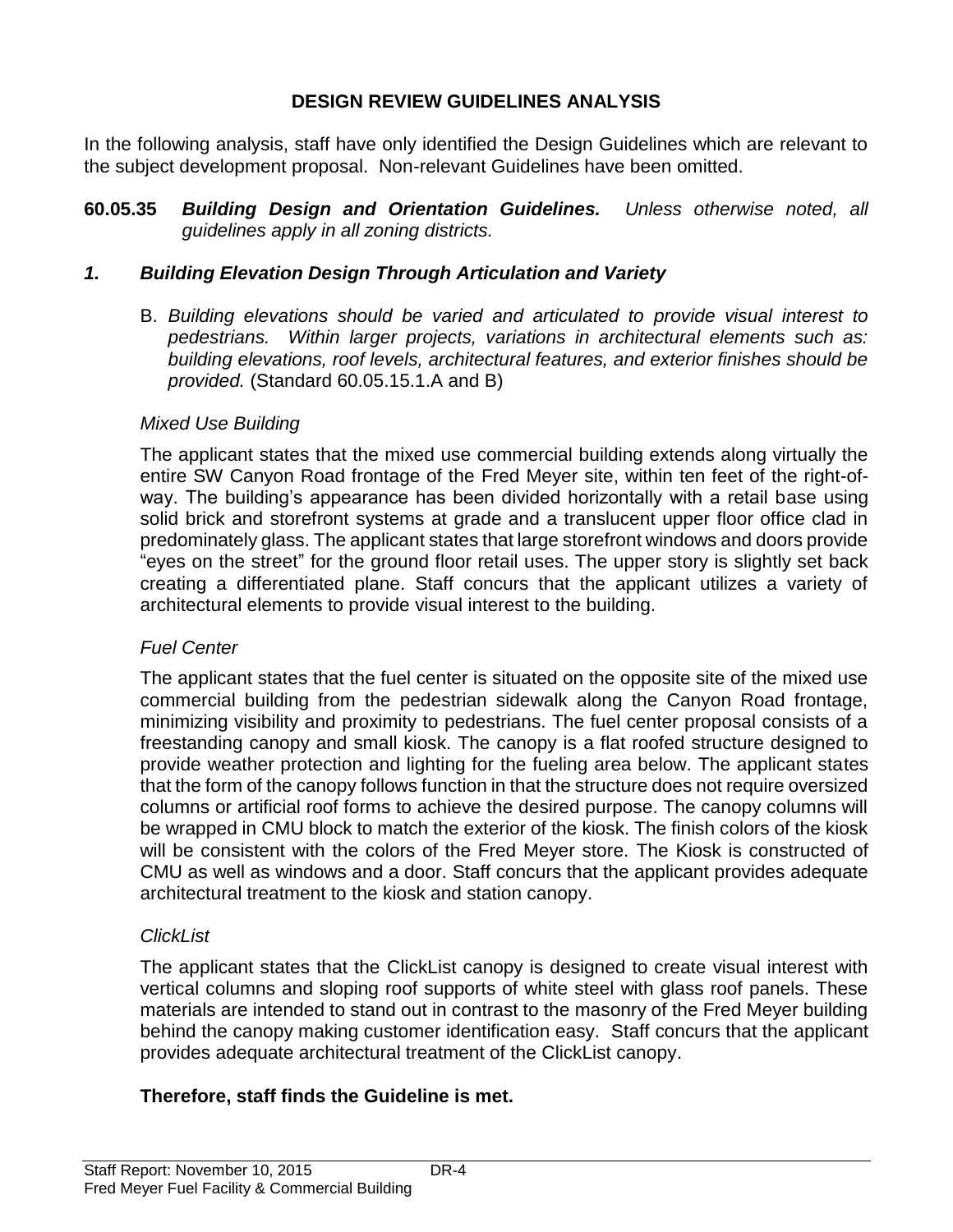C. *To balance horizontal features on longer building elevations, vertical building elements, such as building entries, should be emphasized.* (Standard 60.05.15.1.B)

# *Mixed Use Building*

The applicant states that the commercial building has materials and wall planes alternating both vertically and horizontally around the building to reflect various interior uses and breaking up horizontal features. Staff concurs that vertical features are adequately emphasized.

# *Fuel Center*

This Guideline is not applicable to the fuel center canopy and kiosk as there are no long building elevations or entries.

# *ClickList*

This Guideline is not applicable to the ClickList canopy as there are no long building elevations or entries.

# **Therefore, staff finds the Guideline is met.**

D. *Buildings should promote and enhance a comfortable pedestrian scale and orientation. This guideline does not apply to buildings in industrial districts where the principal use of the building is manufacturing, assembly, fabricating, processing, packing, storage, wholesale or distribution activities. (Standard 60.05.15.1.B) [ORD 4531; March 2010]*

# *Mixed Use Building*

The applicant states that the mixed use commercial building ground floor storefront openings are oriented towards SW Canyon Road as well as to parking areas to the south of the building, providing visual communication at the pedestrian level. Entrances with metal awnings provide shelter from the elements and reduce the solar heat load on the building. The applicant provides a distinct lobby entrance facing the parking areas, however the lobby entrance along SW Canyon Road contains only a door and small window off to the side. There is a staircase behind the blank wall area, however this creates an unbalanced entrance that appears less welcoming to pedestrians that the parking lot fronting entrance. Staff recommends a condition of approval that the entrance to the lobby area along SW Canyon Road be required to add additional architectural features to enhance the lobby entrance, along the public street. Staff concurs that the building promotes a comfortable pedestrian scale, subject to meeting the conditions of approval.

# *Fuel Center*

The applicant states that this Guideline is not applicable to the fuel center canopy and kiosk as the fuel center provides auto oriented fueling and does not provide walk-up services. Walkways are provided between the commercial building and store adjacent to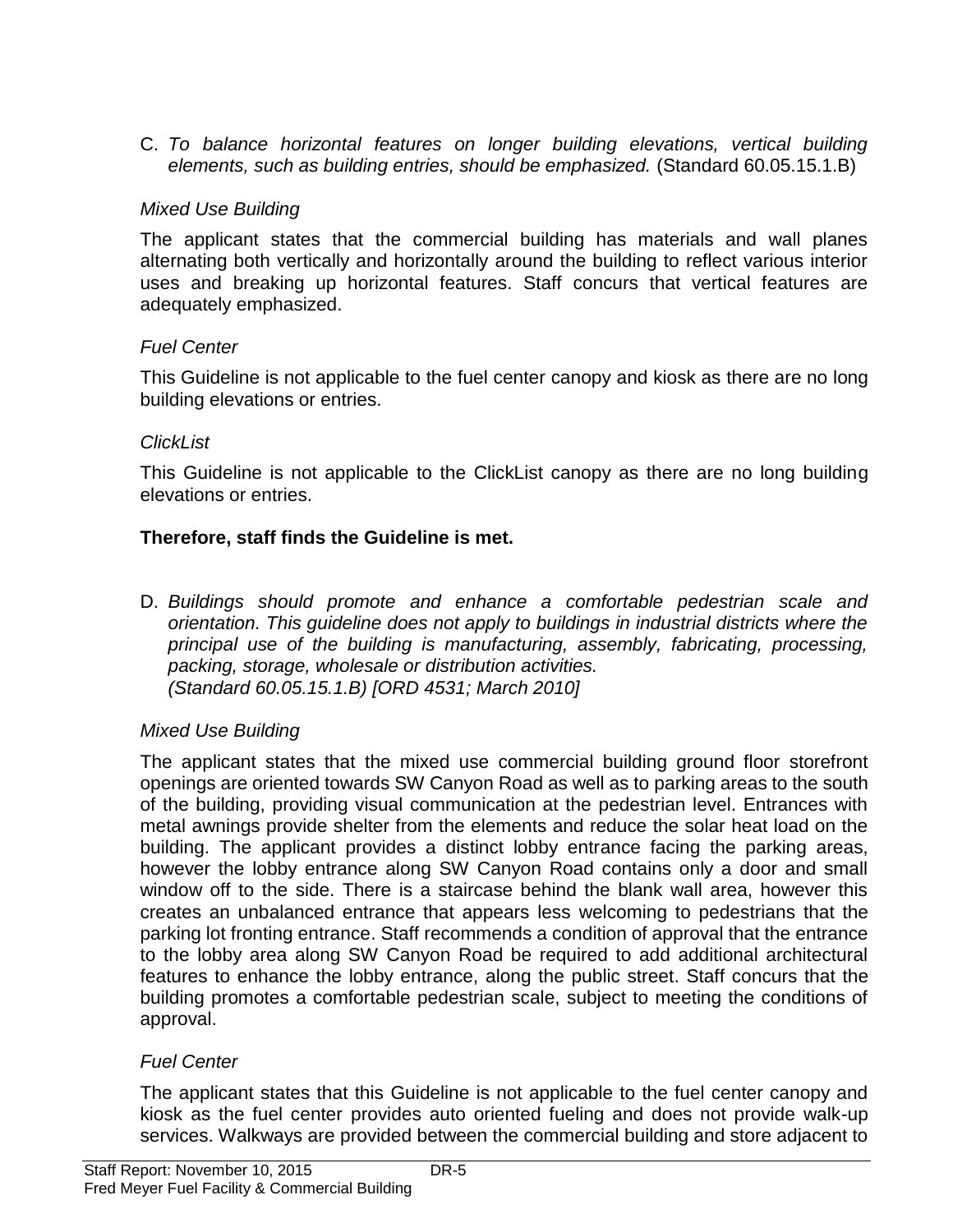the fueling area. Staff concur that the fuel center is not intended for pedestrian use.

# *ClickList*

The applicant states that the CLickList's canopy is primarily intended to provide weather protection to employees delivering merchandise to customer's vehicles and is located near the Fred Meyer building with pedestrian walkways. Staff concur that the ClickList provides a comfortable pedestrian scale.

# **Therefore, staff finds that by meeting the conditions of approval the Guideline is met.**

*E. Building elevations visible from and within 200 feet of an adjacent street or major parking area should be articulated with architectural features such as windows, dormers, off-setting walls, alcoves, balconies or bays, or by other design features that reflect the building's structural system. Undifferentiated blank walls facing a street, common green, shared court, or major parking area should be avoided. (Standards 60.05.15.1.B, C, and D) [ORD 4542; May 2010]*

# *Mixed Use Building*

The applicant states that the rectangular design of the mixed use building employs a variety of materials and massing along the long walls facing the public streets and parking areas, the massing changes reflect the intended occupancies within the building, reflecting its structure elements. Staff concurs that structural features are adequately emphasized.

# *Fuel Center*

This Guideline is not applicable to the fuel center canopy and kiosk as there are no long building elevations or entries.

# *ClickList*

This Guideline is not applicable to the ClickList canopy as there are no long building elevations or entries.

# **Therefore, staff finds the Guideline is met.**

# *2. Roof Forms as Unifying Elements*

A. *Roof forms should be distinctive and include variety and detail when viewed from the street. Sloped roofs should have a significant pitch and building focal points should be highlighted.* (Standards 60.05.15.2.A and B)

# *Mixed Use Building*

The applicant states that the mixed use building has a low pitched shed roof with significant roof overhangs to provide an architectural hat on the building mass, consistent with the contemporary style of the structure. Staff concurs that the roof structure is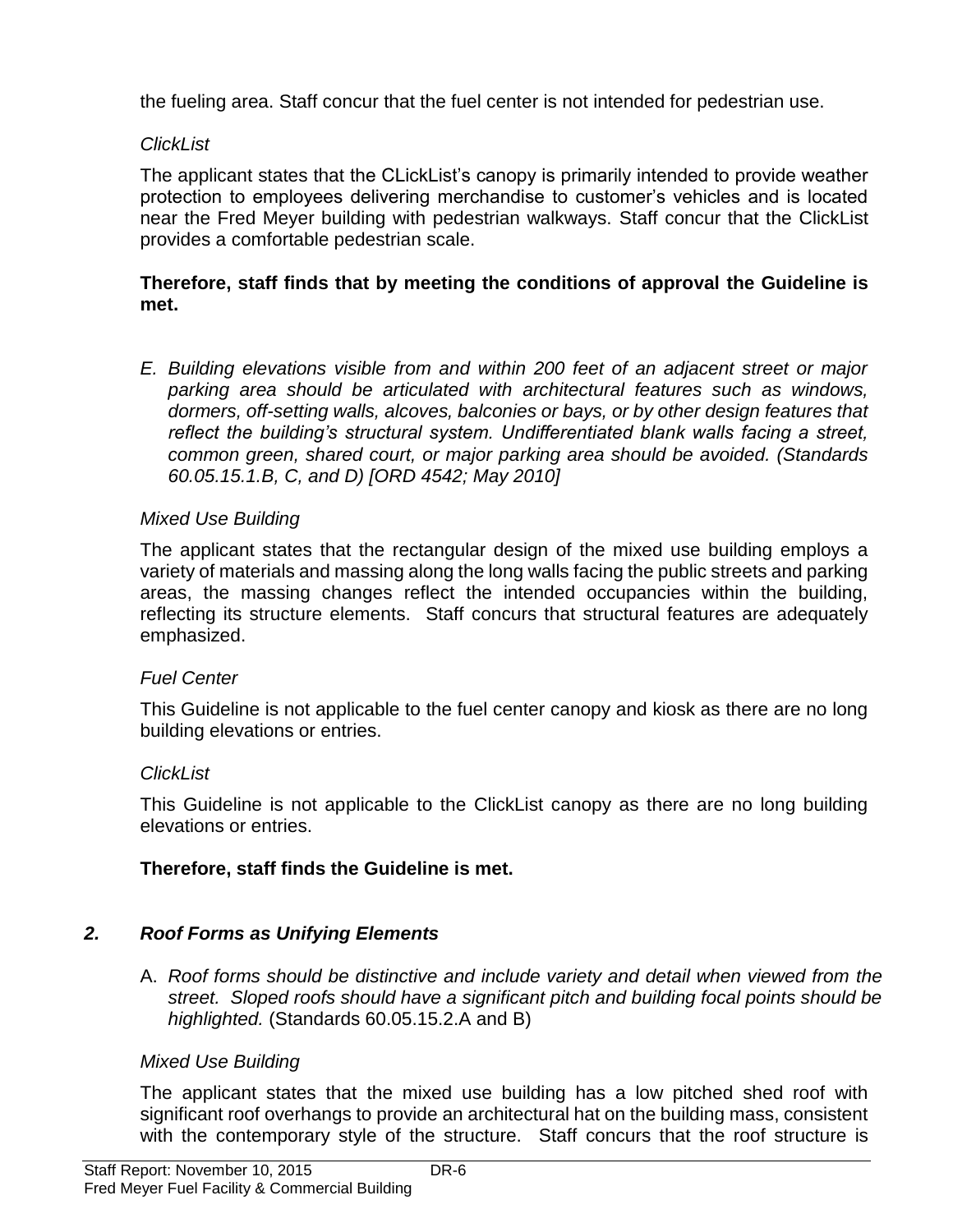complimentary to the style of the proposed building.

# *Fuel Center*

The applicant states that the fuel canopy is a lightweight flat roof structure designed to provide weather protection and customers and views of the canopy are mostly obscured by the commercial building from the public street. Staff concurs that the proposed canopy is appropriate for the proposed use.

# *ClickList*

The applicant states that the ClickList canopy's distinctive sloping glass roof has a significant pitch. Staff concurs that the ClickList canopy has a distinctive pitch, providing visual interest.

# **Therefore, staff finds the Guideline is met.**

B. *Flat roofs should include distinctive cornice treatments*. (Standard 60.05.15.2.C)

# *Mixed Use Building*

The applicant states that the commercial building roof overhangs provide a distinguishing contrast to the vertical planes of the walls and promote energy efficiency as solar shading for the upper floor glazing. Staff concurs that while cornice treatments are not provided they are not appropriate for the style of the roof system.

# *Fuel Center*

The applicant states that a decorative cornice is provided along the roofline of the canopy.

# *ClickList*

This Guideline is not applicable to the ClickList canopy as there is no flat roof.

# **Therefore, staff finds the Guideline is met.**

# *3. Primary building entrances*

A. The design of buildings should incorporate features such as arcades, roofs, porches, alcoves, porticoes, awnings, and canopies to protect pedestrians from the rain and sun. This guideline does not apply to buildings in Industrial districts where the principal use of the building is manufacturing, assembly, fabricating, processing, packing, storage, wholesale or distribution activities. (Standard 60.05.15.3)

# *Mixed Use Building*

The applicant states that all entrances for the mixed use building are designed with metal awnings that both provide shelter from the elements and reduce the solar heat load on the building. Staff concur that primary entrances contain pedestrian cover.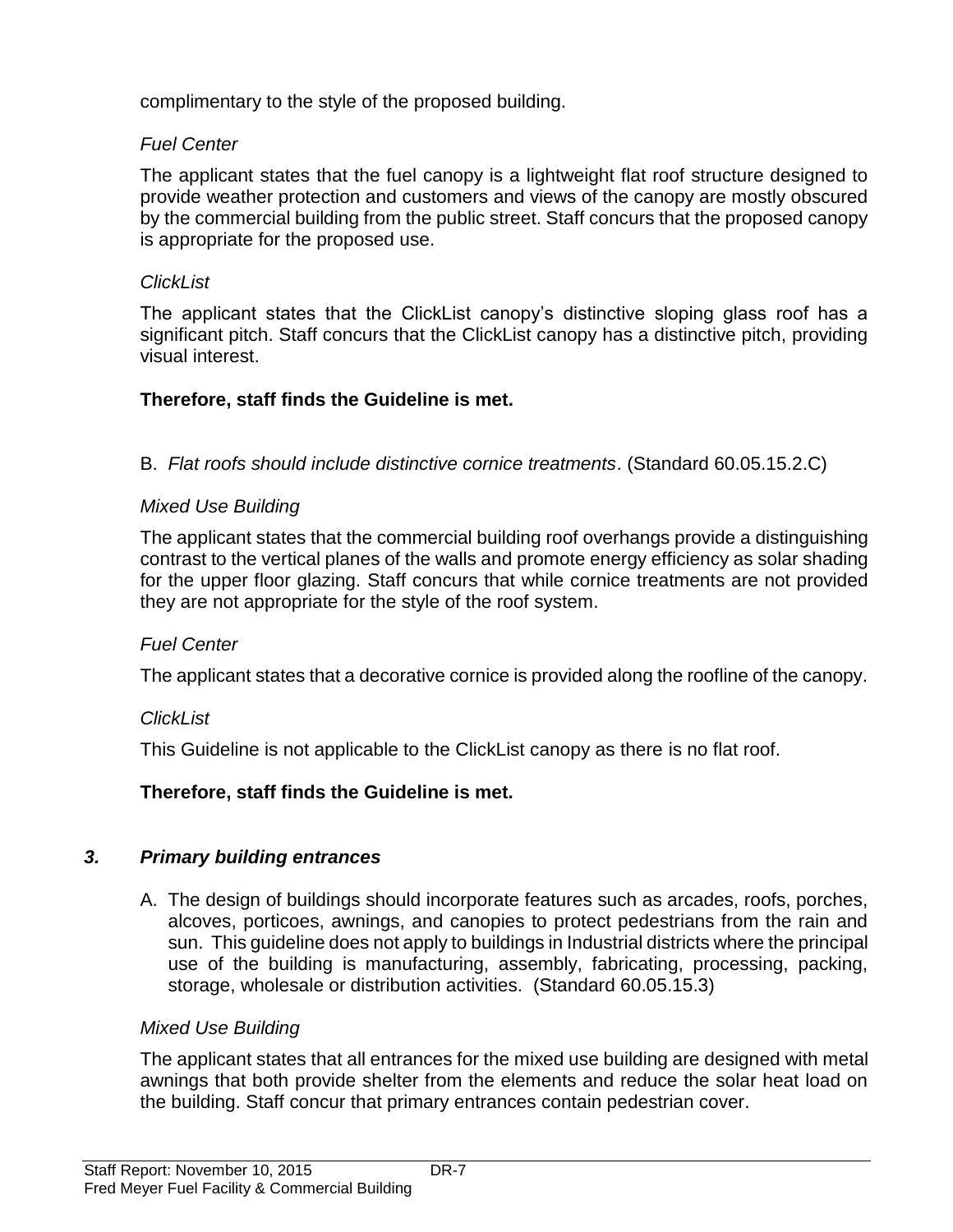# *Fuel Center*

The applicant states that the fuel canopy is intended to provide weather protection to customers fueling their vehicles and employees. Staff concur that the fuel canopy provides adequate pedestrian cover.

# *ClickList*

The applicant states that the ClickList canopy is intended to provide weather protection to employees delivering groceries to customer's vehicles. Staff concur that the fuel canopy provides adequate pedestrian cover.

# **Therefore, staff finds the Guideline is met.**

B. *Special attention should be given to designing a primary building entrance that is both attractive and functional. Primary entrances should incorporate changes in mass, surface, or finish to emphasize the entrance.* (Standard 60.05.15.3.B)

# *Mixed Use Building*

The applicant states that the commercial building is divided into three primary use components, two retail spaces on the ground floor and commercial space on the upper floor, served by a central lobby. The ground floor retail offers multiple entry points and the upper floors are accessed through the central lobby entrances. The lobby entrances are accentuated with metal awning roofs and change in materials and color. Staff concur that primary entrances are adequately emphasized.

# *Fuel Center*

The applicant states that the fuel canopy is not a building with primary entrances. The kiosk provides a door which has glazing features, denoting the entrance.

# *ClickList*

The applicant states that the ClickList canopy is not a building with a primary entrance, therefore the criterion is not applicable.

# **Therefore, staff finds the Guideline is met.**

# *4. Exterior Building Materials*

A. *Exterior building materials and finishes should convey an impression of permanence and durability. Materials such as masonry, stone, wood, terra cotta, and tile are encouraged. Windows are also encouraged, where they allow views to interior activity areas or displays*. (Standard 60.05.15.4.A)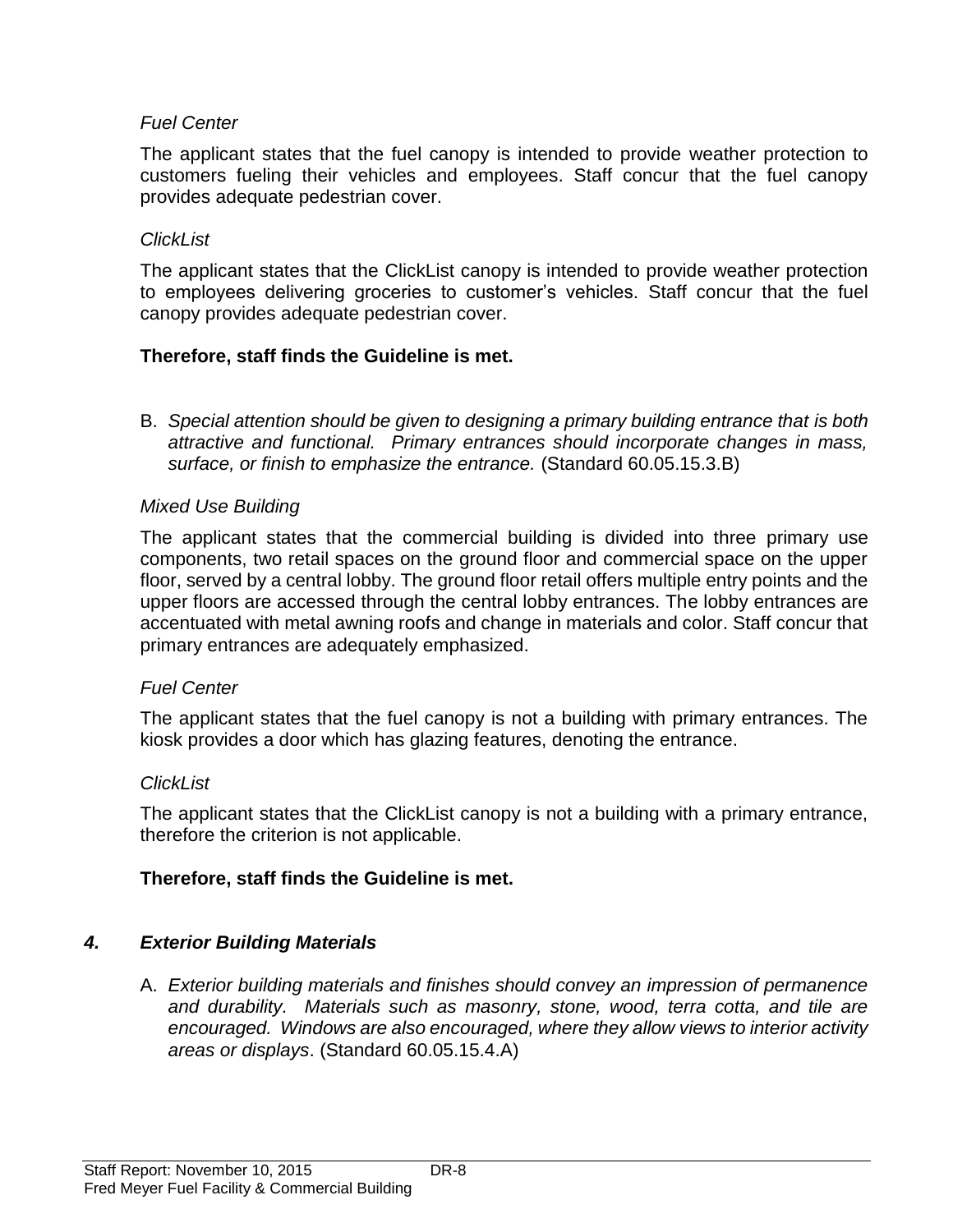# *Mixed Use Building*

The applicant states that the proposed building materials for the commercial building have been selected to convey permanence and durability. Materials include full brick units, stone veneer, storefront glazing and metal panels. Staff concur that the proposed materials convey a sense of permanence and provide views into the interior of the building.

#### *Fuel Center*

The applicant states that the fuel canopy constructed of steel with columns wrapped in masonry convey an impression of permanence. Staff concur that the proposed materials convey a sense of permanence.

#### *ClickList*

The applicant states that the ClickList canopy's steel structure is designed to convey permanence and durability, but also a futuristic technologically advanced appearance. Staff concur that the proposed materials convey a sense of permanence.

#### **Therefore, staff finds the Guideline is met.**

B. *Where masonry is used for exterior finish, decorative patterns (other than running bond pattern) should be considered, especially at entrances, building corners and at the pedestrian level. These decorative patterns may include multi-colored masonry units, such as brick, tile, stone, or cast stone, in a layered or geometric pattern, or multi-colored ceramic tile bands used in conjunction with materials such as concrete*. *This guideline does not apply to developments in Industrial zones, where masonry is used for exterior finishes.* (Standards 60.05.15.4.B and C)

#### *Mixed Use Building*

The applicant states that the commercial building will have a horizontal running pattern in the main field with a standing soldier pattern at the wall base and parapet cap. Stone veneer is proposed for the commercial office entrance. Staff concur that the proposed materials and patterns provide adequate variety.

#### *Fuel Center*

The applicant states that the fuel canopy will have columns wrapped in CMU and the base of the kiosk will include stone veneer. Staff concur that the proposed materials and patterns provide adequate variety.

#### *ClickList*

The applicant states that the ClickList canopy does not contain masonry.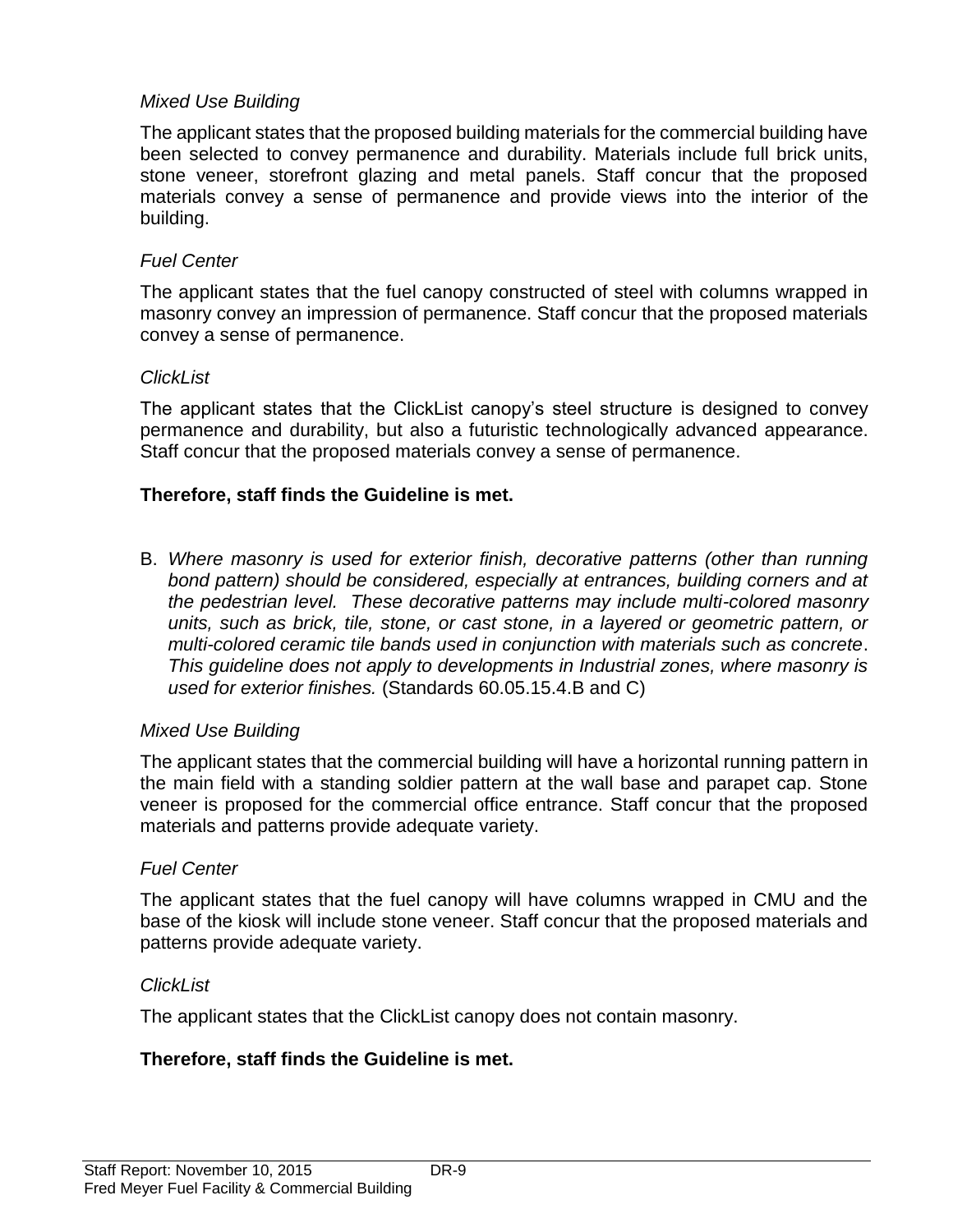*5. Screening of Equipment. All roof, surface, and wall-mounted mechanical, electrical, communications, and service equipment should be screened from view from adjacent public streets by the use of parapets, walls, fences, enclosures, dense evergreen foliage, or by other suitable means.* (Standards 60.05.15.5.A through C)

# *Mixed Use Building*

The applicant states that the commercial building will have built-in mechanical screens located on each side of the roof stair and elevator penthouse to screen mechanical equipment. Staff concur that the mechanical equipment can be adequately screened.

# *Fuel Center*

The applicant states that the fuel kiosk will screen rooftop equipment with flat paneling. The canopy does not contain equipment that would project above the roofline. Staff concur that the mechanical equipment can be adequately screened.

# *ClickList*

The applicant states that the ClickList canopy will not contain mechanical equipment, except small call boxes.

# **Therefore, staff finds the Guideline is met.**

# *6. Building Location and Orientation in Commercial and Multiple Use Zones.*

A. *Buildings should be oriented toward and located within close proximity to public streets and public street intersections. The overall impression, particularly on Class 1 Major Pedestrian Routes, should be that architecture is the predominant design element over parking areas and landscaping. Property size, shape and topographical conditions should also be considered, together with existing and proposed uses of the building and site, when determining the appropriate location and orientation of buildings*. (Standard 60.05.15.6.A and B)

# *Mixed Use Building*

The applicant states that the commercial building is located immediately southwest of the intersection of SW Canyon Road and the Highway 217 frontage road. The length of the building occupies most of the frontage of the development site along SW Canyon Road, ensuring architecture is the predominant design feature. Staff concurs that the building is provided in close proximity to the public street.

# *Fuel Center*

The applicant states that the fuel center is located away from SW Canyon Road in order to screen the auto intensive use from the street and let the commercial building be the primary feature of the site from SW Canyon Road. Staff concur that the location of the fuel canopy allows the commercial building to be the primary feature of the site.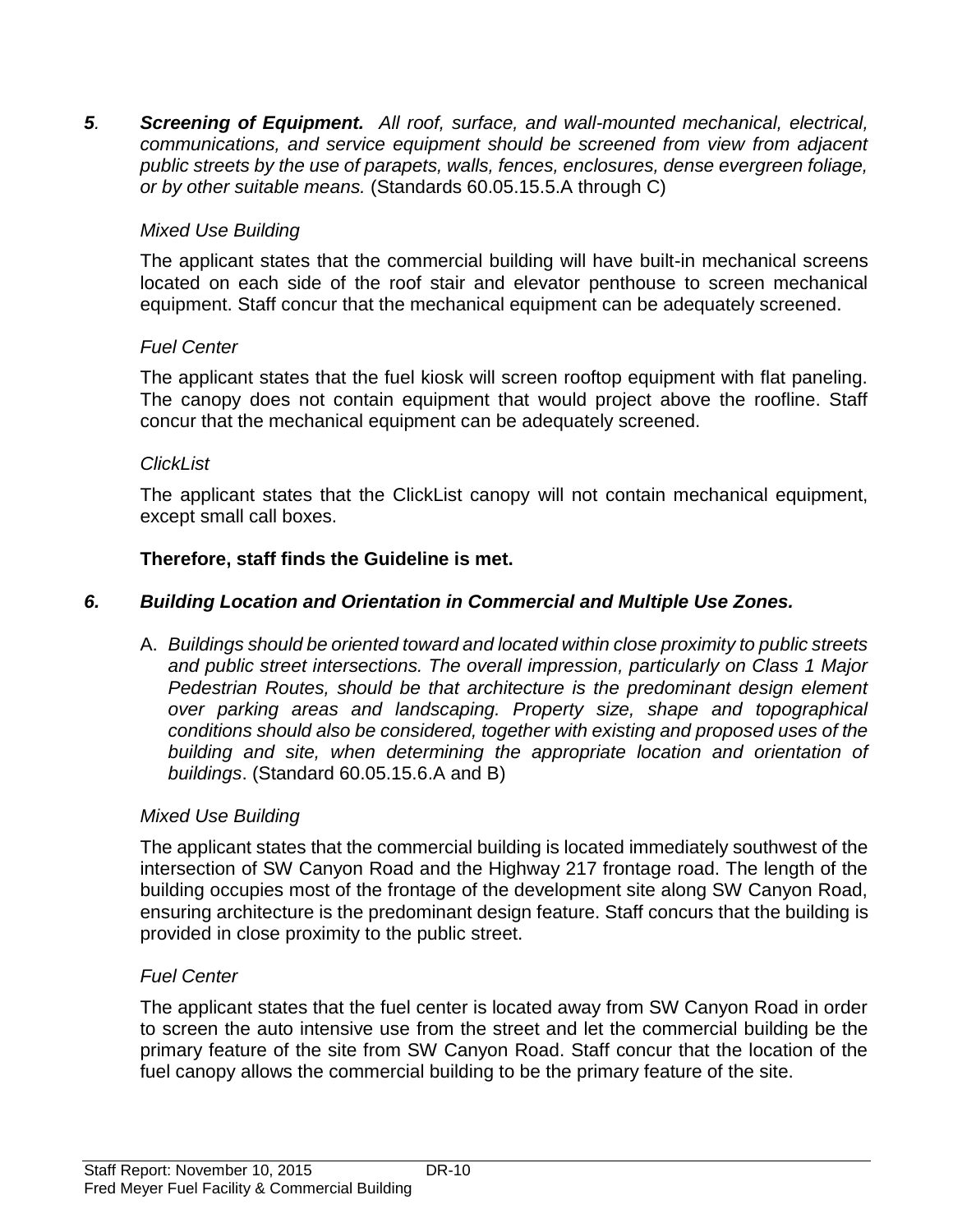# *ClickList*

The applicant states that the ClickList canopy is set back significantly from the street, within the existing Fred Meyer development area.

# **Therefore, staff finds the Guideline is met.**

# *7. Building Scale Along Major Pedestrian Routes.*

A. *Architecture helps define the character and quality of a street. Along Major Pedestrian Routes, low height, single story buildings located at the right-of-way edge are discouraged except where detached single family dwellings are permitted*. (Standard 60.05.15.7.A and B)

#### *Mixed Use Building*

The applicant states that the commercial building consists of two stories positioned to define the character of SW Canyon Road, a Class 2 Major Pedestrian Route. Staff concur that the building is not a low height single story structure.

#### *Fuel Center*

The fuel center is set back from the Major Pedestrian Route, allowing the commercial building to define the pedestrian space along SW Canyon Road.

#### *ClickList*

The applicant states that the ClickList canopy is set back within the existing site, not along a Major Pedestrian Route.

# **Therefore, staff finds the Guideline is met.**

B. *Building heights at or near the street should help form a sense of enclosure, but should not create an undifferentiated high wall out of scale with pedestrians. Building heights at the street edge should be no higher than sixty (60) feet without the upper portions of the building being set back from the vertical building line of the lower building stores.*  (Standards 60.05.15.7.A)

# *Mixed Use Building*

The applicant states that the commercial building consists of two stories and will not exceed 38 feet at its highest point. Staff concur that proposed height meets the guideline.

# *Fuel Center*

The fuel center is set back from the Major Pedestrian Route, allowing the commercial building to define the pedestrian space along SW Canyon Road.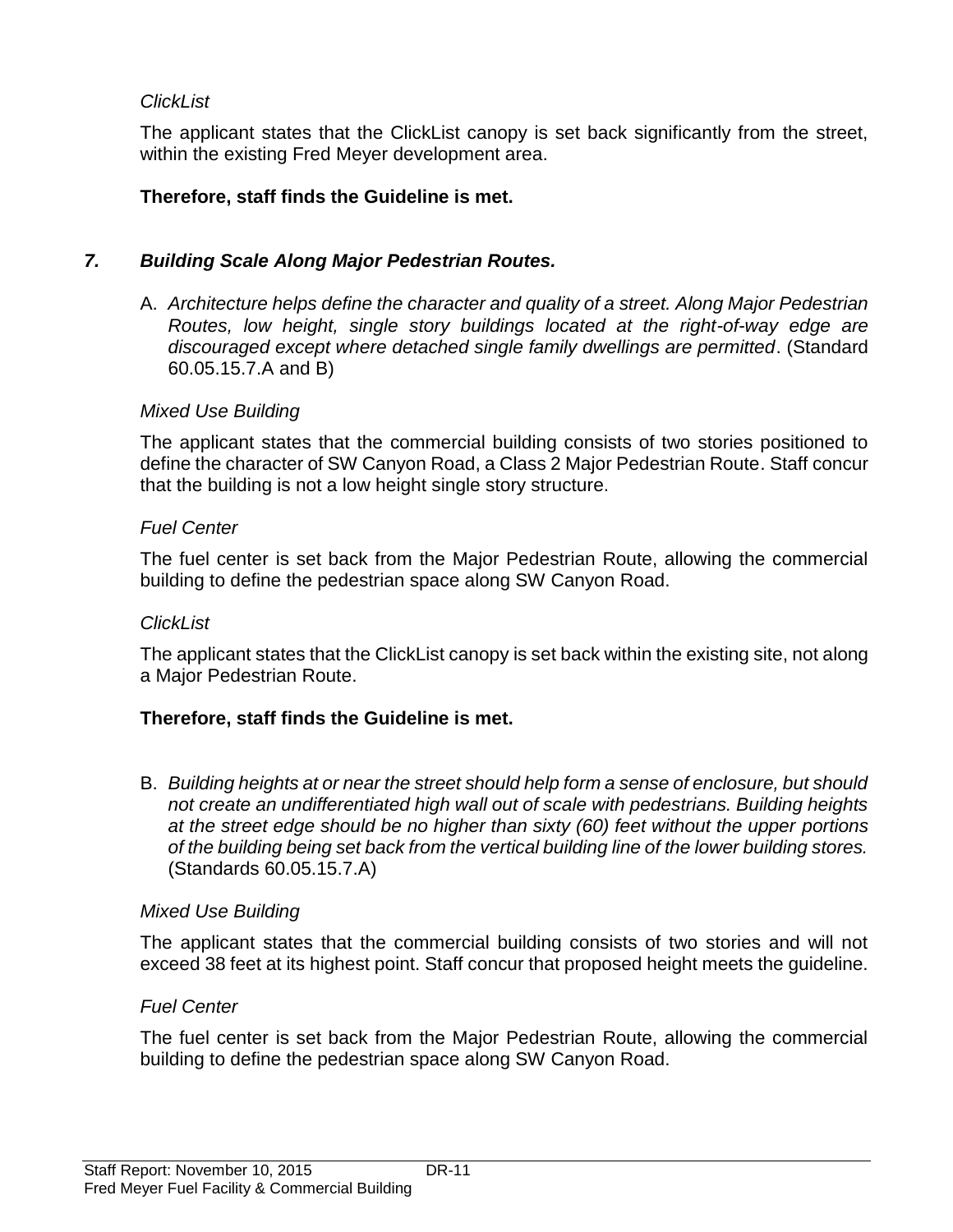# *ClickList*

The applicant states that the ClickList canopy is set back within the existing site, not along a Major Pedestrian Route.

# **Therefore, staff finds the Guideline is met.**

# *8. Ground Floor Elevations on Commercial and Multiple Use Buildings.*

A. *Excluding residential only development, ground floor building elevations should be pedestrian oriented and treated with windows, display areas or glass doorway openings to the extent possible and where appropriate to the design and use of the building. This guideline particularly applies to ground floor building elevations situated along Major Pedestrian Routes*. (Standard 60.05.15.8.A)

#### *Mixed Use Building*

The applicant states that the ground floor storefront openings are oriented towards SW Canyon Road and the parking area to the south of the building, providing visual cues to pedestrians. The metal awnings will provide shelter from the elements for pedestrians and help with visual orientation. The applicant provides a distinct lobby entrance facing the parking areas, however the lobby entrance along SW Canyon Road contains only a door and small window off to the side. There is a staircase behind the blank wall area, however this creates an unbalanced entrance that appears less welcoming to pedestrians. Staff recommends a condition of approval that the entrance to the lobby area along SW Canyon Road be required to add additional architectural features to enhance the lobby entrance, along the public street. Staff concurs that the ground floor elevations are pedestrian oriented, subject to meeting the conditions of approval.

# *Fuel Center*

The fuel center is an open air structure and does not contain primary entrances or ground floor elevations.

# *ClickList*

The applicant states that the ClickList canopy is an open air structure and does not contain entrances or ground floor elevations.

# **Therefore, staff finds the Guideline is met.**

B. *Except those used exclusively for residential use, ground floor elevations that are located on a Major Pedestrian Route, sidewalk, or other space where pedestrians are*  allowed to walk should provide weather protection for pedestrians on building *elevations.* (Standards 60.05.15.8.B)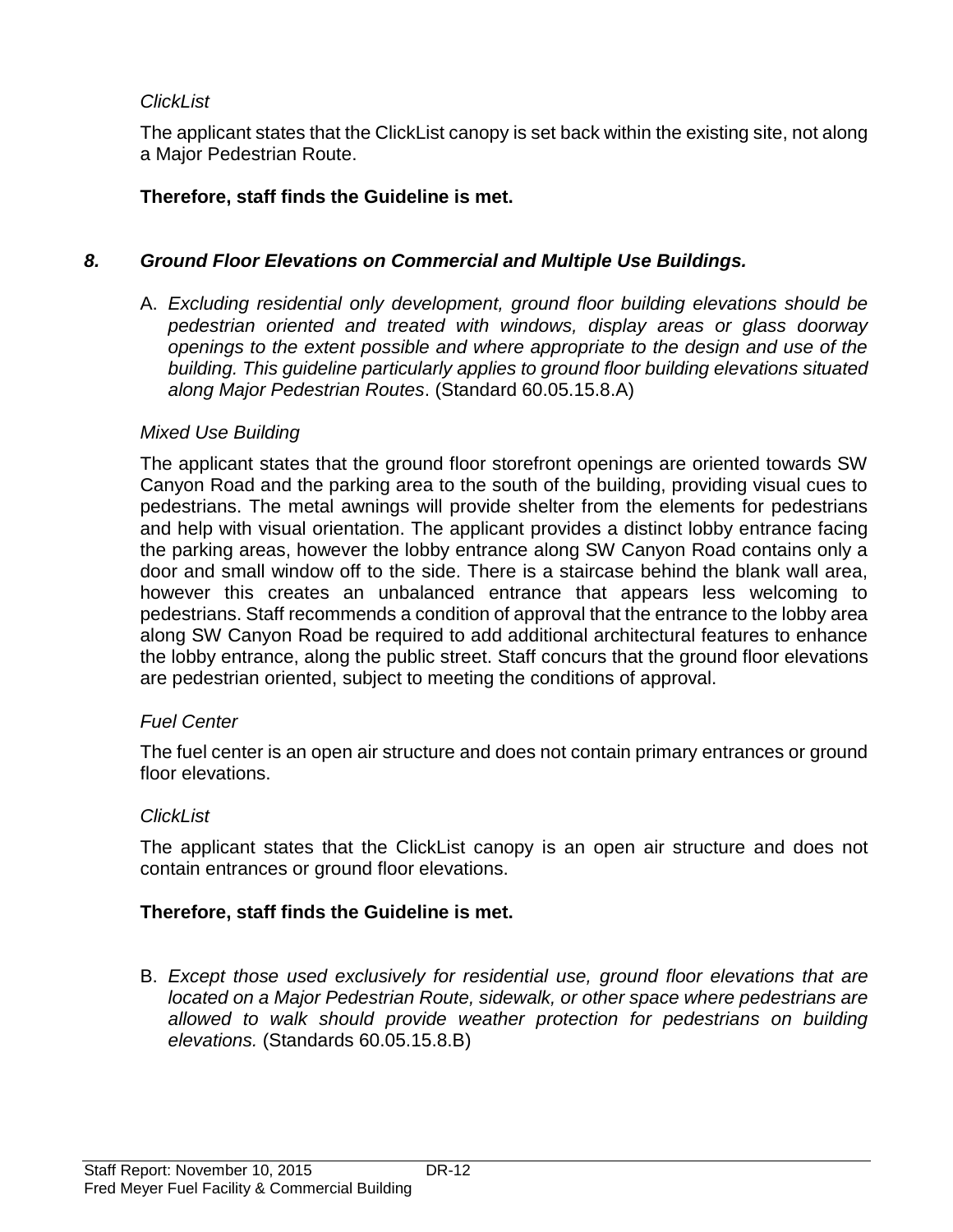# *Mixed Use Building*

The applicant states metal awnings will provide shelter from the elements for pedestrians and help with visual orientation. Awnings are provided along the majority of the SW Canyon Road and parking lot elevations, providing weather protection. Staff concurs that adequate weather protection is provided.

#### *Fuel Center*

The applicant states that the fuel center is not a structure intended for pedestrian uses, however weather protection will be provided to employees and customers while fueling their vehicles.

#### *ClickList*

The applicant states that the ClickList canopy provides weather protection to employees delivering groceries. Other pedestrian activity in this area is not intended.

# **Therefore, staff finds the Guideline is met.**

- **60.05.40.** *Circulation and Parking Design Guidelines. Unless otherwise noted, all guidelines apply in all zoning districts*.
- *1. Connections to public street system. The on-site circulation system and the abutting street system should provide for efficient access and circulation, and should connect the project to abutting streets.* (Standard 60.05.40.1)

The vehicular connections to the public street system are not proposed to be modified with this application. Existing accesses to the subject site are proposed to remain and a public access easement between the MetLife and Fred Meyer lots will be required with the plat as all access to the Fred Meyer site is proposed through the MetLife parcel. Additional pedestrian connections are provided to the building and internal walkway systems from SW Canyon Road in a safe and efficient manner. The proposal can be found to adequately connect to the public transportation system.

# **Therefore, staff finds the Guideline is met.**

# *2. Loading area, solid waste facilities, and similar improvements.*

A. *On-site service, storage and similar activities should be designed and located so that these facilities are screened from an abutting public street.* (Standard 60.05.20.2)

The applicant states that service, storage and similar activities are screened and conducted away from abutting streets. The project does not include any full sized loading berths. The primary loading areas of the site are set back from the street as well as around the back of the building, away from public view. Trash areas are located within trash enclosures. Staff concurs that the loading area and trash areas are appropriately located and adequately screened from public view.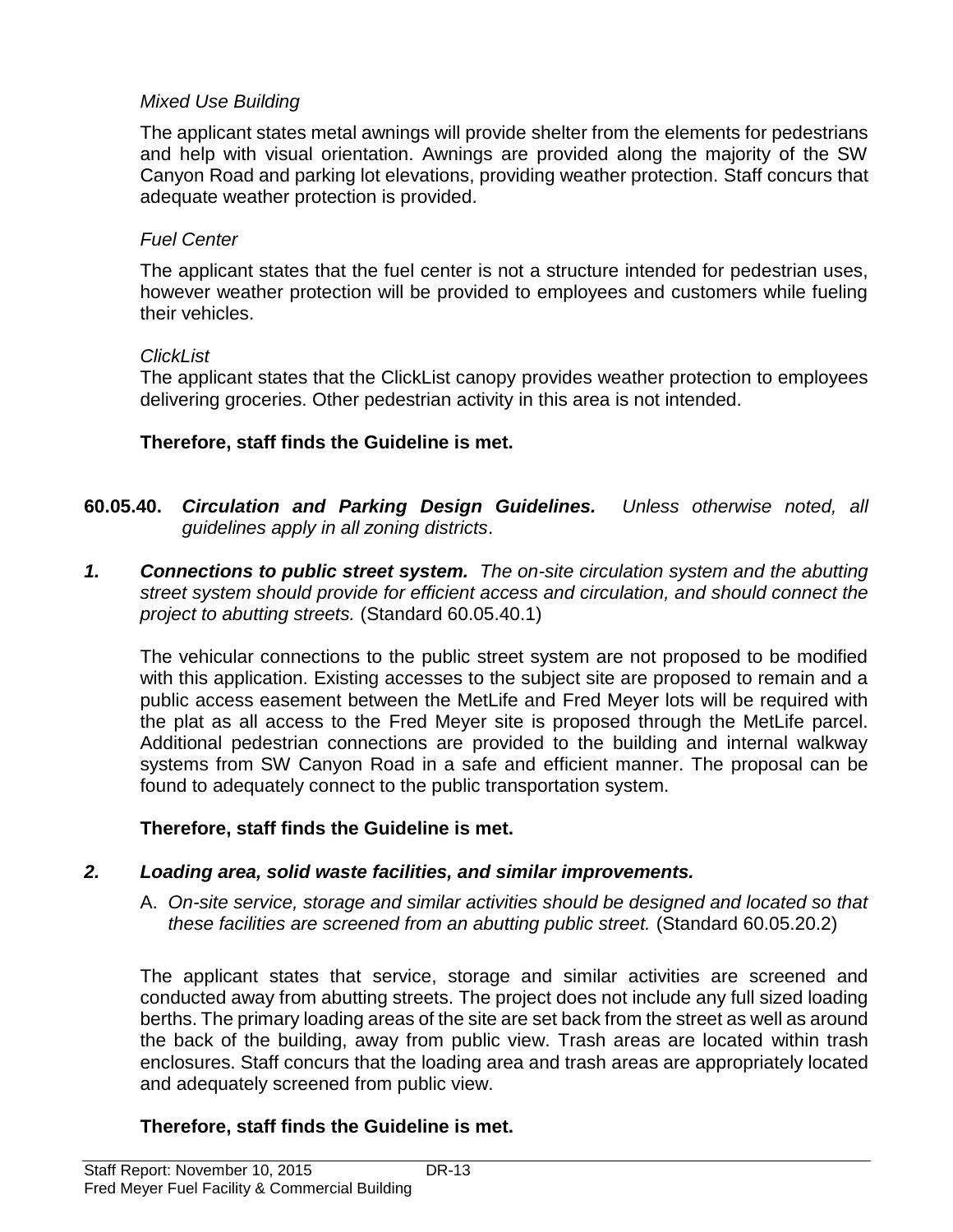B. *Except in Industrial districts, loading areas should be designed and located so that these facilities are screened from an abutting public street, or are shown to be compatible with local business operations.* (Standard 60.05.20.2)

The applicant states that loading for the commercial building will be from parking spaces screened from public view from the commercial building. Fuel center loading will take place at the side property line above the underground storage tanks, set substantially back from public view and near areas of loading for the Fred Meyer store. Loading facilities are not required or provided for the ClickList service which will involve small deliveries to vehicles by employees walking from the store to customer's vehicles. The location of the proposed loading areas, set back from the street and adjacent properties will be sufficiently screened.

# **Therefore, staff finds the Guideline is met.**

# *3. Pedestrian circulation.*

A. *Pedestrian connections should be made between on-site buildings, parking areas, and open spaces.* (Standard 60.05.20.3.A)

The applicant states that the project includes walkways between the proposed uses on site as well as between the Fred Meyer store and SW Canyon Road. The applicant provides connections on the east and west sides of the proposed building as well as along both sides of the existing right-in entry point directly west of the proposed commercial building. These connections continue to the Fred Meyer store entrances with connection to the existing walkway system. Additionally the applicant extends the public walkway connection along SW 115<sup>th</sup> Avenue to the Fred Meyer walkway system around the store. Pedestrian connections are proposed to be of differentiated materials providing visual cues to pedestrians and drivers. The pedestrian connections through the development and to adjacent streets are sufficient.

# **Therefore, staff finds the Guideline is met.**

B. *Pedestrian connections should connect on-site facilities to abutting pedestrian facilities and streets unless separated by barriers such as natural features, topographical conditions, or structures.* (Standard 60.05.20.3.A)

As described above, the applicant provides multiple direct connections to SW Canyon Road, as well as connections between on-site structures and uses. Staff concurs with the applicant that sufficient pedestrian connections to adjacent streets and pedestrian facilities are provided.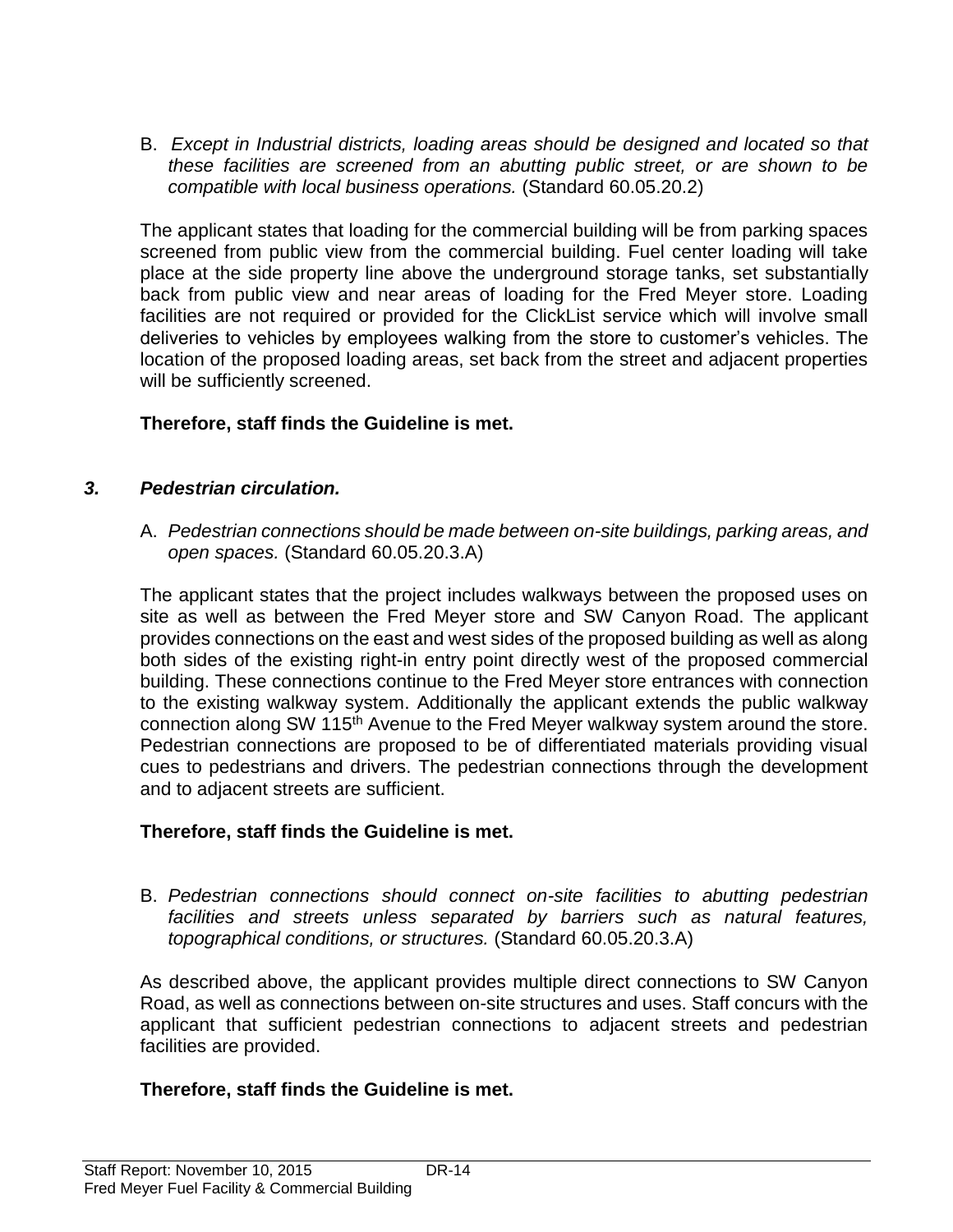C. *Pedestrian connections should link building entrances to nearby streets and other pedestrian destinations.* (Standard 60.05.20.3.B)

The applicant provides a direct pedestrian connection from street to the new commercial building entrance with a paved pathway, as well as to the existing Fred Meyer store. Staff concurs that pedestrian connections are provided to adjacent public streets.

# **Therefore, staff finds the Guideline is met.**

D. *Pedestrian connections to streets through parking areas should be evenly spaced and separated from vehicles* (Standard 60.05.20.3.C through E)

The applicant provides pedestrian walkways through modified parking areas which are generally raised or separated where practicable and provide visual differentiation where they cross drive aisles. Staff concurs that adequate pedestrian connections are provided.

# **Therefore, staff finds the Guideline is met.**

*E. Excluding manufacturing, assembly, fabricating, processing, packing, storage and wholesale and distribution activities which are the principle use of a building in industrial districts, pedestrian connections designed for high levels of pedestrian activity should be provided along all streets. (Standard 60.05.20.3.A through H)*

The applicant proposes ten foot wide sidewalks with trees in tree wells along SW Canyon Road to meet the City sidewalk standards. Concrete walkways are provided around the commercial building, allowing access to all entrances of the building. Staff concurs that adequate pedestrian facilities are provided along SW Canyon Road.

# **Therefore, staff finds the Guideline is met.**

F. *Pedestrian connections should be designed for safe pedestrian movement and constructed of hard durable surfaces. (Standards 60.05.20.3.F through G)*

Pedestrian ways are designed for safe movement and constructed with concrete. Staff concurs that the applicant has proposed hard, durable differentiated surfaces for pedestrian connections.

# **Therefore, staff finds the Guideline is met.**

*4. Street frontages and parking areas. Landscape or other screening should be provided when surface parking areas are located along public streets.* (Standard 60.05.20.4)

The applicant states that the proposed parking is screened from SW Canyon Road by the building, and that the parking stalls adjacent to the Highway 217 frontage road are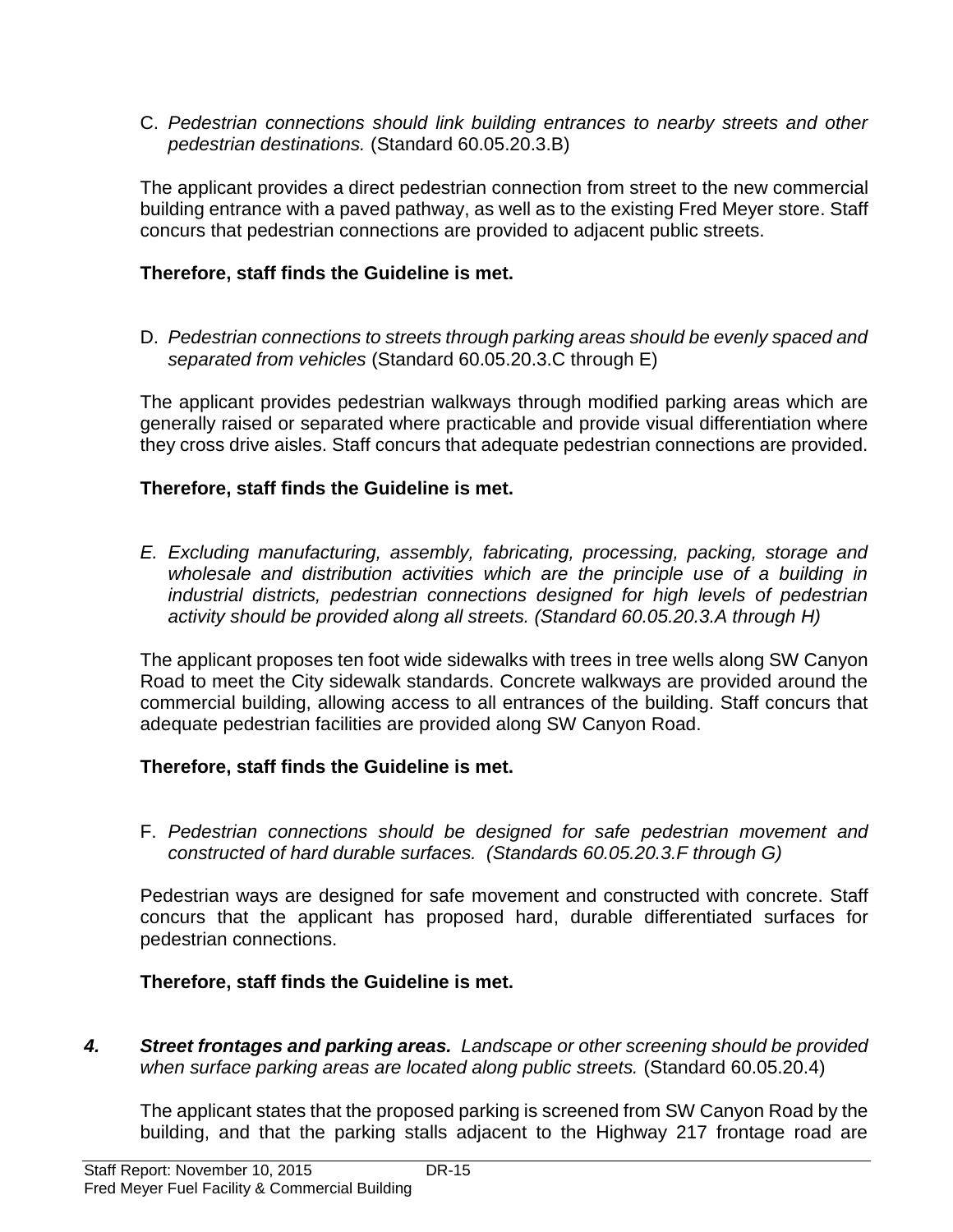screened by existing vegetation in the right-of-way. Staff has visited the site and confirms that the right-of-way along the Highway 217 frontage road does not contain landscaping. An existing wire and post fence separates the subject site and the right-of-way. The applicant has proposed a walkway to provide safe walking space from the parking in this area to the new commercial building, however no landscaping is provided. Staff recommends a condition of approval that the applicant provide a minimum 48 inch high site obscuring fence or wall to keep headlight glare from drivers along the Highway 217 frontage road, in lieu of a landscaping screen hedge. Staff finds that by providing a site obscuring fence along the Highway 217 frontage road the parking area will be adequately screened from public streets.

#### **Therefore, staff finds that by meeting the conditions of approval the Guideline is met.**

*5. Parking area landscaping. Landscape islands and a tree canopy should be provided to minimize the visual impact of large parking areas.* (Standard 60.05.20.5.A through D)

The applicant proposes landscape islands containing trees and ground cover. The longest parking row without landscape islands, within the area of work, is 12.

# **Therefore, staff finds the Guideline is met.**

# *6. Off-Street parking frontages in Multiple Use zones.*

A. *Surface parking areas should occur to the side or rear of buildings and should not occur at the corner of two Major Pedestrian Routes.* (Standard 60.05.20.6)

The proposed parking areas are to the back of the commercial building. The building is the predominant design element along SW Canyon Road.

# **Therefore, staff finds the Guideline is met.**

B. *Surface parking areas should not be the predominant design element along Major Pedestrian Routes and should be located on the site to safely and conveniently serve the intended users of the development, without precluding future site intensifications.*  (Standard 60.05.20.6)

The proposed parking areas are to the back of the commercial building. The building is the predominant design element along SW Canyon Road.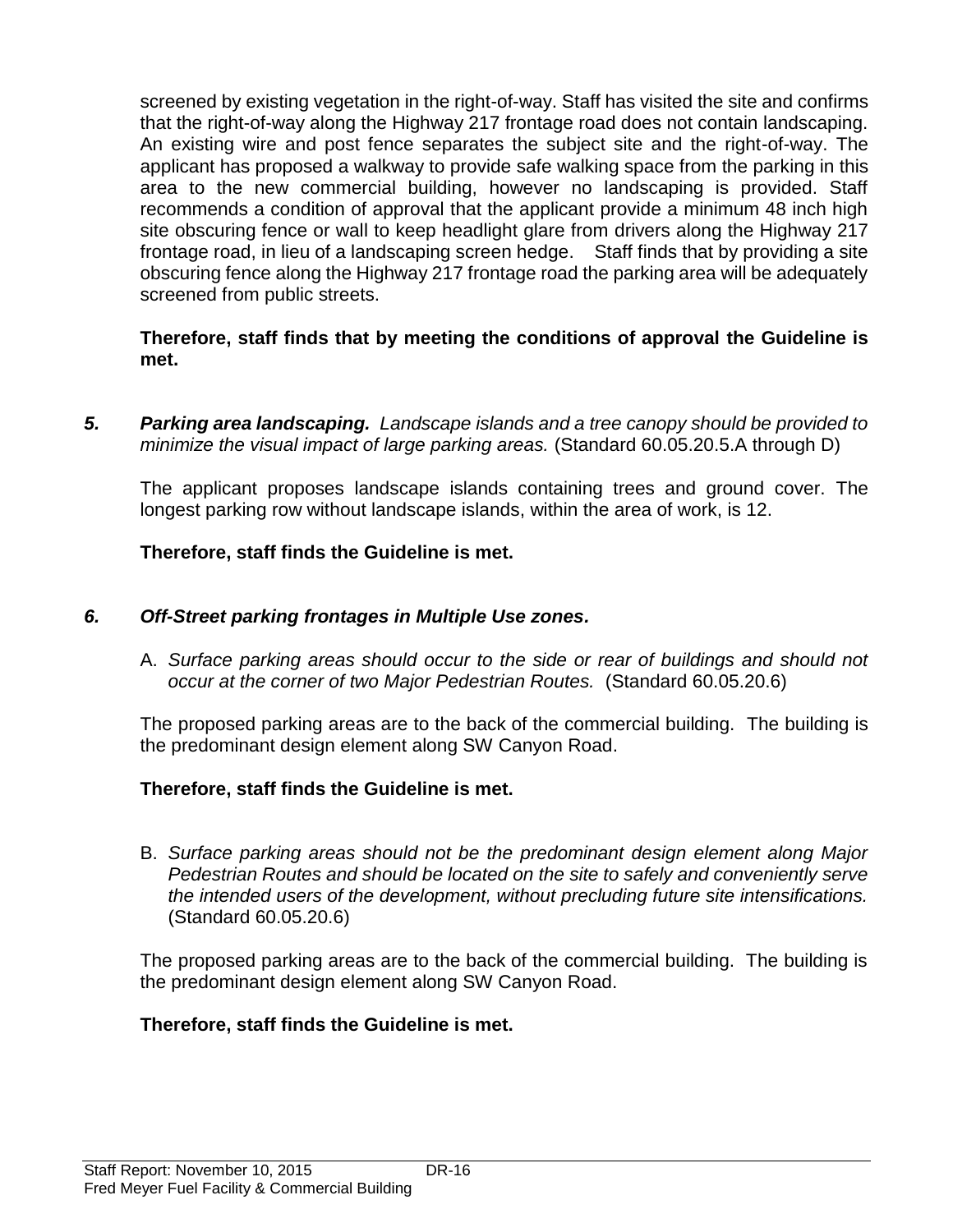#### *7. Sidewalks along streets and primary building elevations in Commercial and Multiple Use zones.*

A. *Pedestrians connections designed for high levels of pedestrian activity should be provided along all streets.* (Standard 60.05.20.7.A)

The applicant proposes to provide the required ten foot wide sidewalk with trees in tree wells along SW Canyon Road adjacent to the proposed commercial building. Multiple pedestrian connections are provided from this public sidewalk into the site, and to on-site destinations. Staff finds that the sidewalk is designed for high levels of pedestrian activity.

# **Therefore, staff finds the Guideline is met.**

B. *Pedestrian connections should be provided along primary building elevations having building and tenant entrances.* (Standard 60.05.20.7.B)

The proposed pedestrian connections are from the street to the main building entry as well as between buildings on site.

# **Therefore, staff finds the Guideline is met.**

#### *8. Connect on-site buildings, parking, and other improvements with identifiable streets and drive aisles in Residential, Commercial and Multiple Use zones.*

A. *On-site vehicle circulation should be easily recognized and identified, and include a higher level of improvements such as curbs, sidewalks, and landscaping compared to parking lot aisles.* (Standard 60.05.20.8)

The applicant states that the site plan includes designs for onsite vehicle circulation that includes curbs, sidewalks, landscaping and signage to define safe driving movements and directions of travel. The applicant has provided a plan for straightening out the eastwest drive aisle between the two SW Canyon Road connections providing additional safety and visibility for drivers. Staff concurs that the parking lot circulations system provides a high level of improvement and circulations patterns are easily identifiable.

#### **Therefore, staff finds the Guideline is met.**

B. *Long, continuous parking aisles should be avoided if possible, and landscaped as necessary to minimize the visual impact.* (Standard 60.05.20.8)

The applicant's plan shows reducing long aisles of parking and provides adequate landscape islands with trees and vegetation to reduce visual impact. Long rows of parking spaces are avoided within the project area.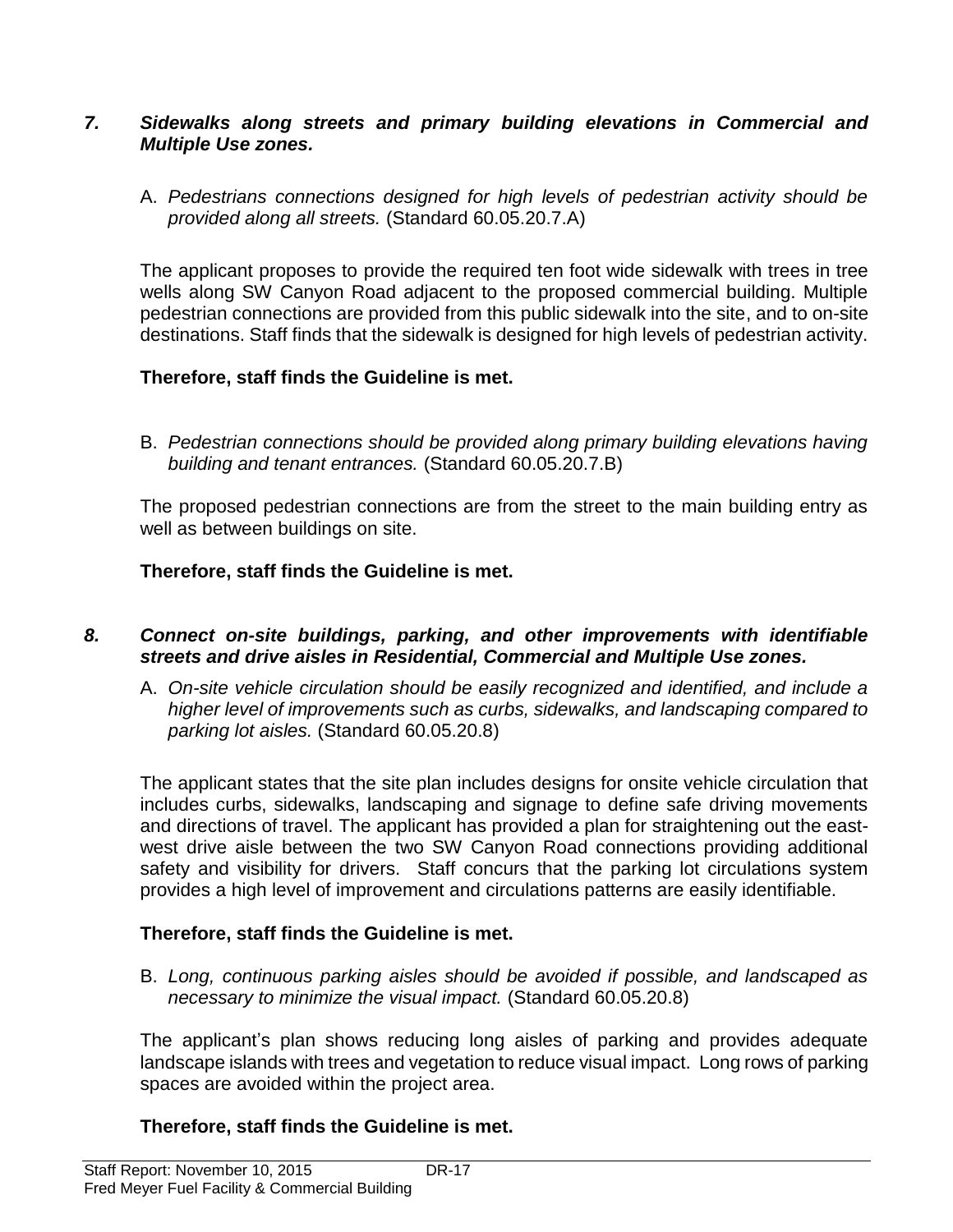**60.05.45.** *Landscape, Open Space and Natural Areas Design Guidelines. Unless otherwise noted, all guidelines apply in all zoning districts.*

#### *3. Minimum landscaping for conditional uses in Residential districts and for developments in Multiple Use, Commercial, and Industrial Districts.*

A. *Landscaping should soften the edges of buildings and parking areas, add aesthetic interest and generally increase the attractiveness of a development and its surroundings.* (Standard 60.05.25.5.A, B, and D)

The applicant's landscape plan shows significant landscape materials between SW Canyon Road and the proposed commercial building, as well as along modified drive aisles and within landscape islands. Landscape materials are also provided in parking areas to provide interest.

# **Therefore, staff finds the Guideline is met.**

B. *Plazas and common areas designed for pedestrian traffic should be surfaced with a combination of landscape and decorative pavers or decorative concrete.* (Standard 60.05.25.5.C)

The applicant's landscape plan shows a pedestrian plaza which contains planters and landscape features as well as benches. Decorative paving is provided within the plaza area.

# **Therefore, staff finds the Guideline is met.**

C. *Use of native vegetation should be emphasized for compatibility with local and regional climatic conditions.* (Standard 60.05.25.5.A and B)

The applicant states that plant materials for the site will be native when appropriate for the local climatic conditions. The proposed Western White Pine and Beach Strawberry are native species, all other species are designed to adapt to the regional climate conditions.

# **Therefore, staff finds the Guideline is met.**

D. Existing mature trees and vegetation should be retained and incorporated, when *possible, into the site design of a development.* (Standard 60.05.25.5.A and B)

The applicant states that the existing street trees along SW Canyon Road will be retained. There are a few trees located on the subject site which will be removed to accommodate development.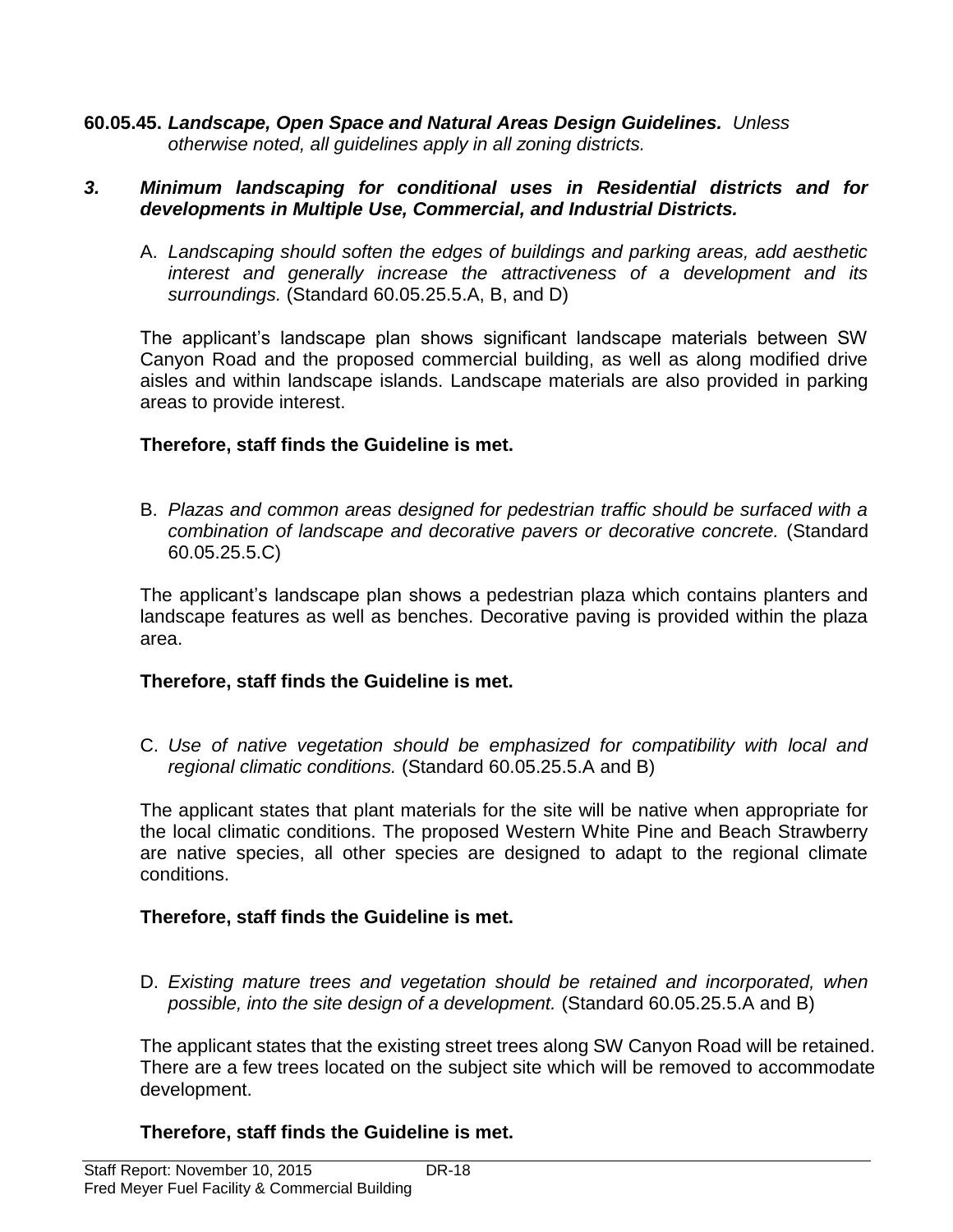E. *A diversity of tree and shrub species should be provided in required landscaped areas.* (Standard 60.05.25.5)

The applicant states that the landscaping plan demonstrates a diversity of tree and shrub species.

# **Therefore, staff finds the Guideline is met.**

- *60.05.50. Lighting Design Guidelines. Unless otherwise noted, all guidelines apply in all zoning districts.* (Standard 60.05.30.1 and 2)
	- *1. Lighting should be utilized to maximize safety within a development through strategic placement of pole-mounted, non-pole mounted and bollard luminaries.*

The applicant states that a photometric plan has been prepared to maximize on-site safety while limiting off-site impacts created by the proposed lighting in accordance with the City's Technical Lighting Standards. Pole mounted, wall mounted and under canopy lighting are utilized. The lighting plan shows compliance with the Technical Lighting Standards.

# **Therefore, staff finds that the Guideline is met.**

2. *Pedestrian scale lighting should be an integral part of the design concept except for industrial projects. Poles and fixtures for pole-mounted lighting should be of a consistent type throughout the project. The design of wall-mounted lighting should be appropriate to the architectural design features of the building.*

The pedestrian areas are adequately lit in conformance with the Technical Lighting Standards. The majority of lights are pole-mounted in this development. Wall-mounted lights are proposed at building entrances. Light fixtures on the commercial building are decorative to be consistent with the design of the building. Pole mounted lights are consistent with standard parking lot pole lights.

# **Therefore, staff finds the Guideline is met.**

3. *Lighting should minimize direct and indirect glare impacts to abutting and adjacent properties and streets by incorporating lens-shields, shades or other measures to screen the view of light sources from residences and streets.*

The applicant states that on-site and wall mounted lighting will be shielded to prevent glare on adjacent properties. Lighting fixtures in the fuel center canopy will be fully recessed. The applicant states that lighting at the ClickList area is designed to highlight the structure and use and will not cast glare on adjacent properties. The applicant has not provided lighting details or photometric plans for the ClickList area. Staff recommends a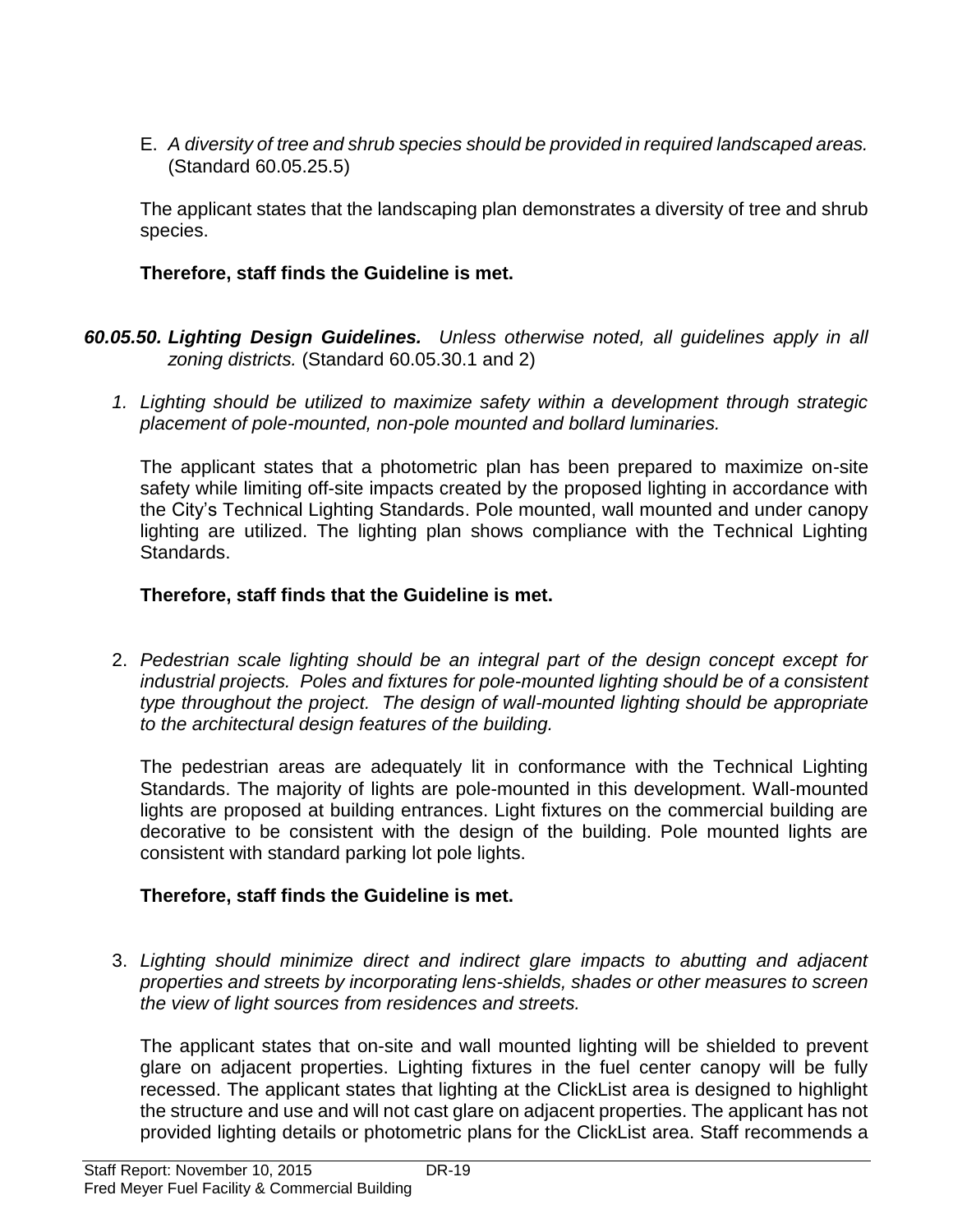condition of approval that prior to Site Development Permit issuance the applicant provide photometric plans and lighting details for the ClickList area. Staff believes that the ClickList area can meet the Technical Lighting Standards.

# **Therefore, staff finds that by meeting the conditions of approval the Guideline is met.**

*4. On-Site lighting should comply with the City's Technical Lighting Standards.* 

The applicant provides a photometric plan which shows compliance with the City's Technical Lighting Standards, with the exception of the ClickList area which is omitted from the photometric plan. As noted above staff recommends a condition of approval that the applicant provide a photometric plan showing compliance with the City's Technical Lighting Standards.

# **Therefore, staff finds the Guideline is met.**

# **Recommendation**

Based on the facts and findings presented, staff recommend **APPROVAL** of **DR2015-0042 (Fred Meyer Fuel Facility & Commercial Building),** subject to the applicable conditions identified in Attachment H.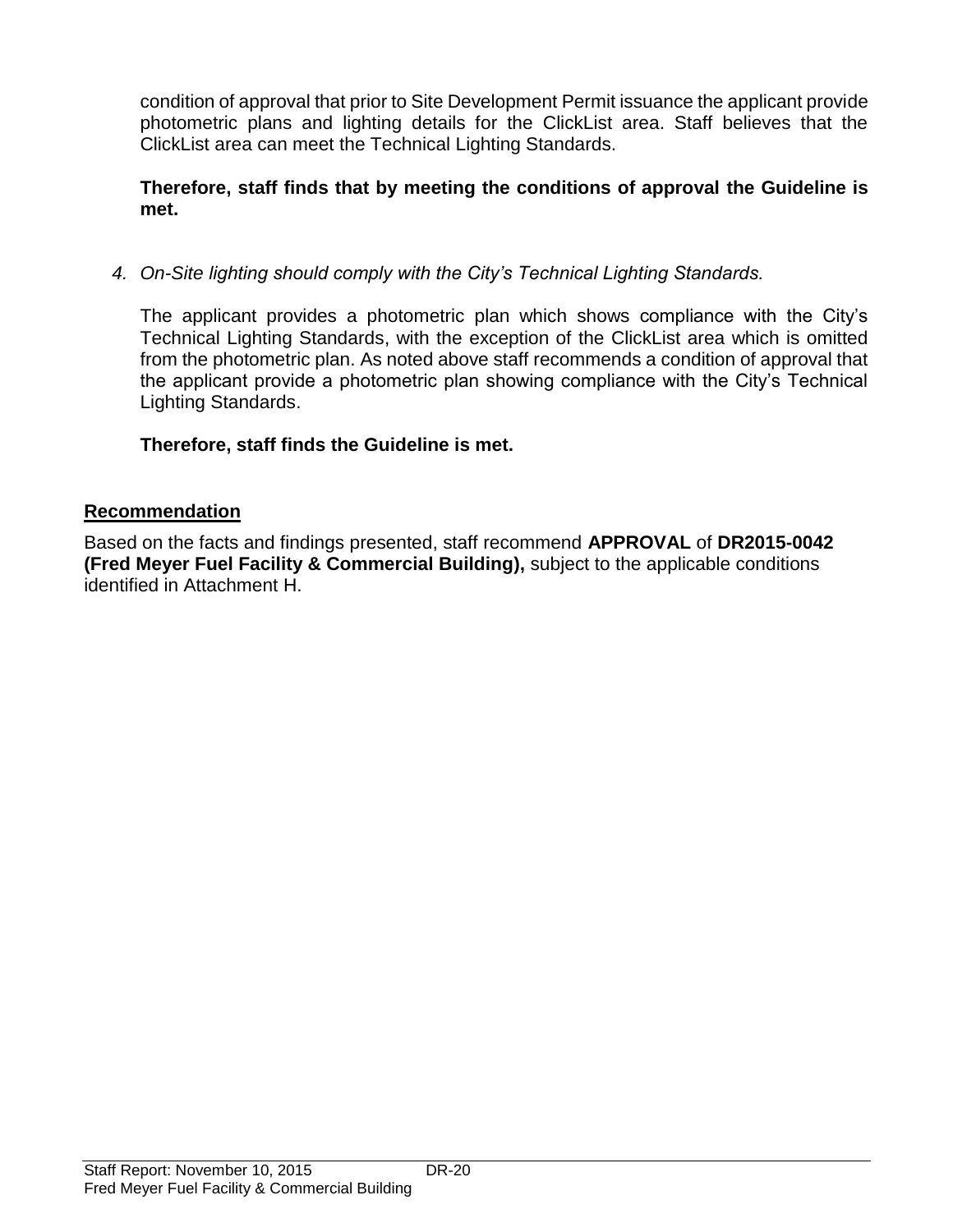# **Code Conformance Analysis Chapter 60.60 Trees and Vegetation**

| <b>CODE</b><br><b>SECTION</b> | <b>CODE REQUIREMENT</b>                                                                                                                                                                                                    | <b>PROJECT PROPOSAL</b>                                                                                                                                                                                                                                                                                                                                                                                                                         | <b>MEET</b><br><b>STANDARD</b> |
|-------------------------------|----------------------------------------------------------------------------------------------------------------------------------------------------------------------------------------------------------------------------|-------------------------------------------------------------------------------------------------------------------------------------------------------------------------------------------------------------------------------------------------------------------------------------------------------------------------------------------------------------------------------------------------------------------------------------------------|--------------------------------|
|                               | 60.60.15 Pruning, Removal, and Preservation Standards                                                                                                                                                                      |                                                                                                                                                                                                                                                                                                                                                                                                                                                 |                                |
| 60.60.15.1A-B                 | <b>Pruning Standards</b>                                                                                                                                                                                                   | All pruning must comply<br>with the City's adopted<br>Tree Planting and<br>Maintenance Policy.                                                                                                                                                                                                                                                                                                                                                  | <b>YES</b>                     |
| 60.60.15.2.A                  | <b>Removal of Protected</b><br>Trees must be in<br>accordance with this<br>section.                                                                                                                                        | Only Landscape trees are<br>proposed to be removed.                                                                                                                                                                                                                                                                                                                                                                                             | <b>YES</b>                     |
| 60.60.15.2.B                  | Mitigation is required as<br>set forth in 60.60.25                                                                                                                                                                         | See findings for 60.60.25                                                                                                                                                                                                                                                                                                                                                                                                                       | <b>YES</b>                     |
| 60.60.15.2.C                  | 15% DBH of Groves in<br>Multiple Use Zones must<br>be preserved.                                                                                                                                                           | No protected trees are<br>proposed to be removed,<br>only Landscape Trees.                                                                                                                                                                                                                                                                                                                                                                      | N/A                            |
|                               | 60.60.20 Tree Protection Standards During Development                                                                                                                                                                      |                                                                                                                                                                                                                                                                                                                                                                                                                                                 |                                |
| 60.60.20.1                    | Trees shall be protected<br>during construction by a<br>4' orange plastic fence<br>and activity within the<br>protected root zone shall<br>be limited. Other<br>protections measures<br>may be used with City<br>approval. | No protected trees exist on<br>site, only Landscape Trees                                                                                                                                                                                                                                                                                                                                                                                       | N/A                            |
|                               | 60.60.25 Mitigation Requirements                                                                                                                                                                                           |                                                                                                                                                                                                                                                                                                                                                                                                                                                 |                                |
| 60.60.25.9                    | <b>Mitigation Standards:</b><br>(60.60.25.9.C) For each<br>inch of DBH removed<br>one inch must be<br>planted with mitigation<br>trees, up to what the site<br>can accommodate.                                            | The applicant proposes to<br>remove 314 inches of<br>existing landscape trees<br>(34 trees) and plant 201<br>inches of landscape trees<br>(66 trees) as mitigation.<br>The replacement trees will<br>be planted in landscape<br>areas taking into account<br>their mature size and soil<br>capacity to account for long<br>term health, as such the<br>applicant proposes to plant<br>as much DBH as the site<br>can reasonably<br>accommodate. | <b>YES</b>                     |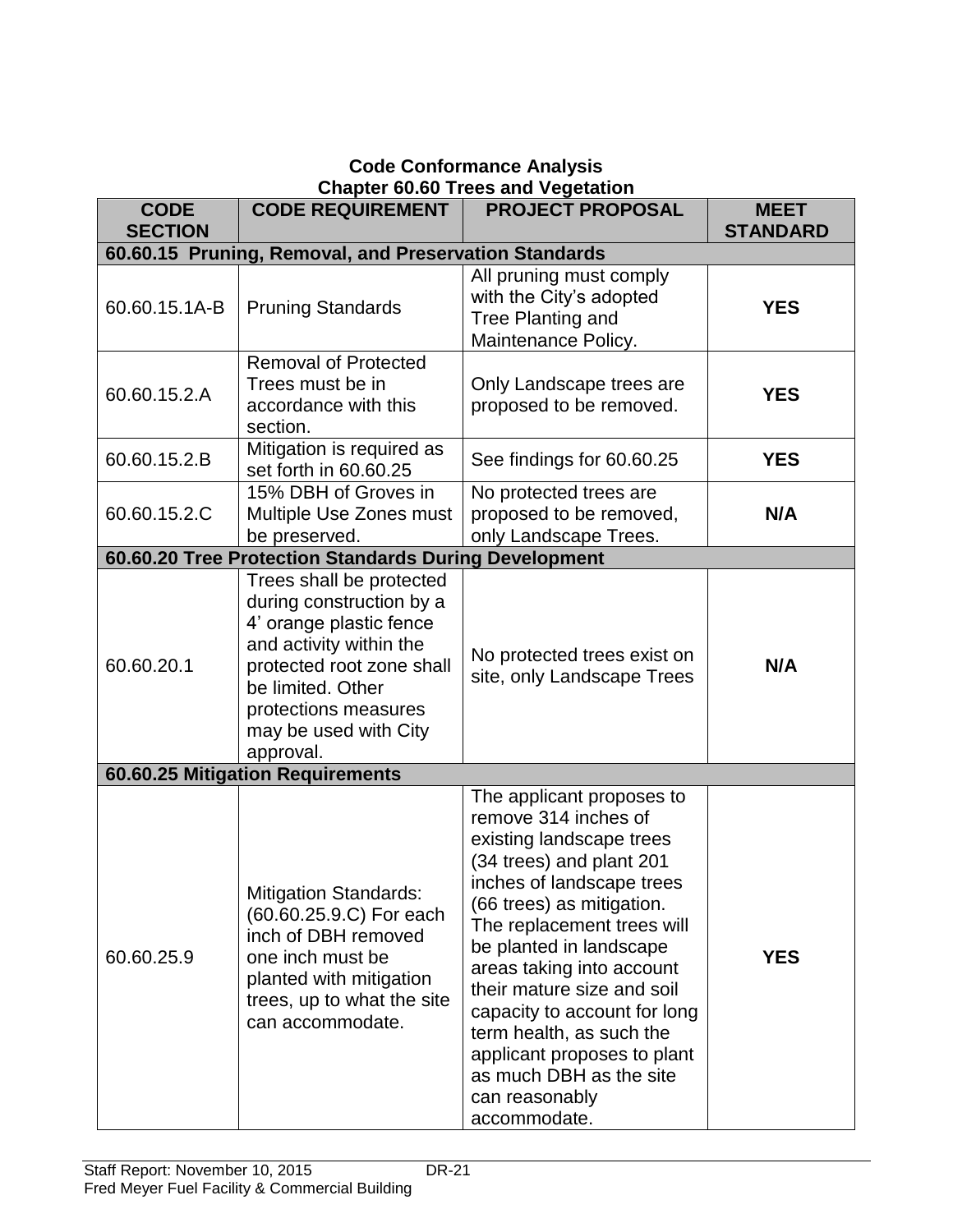#### **LD2015-0007 ANALYSIS AND FINDINGS FOR REPLAT TWO**

#### **Section 40.45.05 Land Division Applications; Purpose**

*The purpose of the Land Division applications is to establish regulations, procedures, and standards for the division or reconfiguration of land within the City of Beaverton.* 

#### **Section 40.45.15.3.C Approval Criteria**

*In order to approve a Replat Two application, the decision making authority shall make findings based on evidence provided by the applicant demonstrating that all the following criteria are satisfied:*

#### *1. The application satisfies the threshold requirements for a Replat Two.*

The applicant proposes to modify the boundary of two parcels which are part of different plats. The MetLife property, location of the current Fred Meyer Store, is platted on Partition Plat 1998-162 while the Fred Meyer property (proposed fuel station and commercial building) is platted as part of Steels Addition to Beaverton. The proposal reconfigures the parcels affecting more than one recorded plat, meeting threshold 3 for a Replat Two below.

*3. The reconfiguration of lots, parcels, or tracts affecting more than one (1) recorded*  plat, or where the perimeter boundary of a recorded plat would change as a result *of the proposed reconfiguration.*

#### **Therefore, staff finds that the proposal meets the criterion for approval.**

#### *2. All City application fees related to the application under consideration by the decision making authority have been submitted.*

The applicant has paid the required application fee for a Replat Two application.

**Therefore, staff finds that the proposal meets the criterion for approval.**

#### *3. The proposed Replat Two does not conflict with any existing City approval, except the City may modify prior approvals through the Replat process to comply with current Code standards and requirements.*

The MetLife site currently contains a Fred Meyer store and a number of other commercial businesses in pads near SW Canyon Road, the Fred Meyer parcel is currently vacant. The replat will adjust the boundaries of both parcels, making the MetLife property slightly smaller and the Fred Meyer parcel slightly larger, moving toward compliance with the minimum FAR requirement on the MetLife property. The proposed application will not affect or modify any current or previous land use approvals.

**Therefore, staff finds that the proposal meets the criterion for approval.**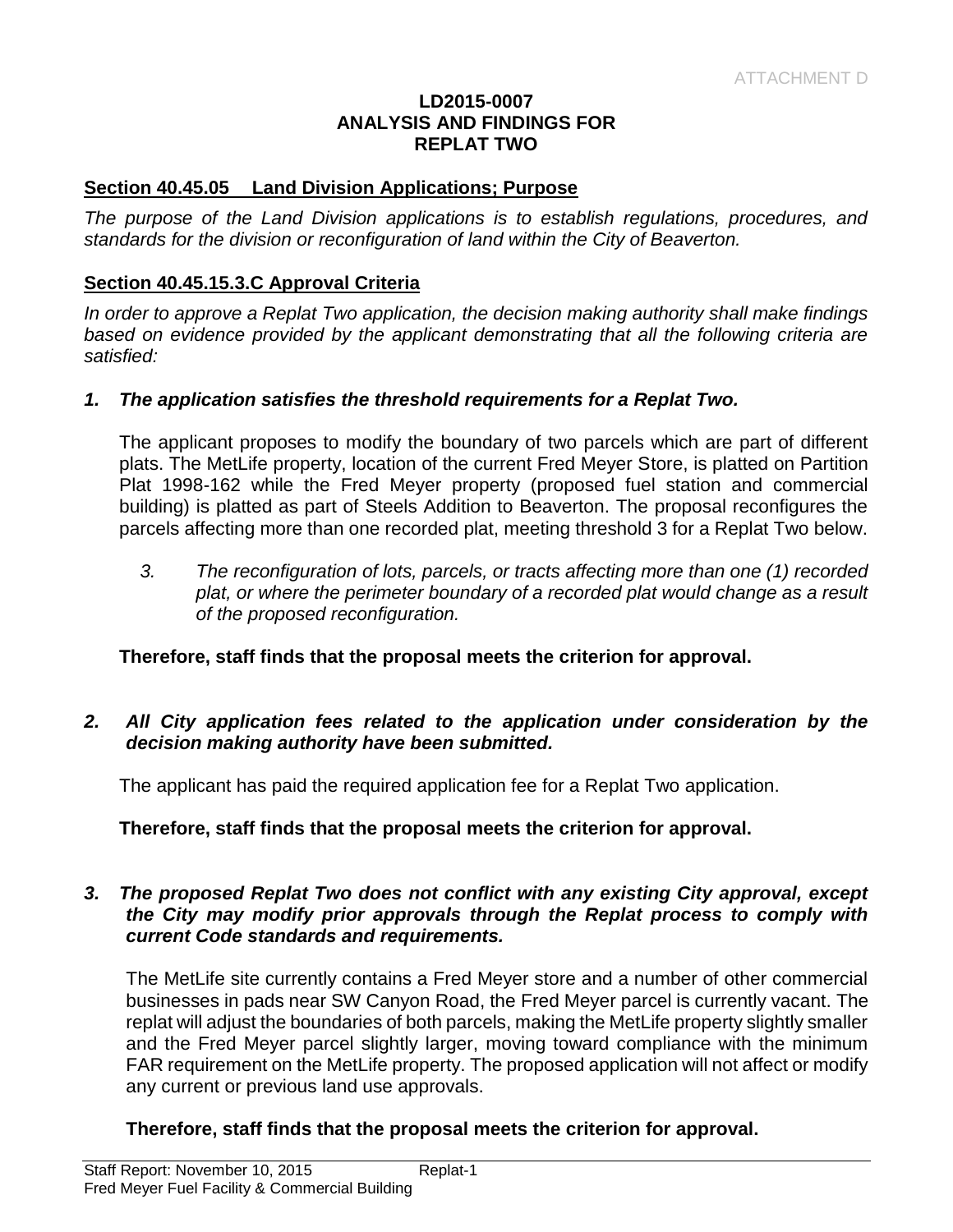*4. Oversized lots or parcels ("oversized lots") resulting from the Replat shall have a size and shape which will facilitate the future potential partitioning or subdividing of such oversized lots in accordance with the requirements of the Development Code. In addition, streets, driveways, and utilities shall be sufficient to serve the proposed lots and future potential development on oversized lots. Easements and rights-ofway shall either exist or be provided to be created such that future partitioning or subdividing is not precluded or hindered, for either the oversized lot or any affected adjacent lot.*

Oversized lots are defined by the Beaverton Development Code as lots which are greater than twice the minimum lot size allowed by the subject zoning district. There is no minimum or maximum lot area in the RC-E zoning district, therefore no oversized lots are possible.

**Therefore, staff finds that the criterion for approval is not applicable.**

- *5. Applications that apply the lot area averaging standards of Section 20.05.15.D shall demonstrate that the resulting land division facilitates the following:*
	- *a) Preserves a designated Historic Resource or Significant Natural Resource (Tree, Grove, Riparian Area, Wetland, or similar resource); or,*
	- *b) Complies with minimum density requirements of [the Development] Code, provides appropriate lot size transitions adjacent to differently zoned properties, minimizes grading impacts on adjacent properties, and where a street is proposed provides a standards street cross section with sidewalks.*

The proposal does not apply to the lot area averaging standards.

**Therefore, staff finds that the criterion for approval does not apply.**

*6. Applications that apply the lot area averaging standards of Section 20.05.15.D do not require further Adjustments or Variance for the Land Division.*

The proposal does not apply the lot area averaging standards.

**Therefore, staff finds that the criterion for approval does not apply.**

*7. If phasing is requested by the applicant, the requested phasing plan meets all applicable City standards and provides for necessary public improvements for each phase as the project develops.* 

The applicant does not propose to phase the development

# **Therefore, staff finds that the criterion for approval does not apply.**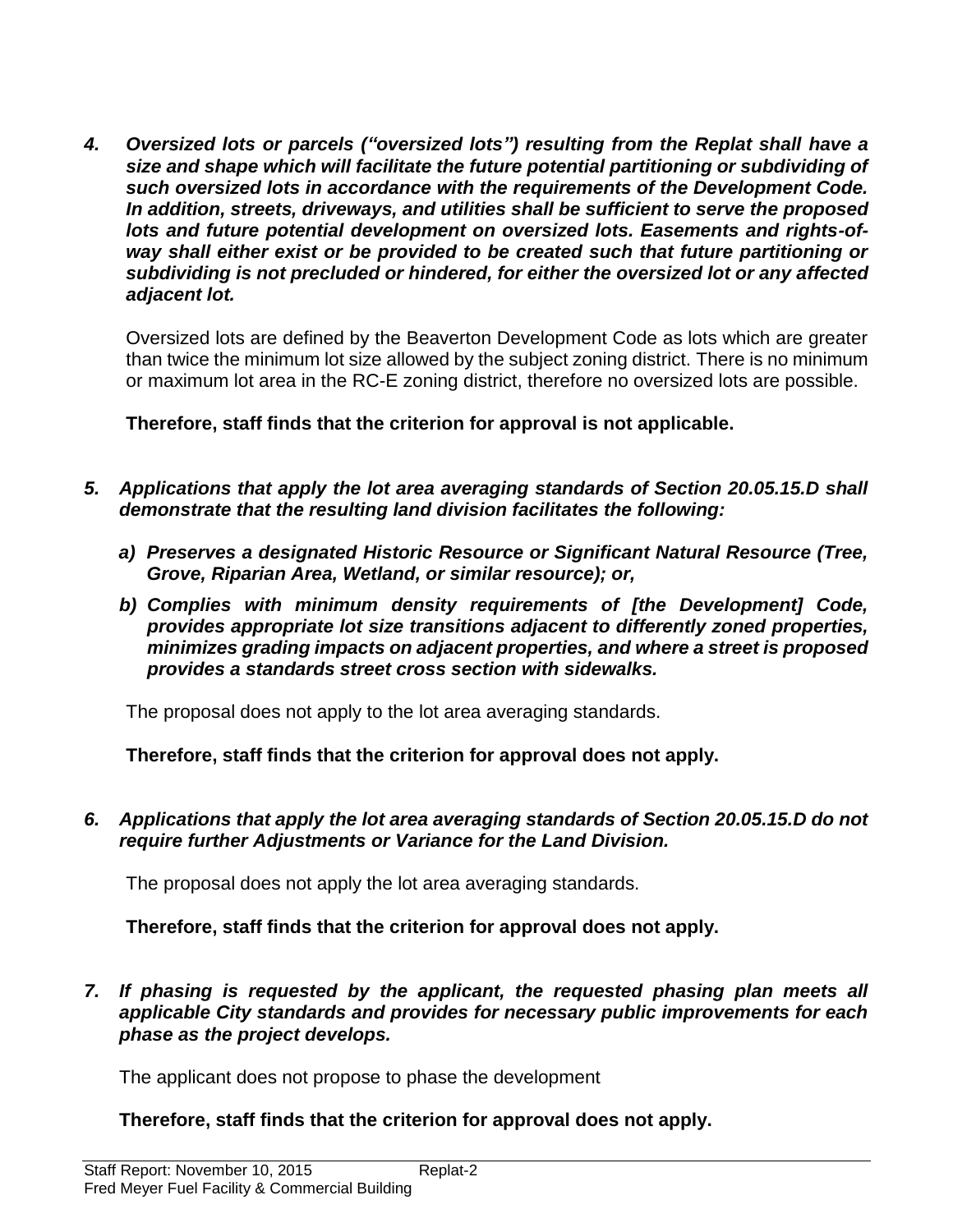#### *8. The proposal will not eliminate pedestrian, utility service, or vehicle access to the affected properties.*

The applicant states that the proposal will maintain and improve pedestrian, utility and vehicle access. The proposal includes keeping all existing accesses to the site and providing additional accesses from the internal circulation system to the proposed fuel facility and commercial building areas. Join access easements will be required between both parcels to provide for access to the Fred Meyer property. The existing sidewalk system will remain and internal walkways will be provided for pedestrians. Additionally, staff cites the Facilities Review findings in Attachment A as they relate to this criterion.

**Therefore, staff finds that the proposal meets the criterion for approval.**

#### *9. The proposal does not create a parcel which will have more than one (1) zoning designation.*

Al the subject area is zoned Regional Center-East (RC-E). Both adjusted parcels will retain the RC-E zoning designation.

**Therefore, staff finds that the proposal meets the criterion for approval.**

#### *10. Applications and documents related to the request requiring further City approval shall be submitted to the City in the proper sequence.*

The applicant submitted the application for a Replat Two on April 8, 2015 and was deemed complete on September 30, 2015. Conditional Use, Design Review Three, Preliminary Fee Ownership Partition, Loading Determination, and Parking Determination, applications are being processed concurrently with the subject request for a Replat Two. The Replat Two is not dependent on any of the associated applications.

**Therefore, staff finds that the proposal meets the criterion for approval.**

#### **RECOMMENDATION**

Based on the facts and findings presented, staff recommends **APPROVAL** of **LD2015-0007 (Fred Meyer Fuel Facility & Commercial Building),** subject to the applicable conditions identified in Attachment H.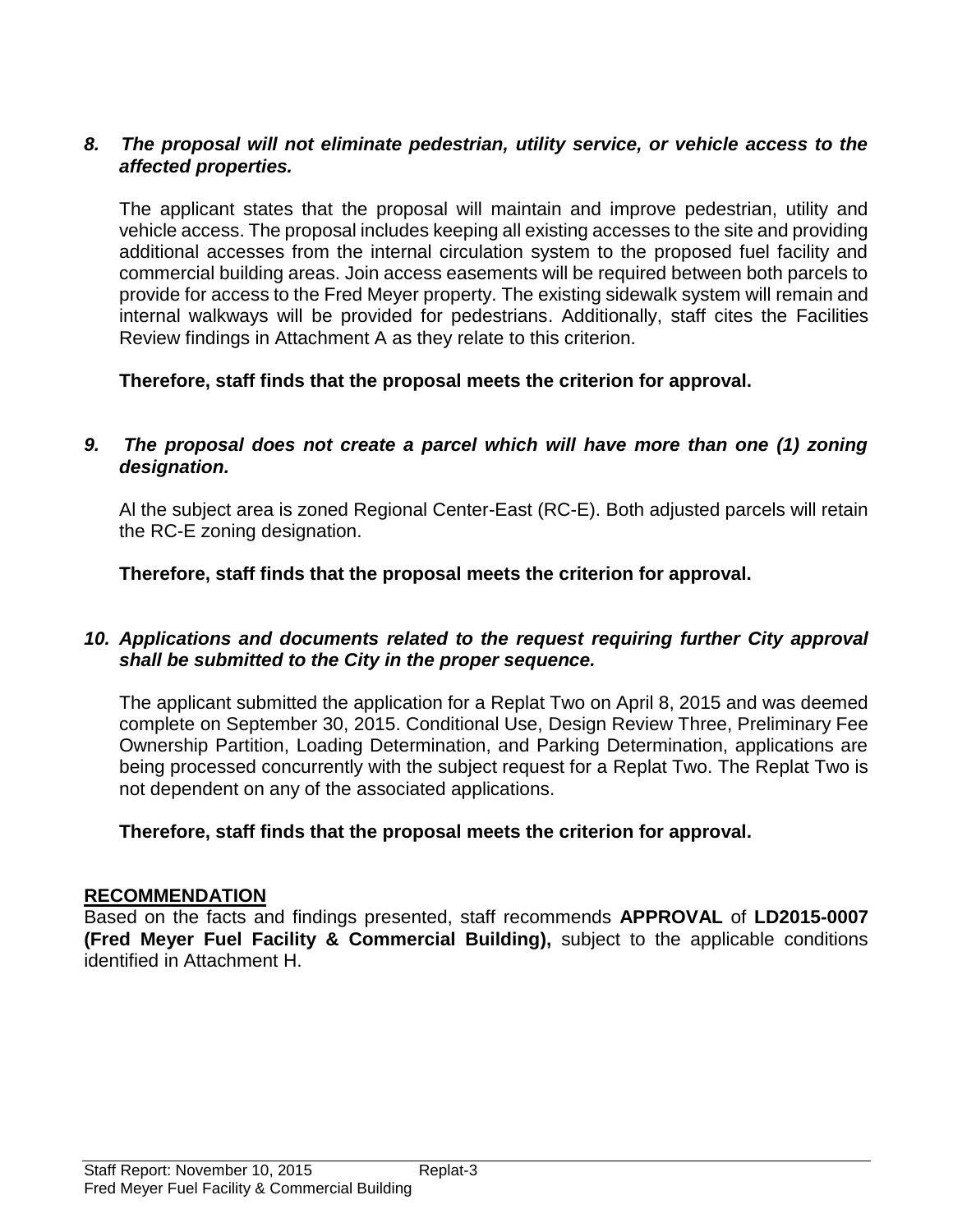#### **LD2015-0015 ANALYSIS AND FINDINGS FOR PRELIMINARY FEE OWNERSHIP PARTITION**

#### **Section 40.45.05 Land Division Applications; Purpose**

*The purpose of the Land Division applications is to establish regulations, procedures, and standards for the division or reconfiguration of land within the City of Beaverton.* 

#### **Section 40.45.15.6.C Approval Criteria**

*In order to approve a Preliminary Fee Ownership Partition application, the decision making authority shall make findings of fact based on evidence provided by the applicant demonstrating that all the following criteria are satisfied:*

*1. The application satisfies the threshold requirements for a Preliminary Fee Ownership Partition application. If the parent parcel is subject to a pending Legal Lot Determination under Section 40.47., further division of the parent parcel shall not proceed until all the provisions of Section 40.47.15.1.C have been met.*

The applicant proposes to divide the reconfigured Fred Meyer lot (see Replat Two, above) into three parcels, one containing the proposed commercial building (parcel 2), one containing the fuel station canopy (parcel 1) and one containing the remainder of the are including parking and landscaping areas to be owned in common between the two other parcels (tract A). Parcel 1 and Tract A will not meet the Floor Area Ration (FAR) on their own after the partition, however the parent parcel will meet the minimum FAR requirement prior to partitioning, meeting threshold 1 for a Preliminary Fee Ownership Partition.

*1. The creation of up to and including three (3) new parcels from at least one (1) lot of*  record in one (1) calendar year in a Commercial, Industrial or Multiple Use zone, where *one or more of the proposed parcels does not meet one or more of the setback, lot coverage, floor area ration, and/or lot dimension standards of Chapter 20 (Land Uses), as applicable and where modification to the same standard(s) is not requested through another type of application.*

**Therefore, staff finds that the proposal meets the criterion for approval.**

*2. All City application fees related to the application under consideration by the decision making authority have been submitted.*

The applicant has paid the required application fee for a Replat Two application.

**Therefore, staff finds that the proposal meets the criterion for approval.**

*3. The proposed development does not conflict with any existing City approval, except the City may modify prior approvals through a Preliminary Fee Ownership Partition process to comply with current Code standards and requirements.*

The MetLife site currently contains a Fred Meyer store and a number of other commercial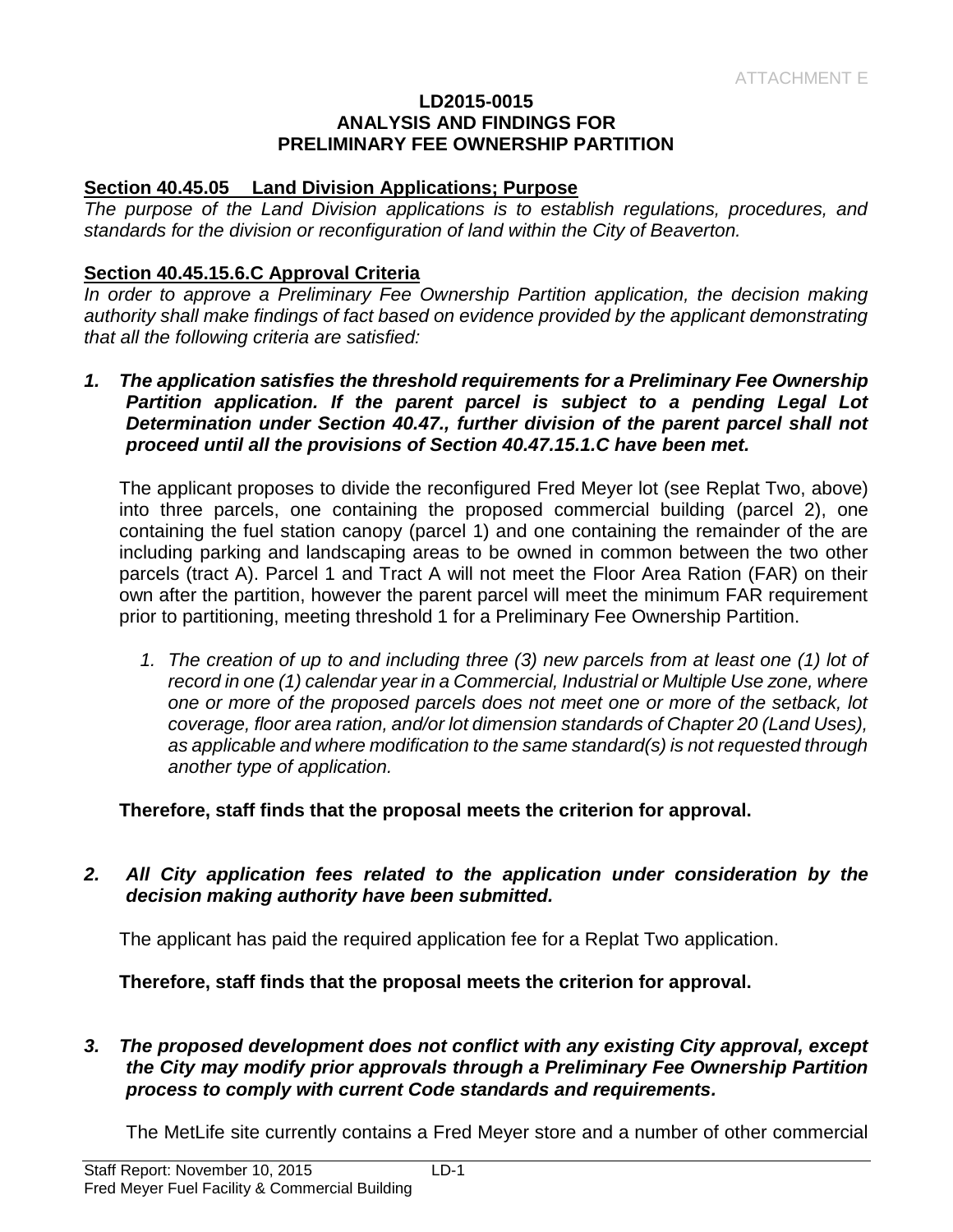businesses in pads near SW Canyon Road, the Fred Meyer parcel is currently vacant. The Preliminary Fee Ownership Partition will adjust the boundaries of both parcels, making the MetLife property slightly smaller and the Fred Meyer parcel slightly larger, moving toward compliance with the minimum FAR requirement on the MetLife property. The proposed application will not affect or modify any current or previous land use approvals.

# **Therefore, staff finds that the proposal meets the criterion for approval.**

*4. The parent parcel shall meet the minimum setback requirements for the applicable zoning district unless the setback is subject to an Adjustment, Variance, Flexible Setback, or Zero Side Yard Setback for a proposed Non-Residential Land Division application which shall be considered concurrently with the subject proposal.*

The RC-E zoning district does not have any minimum setback requirements for properties not abutting residential zoning districts. The subject site does not abut any residentially zoned properties, therefore the parent parcel meets the minimum setback requirements.

**Therefore, staff finds that the proposal meets the criterion for approval.**

# *5. The proposal does not create a parcel which will have more than one (1) zoning designation.*

All the subject area is zoned Regional Center-East (RC-E). All created parcels will retain the RC-E zoning designation.

**Therefore, staff finds that the proposal meets the criterion for approval.**

# *6. Applications and documents related to the request requiring further City approval shall be submitted to the City in the proper sequence.*

The applicant submitted the application for a Preliminary Fee Ownership Partition on June 29, 2015 and was deemed complete on September 30, 2015. Conditional Use, Design Review Three, Replat Two, Loading Determination, and Parking Determination, applications are being processed concurrently with the subject request for a Preliminary Fee Ownership Partition. The Preliminary Fee Ownership is dependent upon the Replat Two application. Staff recommends a condition of approval that the Preliminary Fee Ownership Partition is subject to approval of the Replat Two application.

**Therefore, staff finds that the proposal meets the criterion for approval.**

# **RECOMMENDATION**

Based on the facts and findings presented, staff recommends **APPROVAL** of **LD2015-0015 (Fred Meyer Fuel Facility & Commercial Building),** subject to the applicable conditions identified in Attachment H.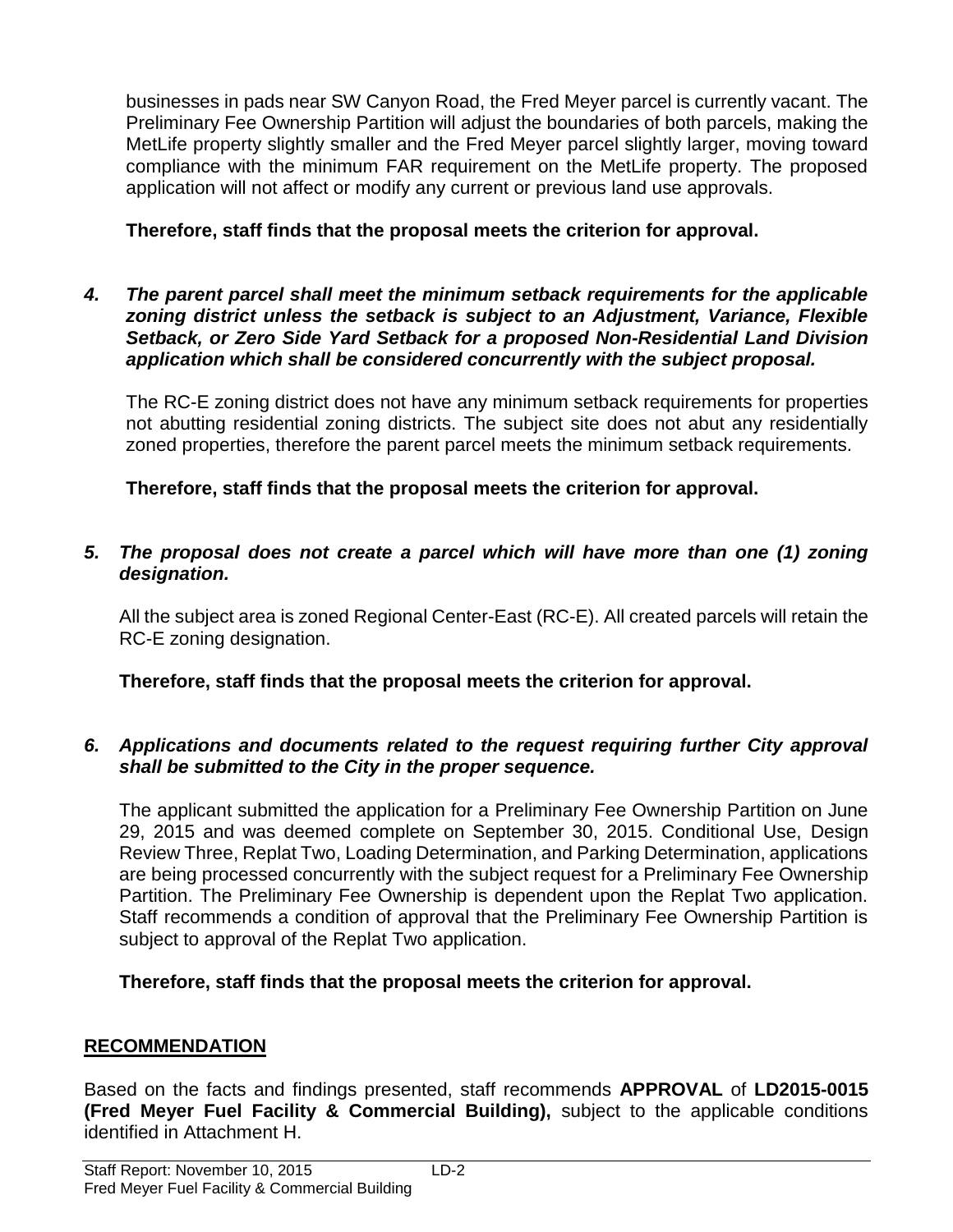# **Land Division Standards Code Conformance Analysis**

| <b>CODE</b><br><b>STANDARD</b>                       | <b>CODE REQUIREMENT</b>                                                                                                                                                                                                             | <b>PROJECT PROPOSAL</b>                                                                  | <b>MEETS</b><br>CODE? |
|------------------------------------------------------|-------------------------------------------------------------------------------------------------------------------------------------------------------------------------------------------------------------------------------------|------------------------------------------------------------------------------------------|-----------------------|
|                                                      | <b>Grading Standards</b>                                                                                                                                                                                                            |                                                                                          |                       |
| 60.15.10.1<br>Applicability                          | Grading standards apply to all land<br>divisions where grading is proposed<br>but do not supersede Section<br>60.05.25 Design Review.                                                                                               | The proposal is subject to the<br>grading standards contained<br>herein.                 | <b>Yes</b>            |
| 60.15.10.2.A-C<br>Exemptions                         | Exemptions include: Public right-of-<br>way, storm water detention facilities,<br>grading adjacent to an existing public-<br>right of way which results in a finished<br>grade below the elevation of the<br>adjacent right-of-way. | The finished grade is not below<br>the elevation of the adjacent<br>public right-of-way. | N/A                   |
| 60.15.10.3.A<br>0-5 Feet From Property<br>Line       | Maximum of two (2) foot slope<br>differential from the existing or<br>finished slope of the abutting<br>property.                                                                                                                   | The subject site does not abut a<br>residentially zoned property.                        | N/A                   |
| 60.15.10.3.B<br>5-10 Feet From Property<br>Line      | Maximum of four (4) foot slope<br>differential from the existing or<br>finished slope of the abutting<br>property.                                                                                                                  | The subject site does not abut a<br>residentially zoned property.                        | N/A                   |
| 60.15.10.3.C<br>10-15 Feet From Property<br>Line     | Maximum of six (6) foot slope<br>differential from the existing or<br>finished slope of the abutting<br>property.                                                                                                                   | The subject site does not abut a<br>residentially zoned property.                        | N/A                   |
| 60.15.10.3.D<br>15-20 Feet From Property<br>Line     | Maximum eight (8) foot slope<br>differential from the existing or<br>finished slope of the abutting<br>property.                                                                                                                    | The subject site does not abut a<br>residentially zoned property.                        | N/A                   |
| 60.15.10.3.E<br>20-25 Feet From Property<br>Line     | Maximum ten (10) foot slope<br>differential from the existing or<br>finished slope of the abutting<br>property.                                                                                                                     | The subject site does not abut a<br>residentially zoned property.                        | N/A                   |
| 60.15.10.3.F<br>Pre-development slope                | Where a pre-development slope<br>exceeds one or more of the standards<br>in subsections 60.15.10.3.A-E, the<br>slope after grading shall not exceed<br>the pre-development slope                                                    | The applicant does not propose<br>to exceed the standards of<br>60.15.10.3.A-E.          | N/A                   |
| <b>Significant Trees and Groves</b>                  |                                                                                                                                                                                                                                     |                                                                                          |                       |
| 60.15.10.4<br><b>Significant Trees and</b><br>Groves | Standards for grading within 25 feet of There are no significant trees or<br>significant trees or groves.                                                                                                                           | groves on site.                                                                          | N/A                   |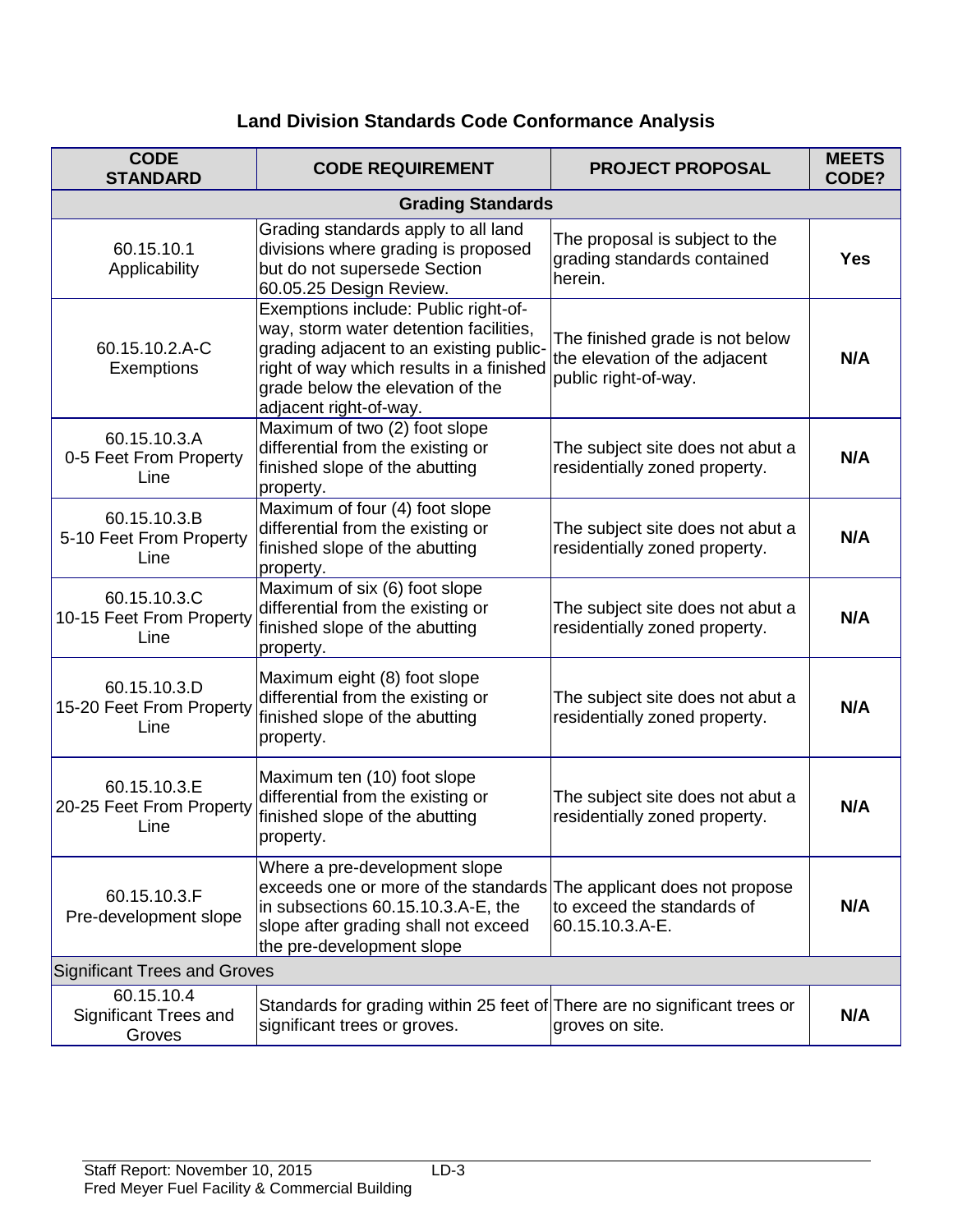#### **LO2015-0003 ANALYSIS AND FINDINGS FOR LOADING DETERMINATION APPROVAL**

#### **Section 40.50.05 Loading Determination Application; Purpose**

*The purpose of a Loading Determination is to establish mechanism to determine or modify the required number of off-street loading spaces or modify the off-street loading space dimensions in advance of, or concurrent with, applying for approval of an application, development, permit, or other action.* 

#### **Section 40.50.15.1.C Loading Determination Approval Criteria:**

*In order to approve a Loading Determination application, the decision making authority shall make findings of fact based on evidence provided by the applicant demonstrating that all the following criteria are satisfied:*

#### *1. The proposal satisfies the threshold requirements for a Loading Determination application.*

The applicant proposes to reduce the number of loading berths required for the proposed new Commercial Building. The approximately 13,000 square foot building requires one (1) Type B loading berth per Section 60.25 (Off-Street Loading) of the Development Code. The applicant proposes no loading berths for the proposed commercial building due to the small nature of the tenant spaces. No loading spaces are required for the Fueling Facility or ClickList. The applicant's request to reduce the number of required loading spaces from 1 to 0 meets Threshold 2 for a Loading Determination application:

*Threshold 2: A request to modify the total number of off-street loading spaces from the required number listed in Section 60.25 (Off-Street Loading) of this code.*

**Therefore, staff finds that the criterion is met.**

*2. All City application fees related to the application under consideration by the decision making authority have been submitted.*

The applicant paid the required fee associated with a Loading Determination application.

**Therefore, staff finds that the criterion is met.**

#### *3. The determination will not create adverse impacts, taking into account the total gross floor area and the hours of operation of the use.*

The applicant states that the spaces within the mixed-use building are designed to accommodate relatively small-scale tenants such as office uses, service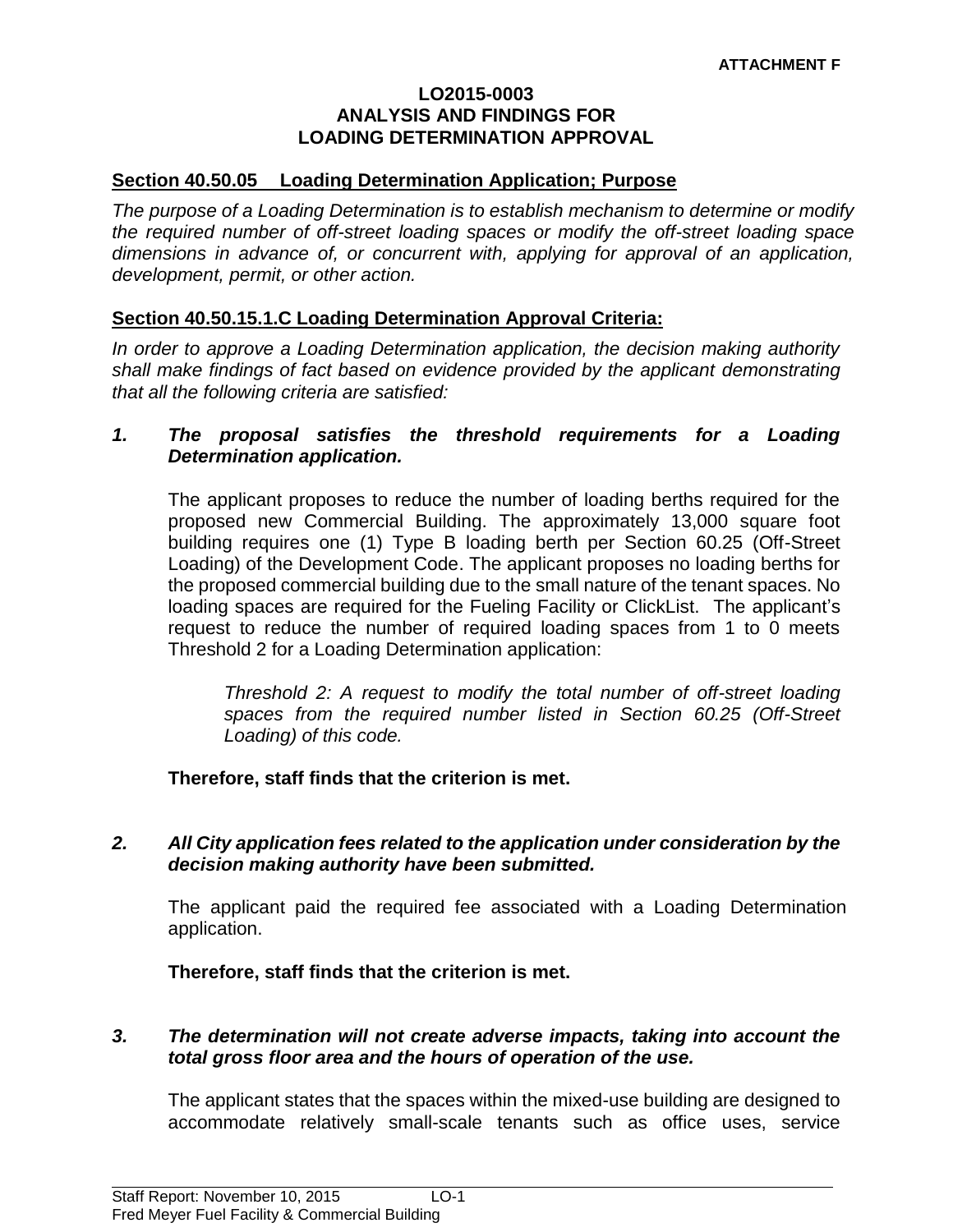businesses and small retail operations that do not rely on large-scale deliveries of merchandise or materials. The proposed commercial building is separated into four distinct tenant spaces, separated by an open lobby space and two stories. Each tenant space is approximately 3,350 square feet, well below the 7,000 square feet minimum required for a loading berth. Deliveries to the tenant spaces would take place in smaller vehicles such as step vans. The applicant proposes that delivery vehicles use parking spaces while making deliveries to the site.

Staff concurs that given the unit makeup of the facility and size of the proposed loading spaces can adequate serve the proposed development without adverse impacts.

**Therefore, staff finds that the criterion is met.**

# *4. There are safe and efficient vehicular and pedestrian circulation patterns within the boundaries of the site and in connecting with the surrounding circulation system.*

Staff cite the Facilities Review approval Criteria F and G which respond to this criterion in detail. Staff finds that the application provides safe and efficient vehicular and pedestrian circulation patterns.

**Therefore, staff finds that by meeting the conditions of approval the criterion is met.**

# *5. The proposal will be able to reasonably accommodate the off-street loading needs of the structure.*

The applicant states that reasonable operation of the mixed-use building can be maintained via loading procedures conducted temporarily near the building or in surplus vehicle maneuvering areas not impeding circulation or alternative parking spaces. Therefore, traditional parking spaces meet the needs of the business for loading purposes. The parking spaces in front of the building provide for adequate loading and maneuvering for vehicles reasonably expected to make deliveries to the site.

# **Therefore, staff finds that by meeting the conditions of approval the criterion is met.**

*6. The proposal is consistent with all applicable provisions of Chapter 60 (Special Requirements) and that the improvements, dedications, or both required by the applicable provisions of Chapter 60 (Special Requirements) are provided or can be provided in rough proportion to the identified impact(s) of the proposal.*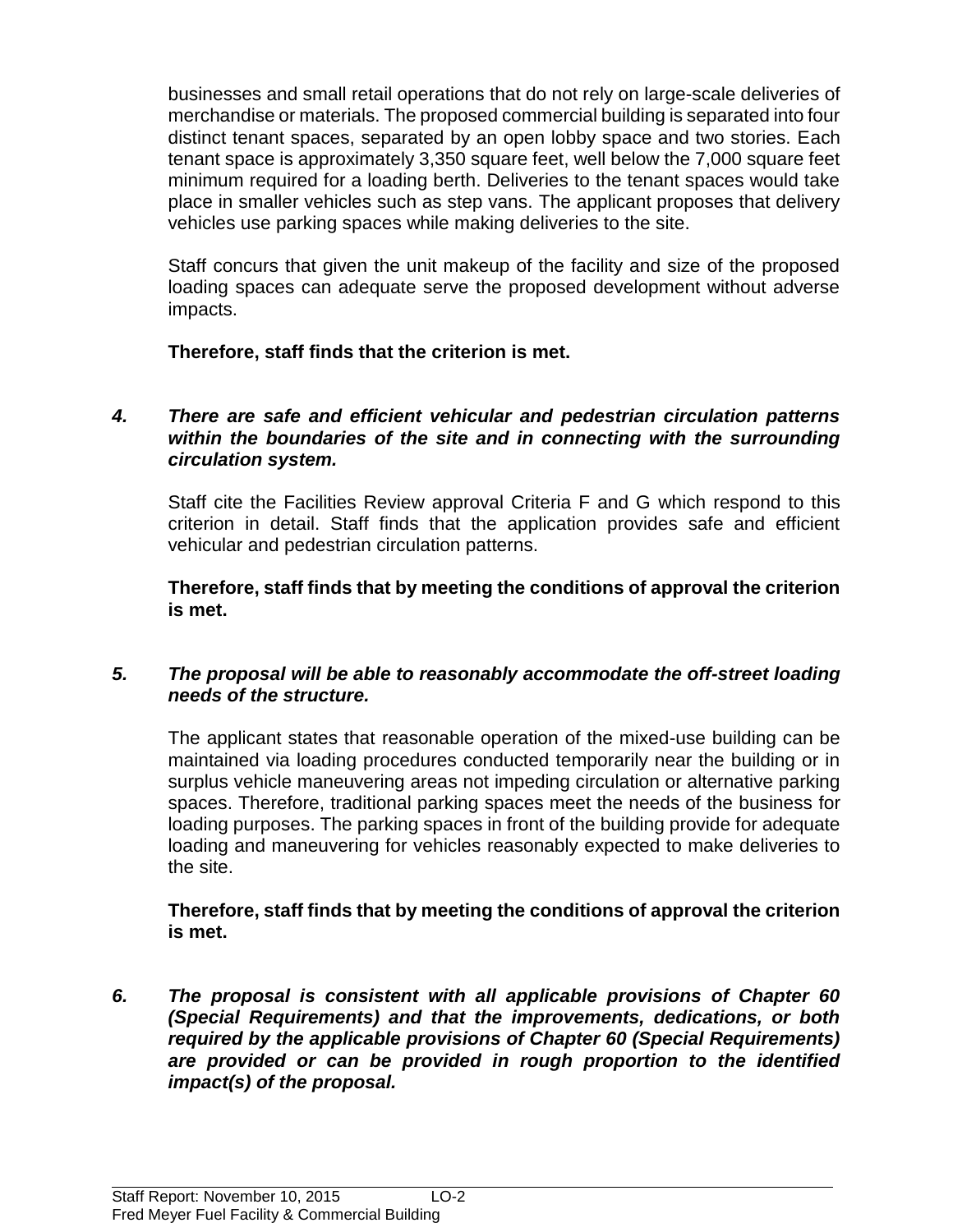Staff cite the Facilities Review approval Criterion D which responds to this criterion in detail. Staff finds that the application complies with Chapter 60 or can be made to comply through conditions of approval which are roughly proportional to the identified impacts of the proposal.

**Therefore, staff finds that by meeting the conditions of approval the criterion is met.**

*7. Adequate means are provided or can be provided to ensure continued periodic maintenance and necessary normal replacement of the following private common facilities and areas: drainage ditches, roads and other improved rights-of-way, structures, recreation facilities, landscaping, fill and excavation areas, screening and fencing, ground cover, garbage and recycling storage areas and other facilities not subject to periodic maintenance by the City or other public agency.*

The applicant states that the site will be maintained as required. Staff finds nothing in the design or layout of the common facilities that would preclude adequate maintenance of the site. Additionally, staff sites Facilities Review criterion E as applicable.

**Therefore, staff finds that the criterion is met.**

# *8. The proposal contains all applicable application submittal requirements as specified in Section 50.25.1 of the Development Code.*

The applicant has submitted all documents related to this request for Loading Determination approval. The application was submitted on April 8, 2015 and deemed complete on September 30, 2015.

**Therefore, staff finds that the criterion is met.**

# *9. Applications and documents related to the request, which will require further City approval, shall be submitted to the City in proper sequence.*

The applicant has submitted all documents related to this request for Loading Determination approval. New Conditional Use, Design Review Three, Replat Two, Fee Ownership Partition, and Parking Determination applications are being processed concurrently with the subject request for a Loading Determination. The Loading Determination application is dependent upon approval of the Design Review Three application. Staff recommend a condition of approval which states that approval of the Loading Determination application is subject to approval of the Design Review Three application.

# **Therefore, staff finds that by meeting the conditions of approval the criterion is met.**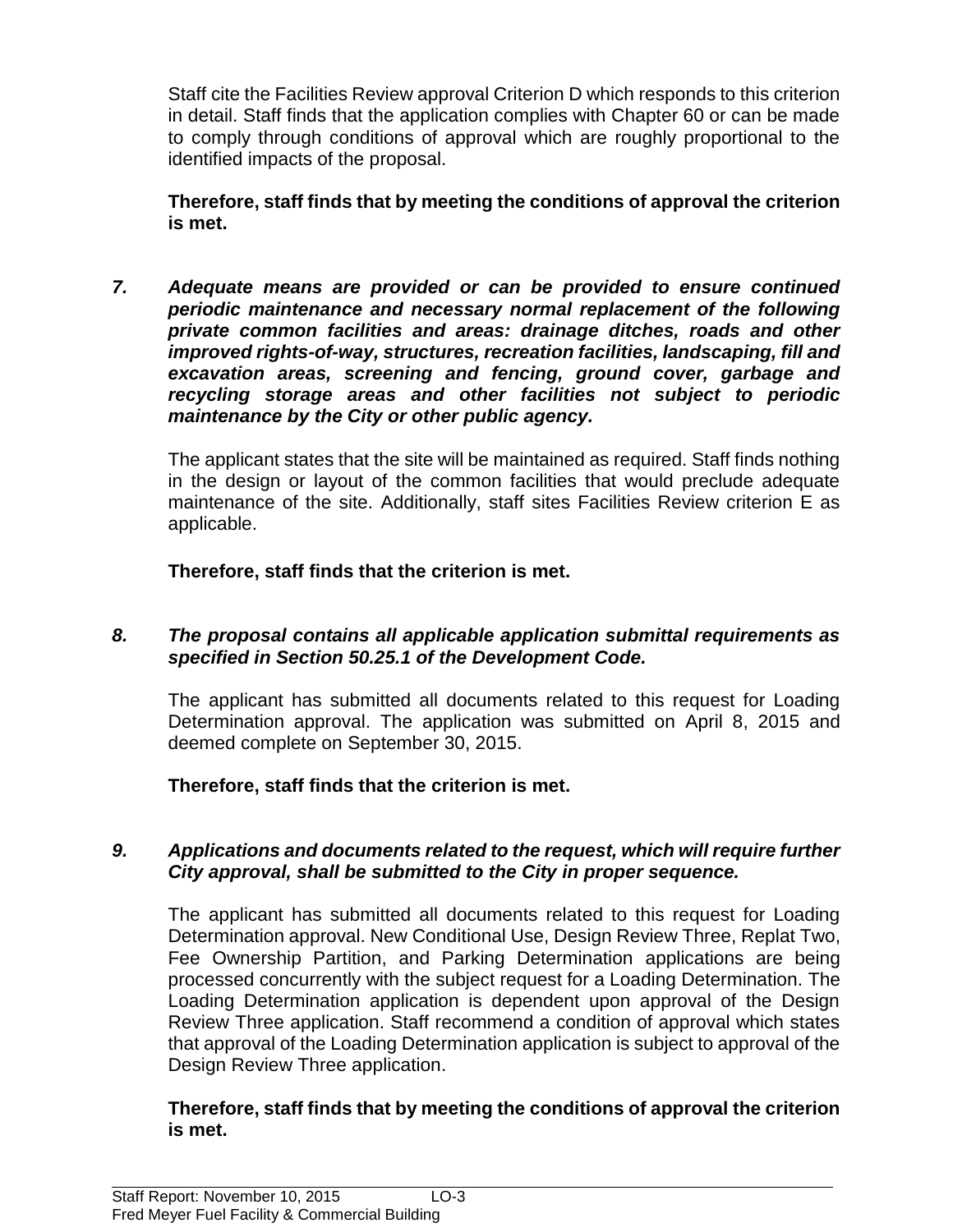# **Recommendation**

Based on the facts and findings presented, staff recommend **APPROVAL** of **LO2015- 0003 (Fred Meyer Fueling Facility & Commercial Building),** subject to the applicable conditions identified in Attachment H.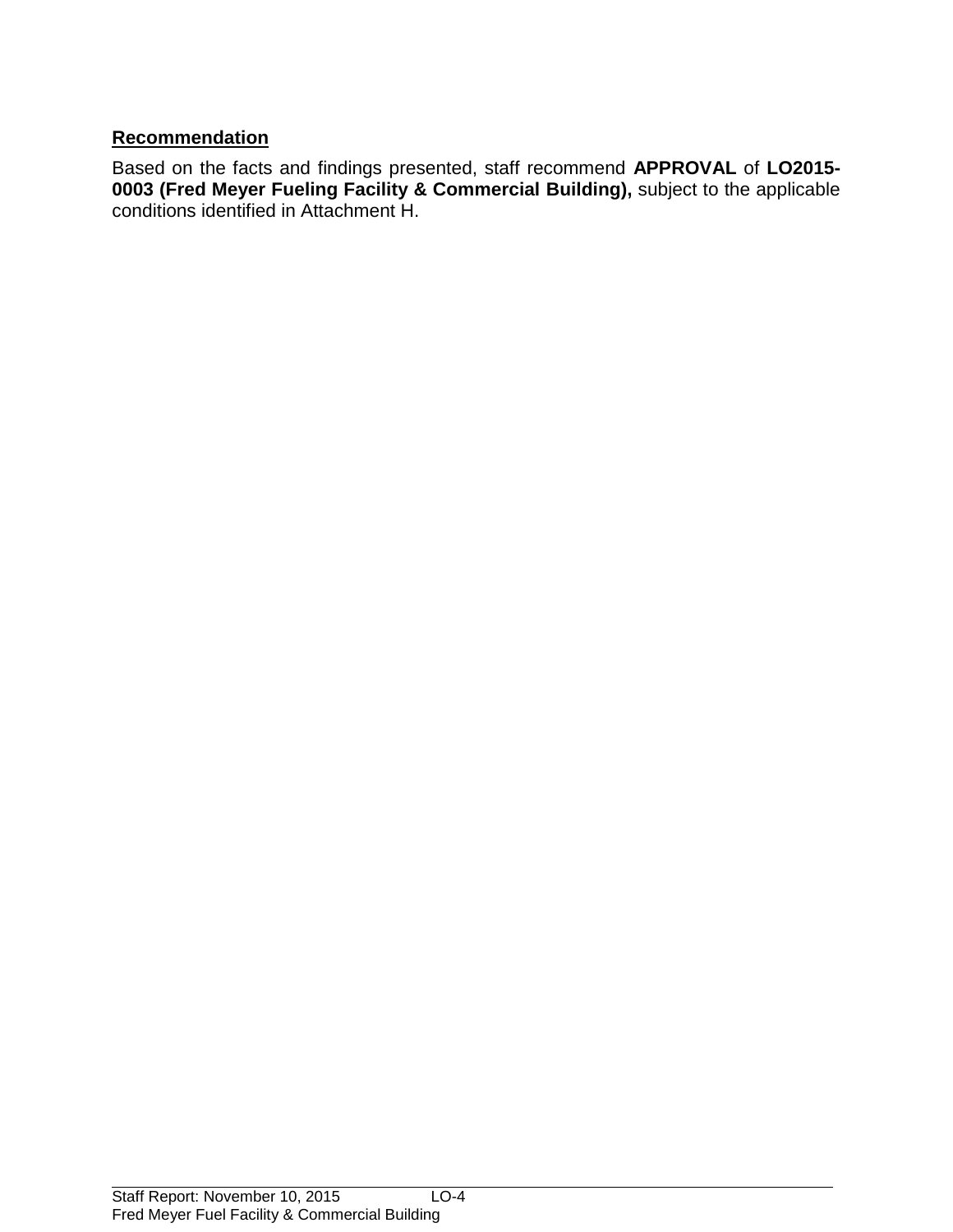#### **PD2015-0004 ANALYSIS AND FINDINGS FOR PARKING DETERMINATION**

#### **40.55.05 Parking Determination Purpose**

*The purpose of a Parking Determination is to establish required number of parking spaces for uses which do not have a parking ratio requirement listed in the Development Code. The Parking Determination application is established for determining the required number of off-street parking spaces in advance of, or concurrent with, applying for approval of an application, development, permit, or other action. This Section is carried out by the approval criteria listed herein.*

# **Section 40.55.15.2.C. Approval Criteria**

*In order to approve a Shared Parking application, the decision making authority shall make findings of fact based on evidence provided by the applicant demonstrating that all the following criteria are satisfied:*

#### *1. The proposal satisfies the threshold requirements for a Shared Parking application.*

Section 40.55.15.2.A of the Development Code lists the threshold for a Parking Determination-Shared Parking as one that requests that 'the required off-street parking for two or more uses will share required parking spaces." The applicant requests that 14 parking spaces on the MetLife property be shared between the sites to meet the minimum parking requirements for the fuel station and new commercial building site Therefore, the proposal satisfies the threshold for a Parking Determination-Shared Parking application.

**Therefore, staff finds that the proposal meets the criterion for approval.**

#### *2. All City application fees related to the application under consideration by the decision making authority have been submitted.*

The applicant submitted the required fee associated with the Parking Determination application.

**Therefore, staff finds that the proposal meets the criterion for approval.**

#### *3. The location of the shared off-street parking is on an abutting property and is within 200 feet of the subject use in which the shared parking is intended to serve, except in Multiple Use zoning districts where the location may be at any distance.*

The subject site is located in the RC-E zoning district, a multiple use zoning district. The proposed shared parking is located on an adjacent lot within 200 feet of the new commercial building which is proposed to utilize the shared parking.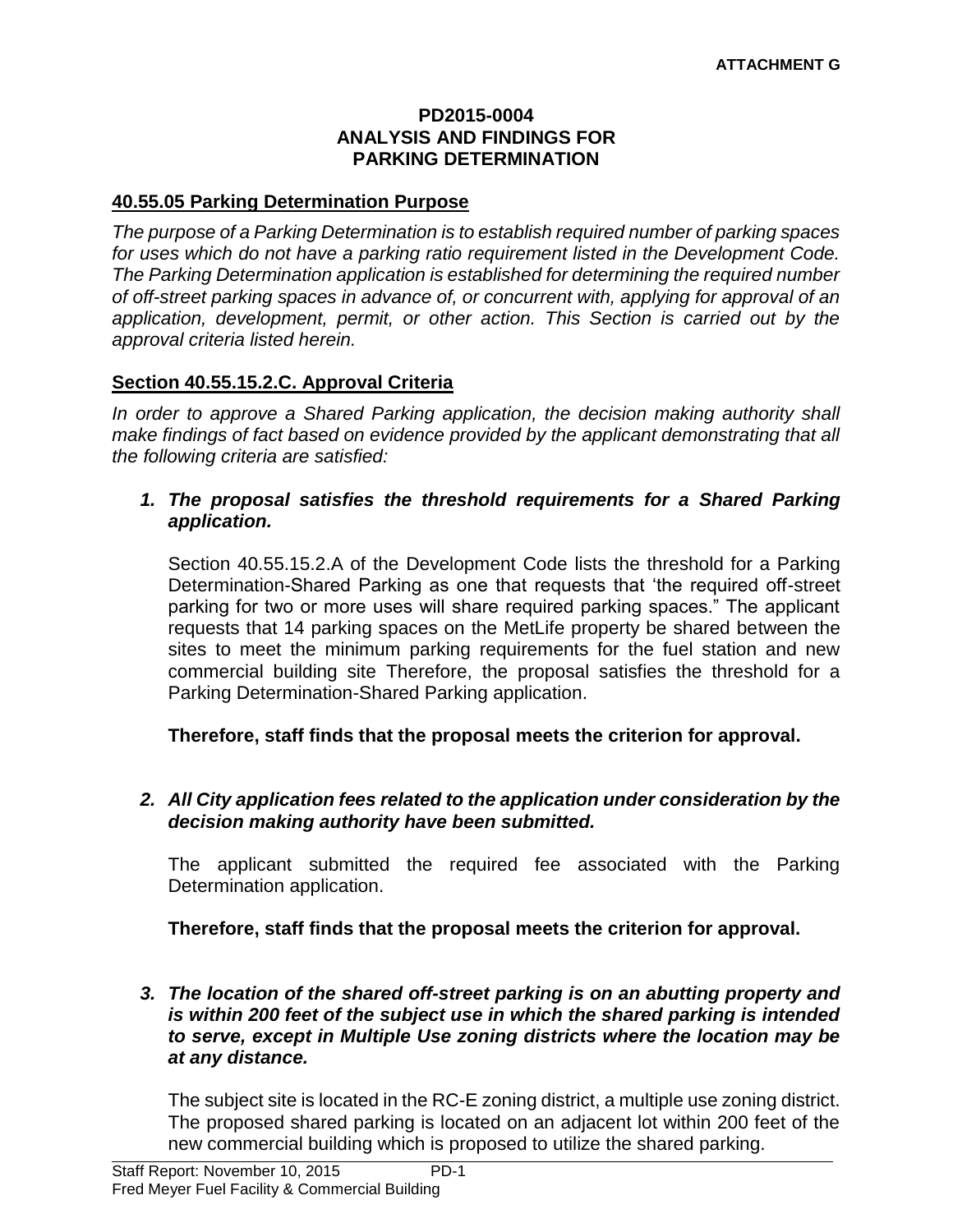**Therefore, staff finds that the proposal meets the criterion for approval.**

# *4. If multiple properties are involved, the ownership of the properties have each agreed to the shared parking by entering into a shared parking agreement.*

The applicant states that the proposal involves two subject properties owned by separate parties, MetLife and Fred Meyer. Both parties have agreed to the shared parking agreement for 14 parking spaces. The applicant has submitted a letter to the record from MetLife stating their willingness to enter into the shared parking agreement. Fred Meyer is the applicant for the proposal and therefore consents. Staff recommends a condition of approval that the language of the shared parking agreement be approved by the City Attorney and recorded against both properties.

**Therefore, staff finds that the proposal meets the criterion for approval.**

# *5. The peak parking demand for the various uses located on the subject properties occur at different times of the day.*

The applicant states that the proposed shared parking stalls will be constructed in conjunction with the proposed new commercial development and fueling station and located in such a way that the primary users of the stalls will be from the new commercial building. The operating hours of the proposed and existing uses are likely to be similar in nature, however it is part of a larger shopping center with a number of different retail and restaurant uses. Staff notes that, while a shared parking agreement is being requested, the total number of required parking spaces (954) for both sites can be accommodated between the two parcels (957 spaces are provided) therefore even at peak demand the total number of required parking spaces would be available, and spread-out between the two sites.

Staff finds that an adequate amount of parking is provided in order to serve all uses of the site during peak parking demand.

# **Therefore, staff finds that the proposal meets the criterion for approval.**

# *6. Adequate parking will be available at all times when the various uses are in operation.*

The applicant states that the proposed shared parking stalls will be constructed in conjunction with the proposed new commercial development and fueling station and located in such a way that the primary users of the stalls will be from the new commercial building. The operating hours of the proposed and existing uses are likely to be similar in nature, however it is part of a larger shopping center with a number of different retail and restaurant uses. Staff notes that, while a shared parking agreement is being requested, the total number of required parking spaces (954) for both sites can be accommodated between the two parcels (957 spaces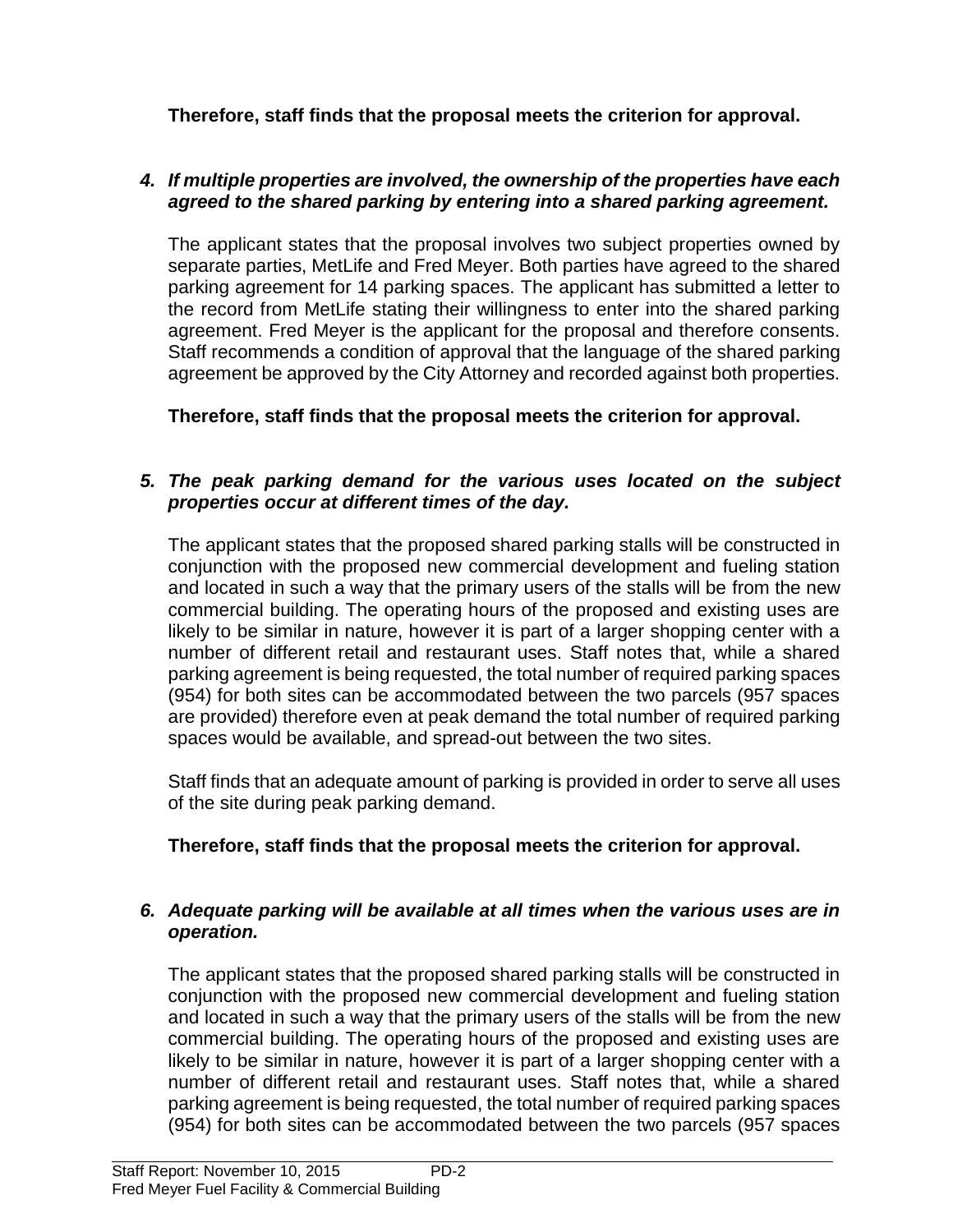are provided). Consequently, even at peak demand the total number of required parking spaces would be available, they would just be spread between the two sites.

Staff finds that an adequate amount of parking is provided in order to serve all uses of the site during peak parking demand.

# **Therefore, staff finds that the proposal meets the criterion for approval.**

*7. The proposal is consistent with all applicable provisions of Chapter 60 (Special Requirements) and that all improvements, dedications, or both required by the applicable provisions of Chapter 60 (Special Requirements) are provided or can be provided in rough proportion to the identified impact(s) of the proposal.*

Staff cite the Facilities Review approval Criteria D which respond to this criterion in detail.

**Therefore, staff finds that by meeting the conditions of approval the criterion is met.**

*8. There are safe and efficient vehicular and pedestrian circulation patterns within the boundaries of the site.*

Staff cite the Facilities Review approval Criteria F and G which respond to this criterion in detail. Staff finds that the application provides safe and efficient vehicular and pedestrian circulation patterns.

**Therefore, staff finds that by meeting the conditions of approval the criterion is met.**

#### *9. The proposal contains all applicable application submittal requirements as specified in Section 50.25.1. of the Development Code.*

The applicant has submitted all documents related to this request for Loading Determination approval. The application was submitted on April 8, 2015 and deemed complete on September 30, 2015.

# **Therefore, staff finds that the proposal meets the criterion for approval.**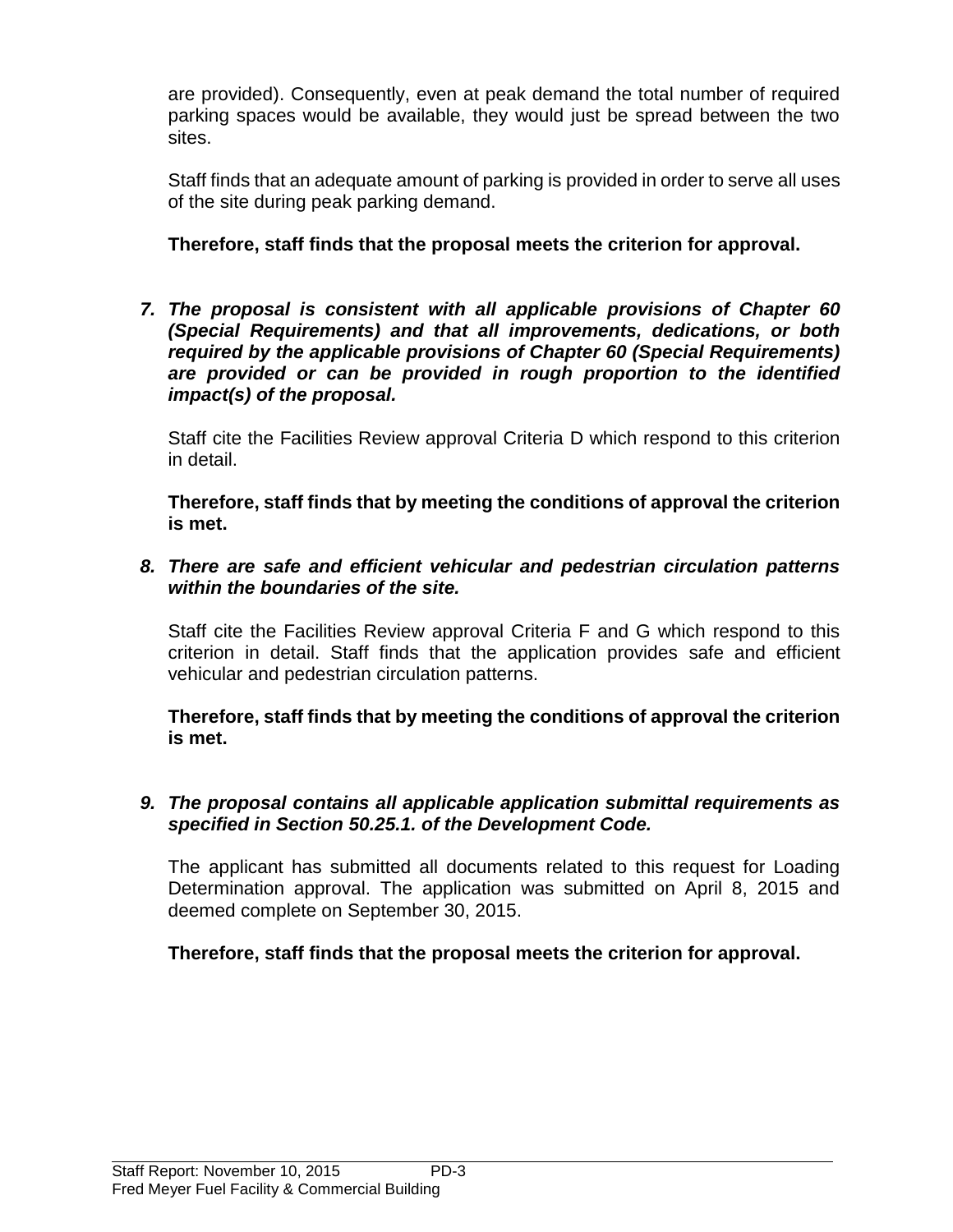#### *10.Applications and documents related to the request, which will require further City approval, shall be submitted to the City in the proper sequence.*

The applicant has submitted all documents related to this request for Parking Determination-Shared Parking approval. New Conditional Use, Design Review Three, Replat Two, Fee Ownership Partition, and Loading Determination applications are being processed concurrently with the subject request for a Parking Determination. The Parking Determination application is dependent upon approval of the Design Review Three application. Staff recommends a condition of approval which states that approval of the Parking Determination application is subject to approval of the Design Review Three application.

**Therefore, staff finds that by meeting the conditions of approval the criterion is met.**

# **Recommendation**

Based on the facts and findings presented, staff recommend **APPROVAL** of **PD2015- 0004 (Fred Meyer Fuel Facility & Commercial Building)** subject to the applicable conditions identified in Attachment H.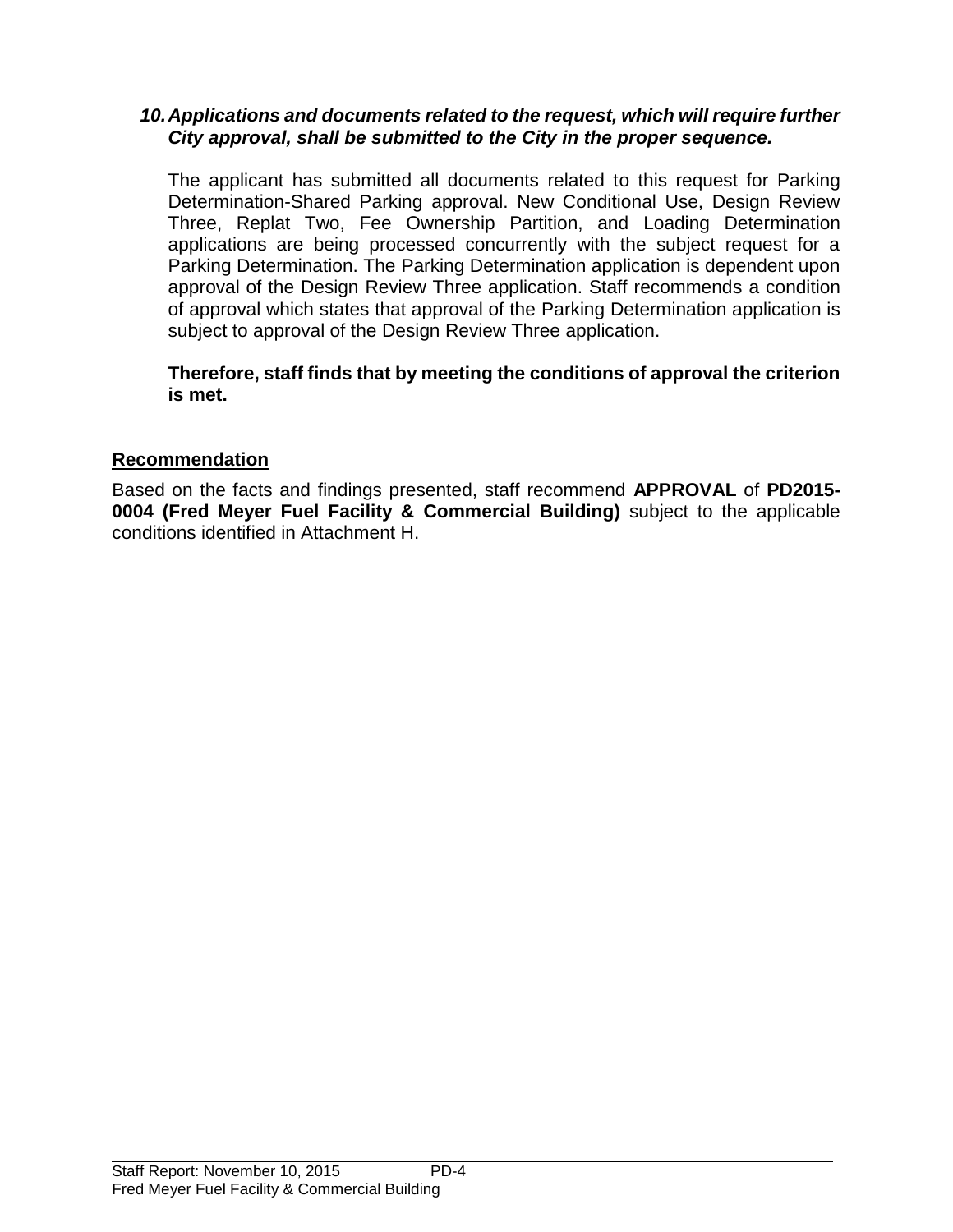#### **CONDITIONS OF APPROVAL Fred Meyer Fuel Facility & Commercial Building CU2015-0007 / DR2015-0042 / LD2015-0007 / LD2015-0015 / LO2015-0003 / PD2015-0004**

# **CU2015-0007 New Conditional Use Application:**

- 1. In accordance with Section 50.90.1 of the Development Code, Conditional Use approval shall expire 2 years after the date of approval unless, prior to that time, a construction permit has been issued and substantial construction pursuant thereto has taken place, or an application for extension has been filed, pursuant to Section 50.93 of the Development Code. In the case of phased development, each phase must be commenced within 2 years of completion of the prior phase, in accordance with Section 50.90.3.B of the Development Code. (Planning/JF)
- 2. Ensure that the associated Design Review Three application (DR2015-0042) has been approved and is consistent with the submitted plans. (Planning Division/JF)

# **DR2015-0042 Design Review Three Application:**

- 1. In accordance with Section 50.90.1 of the Development Code, Design Review Three approval shall expire 2 years after the date of approval unless, prior to that time, a construction permit has been issued and substantial construction pursuant thereto has taken place, or an application for extension has been filed, pursuant to Section 50.93 of the Development Code. In the case of phased development, each phase must be commenced within 2 years of completion of the prior phase, in accordance with Section 50.90.3.B of the Development Code. (Planning/JF)
- 2. Ensure that all associated applications, including Conditional Use, Replat Two, Fee Ownership Partition, Loading Determination and Parking Determination applications have been approved and are consistent with the submitted plans. (Planning Division/JF)

#### **A. Prior to issuance of a site development permit for either phase or the combined full project, the applicant shall:**

- 3. Submit the required plans, application form, fee, and other items needed for a complete site development permit application per the applicable review checklist. (Site Development Div./JJD)
- 4. Contract with a professional engineer to design and monitor the construction for any work governed by Beaverton Municipal Code 9.05.020, as set forth in Ordinance 4417 (City Engineering Design Manual and Standard Drawings), Beaverton Development Code (Ordinance 2050, 4010 +rev.), the Clean Water Services District Design and Construction Standards (June 2007, Resolution and Ordinance 2007-020), and the City Standard Agreement to Construct and Retain Design Professionals in Oregon. (Site Development Div./JJD)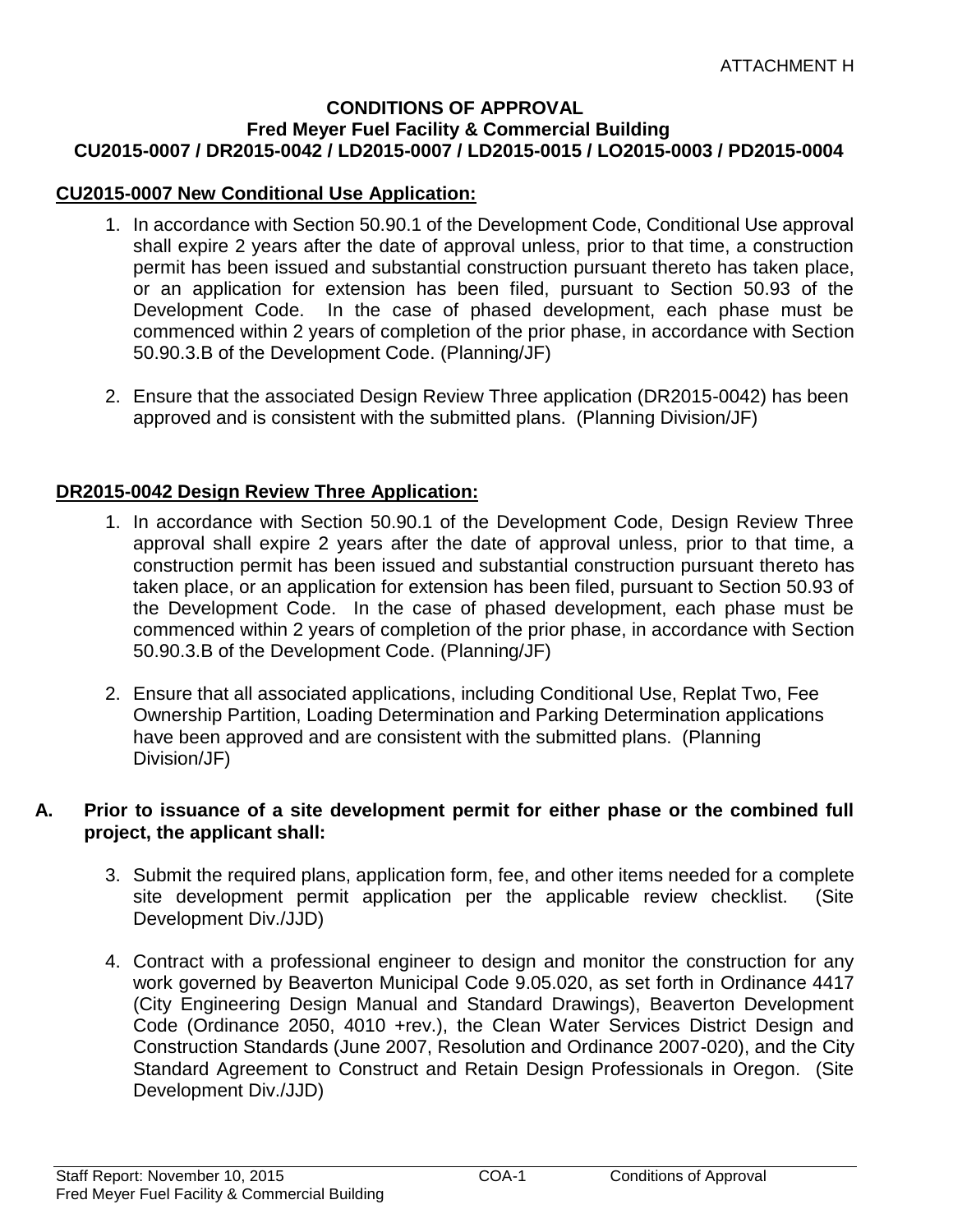- 5. Submit a completed and executed City Standard Agreement to Construct Improvements and Retain Design Professional(s) Registered in Oregon. After the site development permit is issued, the City Engineer and the Planning Director must approve all revisions as set out in Ordinances 2050, 4010+rev., and 4417; however, any required land use action shall be final prior to City staff approval of the engineering plan revision and work commencing as revised. (Site Development Div./JJD)
- 6. Have the ownership of the subject property guarantee all public improvements, site grading, storm water management (quality) facilities, private streets, and fire/emergency access paving by submittal of a City-approved security. The security approval by the City consists of a review by the City Attorney for form and the City Engineer for amount, equivalent to 100 percent or more of estimated construction costs. (Site Development Div./JJD)
- 7. Submit a City standard easement for the proposed public storm sewer extension across Parcel 1 of Partition Plat 1998-162, owner-executed and ready for recording in Washington County land records, to the City after approval by the City Engineer for legal description of the area encumbered and City Attorney as to form. (Site Development Div./JJD)
- 8. Submit to the City a copy of issued permits or other approvals needed from the Oregon Department of Transportation for work within, and/or construction access to Highway 217 or Canyon Road as applicable. (Site Development Div./JJD)
- 9. Submit a final geotechnical and geo-environmental report with the site development permit application for review and approval by the City Engineer. The report shall include an assessment of the soil and any toxic contaminants, ground/surface water issues, any needed clean-up action, remediation methods, Oregon Department of Environmental Quality requirements, disposal regulations, and worker safety measures. It shall be prepared by a professional engineer or registered geologist to the specifications of the City Engineer and rules of the Oregon Department of Environmental Quality (DEQ). (Site Development Div./JJD)
- 10.Submit a letter of "no further action" (NFA) or other documentation specifically recognizing the proposed construction activities from the Oregon DEQ (Case File #34- 92-0180). (Site Development Div./JJD)
- 11.Have obtained the Tualatin Valley Fire and Rescue District Fire Marshal's approval of the site development plans as part of the City's plan review process. (Site Development Div./JJD)
- 12.Have obtained approvals needed from the Clean Water Services District for storm system connections as a part of the City's plan review process. (Site Development Div./JJD)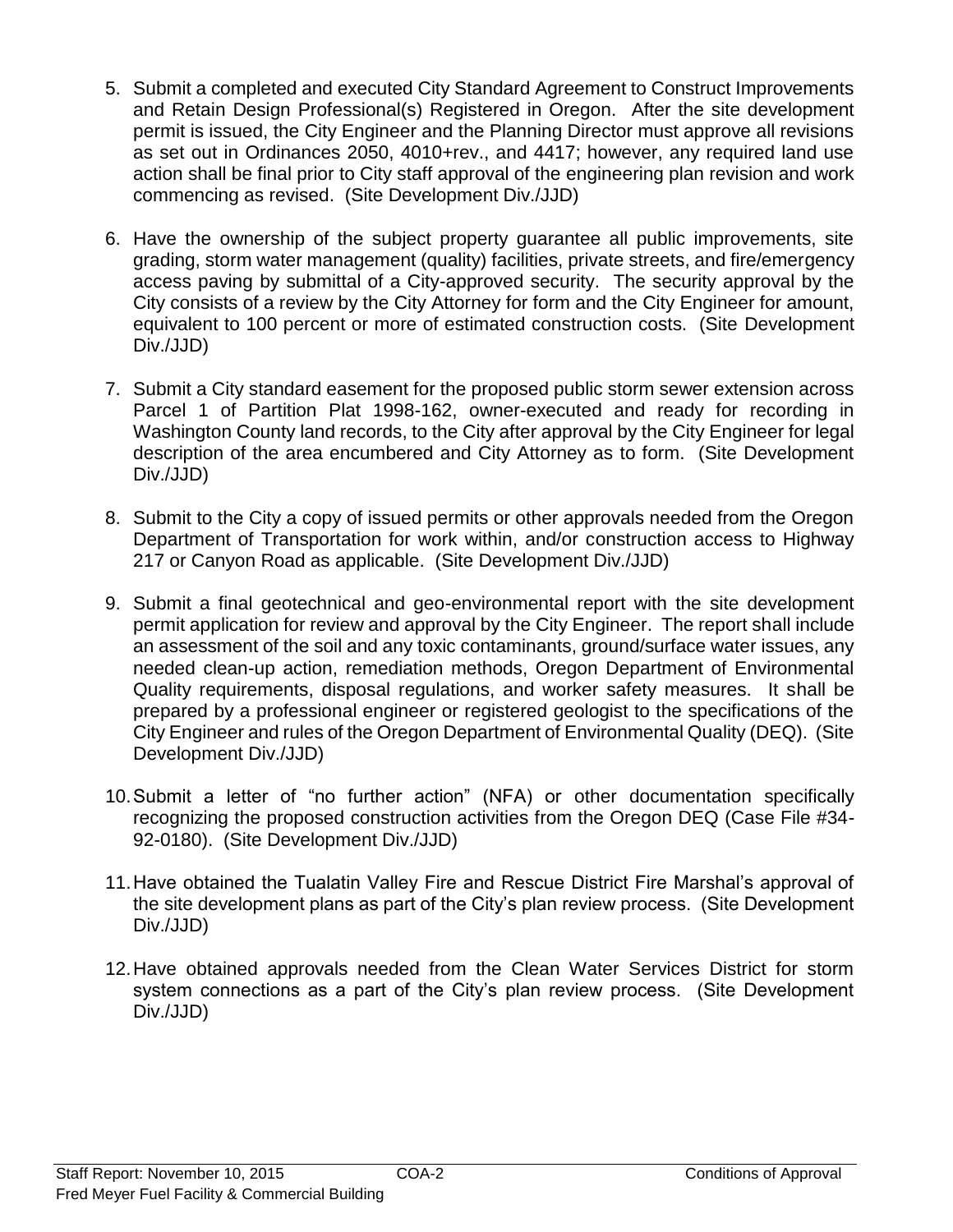- 13.Provide a detailed drainage analysis of the subject site and all tributary areas and prepare a report prepared by a professional engineer meeting the standards set by the City Engineer. The analysis shall identify all contributing drainage areas and plumbing systems on and adjacent to the site with the site development permit application. (Site Development Div./JJD)
- 14.Provide plans that show any drain inlets under the covered fueling and service facilities are piped to the sanitary sewer system via an API or CPS-type oil/water separator as approved by the City Building Official. The flow from the roof (canopy cover) of the fueling and service facility shall be piped to the approved storm water system. To prevent spills from entering the sanitary sewer system, an automatic or manual shut-off valve shall be installed in the fueling/service area discharge line prior to the connection with the public sanitary sewer. The areas immediately adjacent to the fueling/service area where precipitation may fall, track, or be blown under the cover shall be reverse-graded, trench drained, or bermed from other portions of the facility to minimize the amount of stormwater being transported beneath the cover. The cover must have a minimum overhang of 5 feet on each side. The cover overhang is to be measured relative to a berm, trench drain, or pavement grade break that separates the vehicle fueling/service area outside the covered area from that under the covered area. (Site Development Div./JJD)
- 15.Provide construction plans that show how each affected lot will be independently served by utility systems as required by the City Engineer and City Building Official per City standards. All site sewer (storm and sanitary) plumbing that serves more than one lot, or crosses onto another lot, shall be considered a public system and shall be constructed to the requirements of the City Engineer. Sheet flow of surface water from one lot's paved area to another lot's paved area shall not be considered a direct plumbing service. (Site Development Div./JJD)
- 16.Provide final construction plans and a final drainage report demonstrating compliance with CWS Resolution and Order 2007-020 in regard to redevelopment water quality treatment (see Table 4-1), through installation of Contech Inc., Stormfilter catch basin systems. Treatment shall be provided at a minimum equivalent of 3.0 cartridges per tributary impervious acre as generally outlined in the preliminary drainage report dated April 17, 2013. (Site Development Div./JJD)
- 17.Submit owner-executed, notarized, City/CWS standard private stormwater facilities maintenance agreements, one for each applicable parcel, with maintenance plan and all standard exhibits, ready for recording with Washington County Records. (Site Development Div./JJD)
- 18.Submit to the City a certified impervious surface determination of the proposed project by the applicant's engineer, architect, or surveyor. The certification shall include an analysis and calculations of all impervious surfaces as a total on the site. Specific types of impervious area totals, in square feet, shall be given for buildings, parking lots/driveways, sidewalk/pedestrian areas, storage areas, and any gravel surfaces. Calculations shall also indicate the square footage of pre-existing impervious surface, the new impervious surface area created, and total final impervious surface area. (Site Development Div./JJD)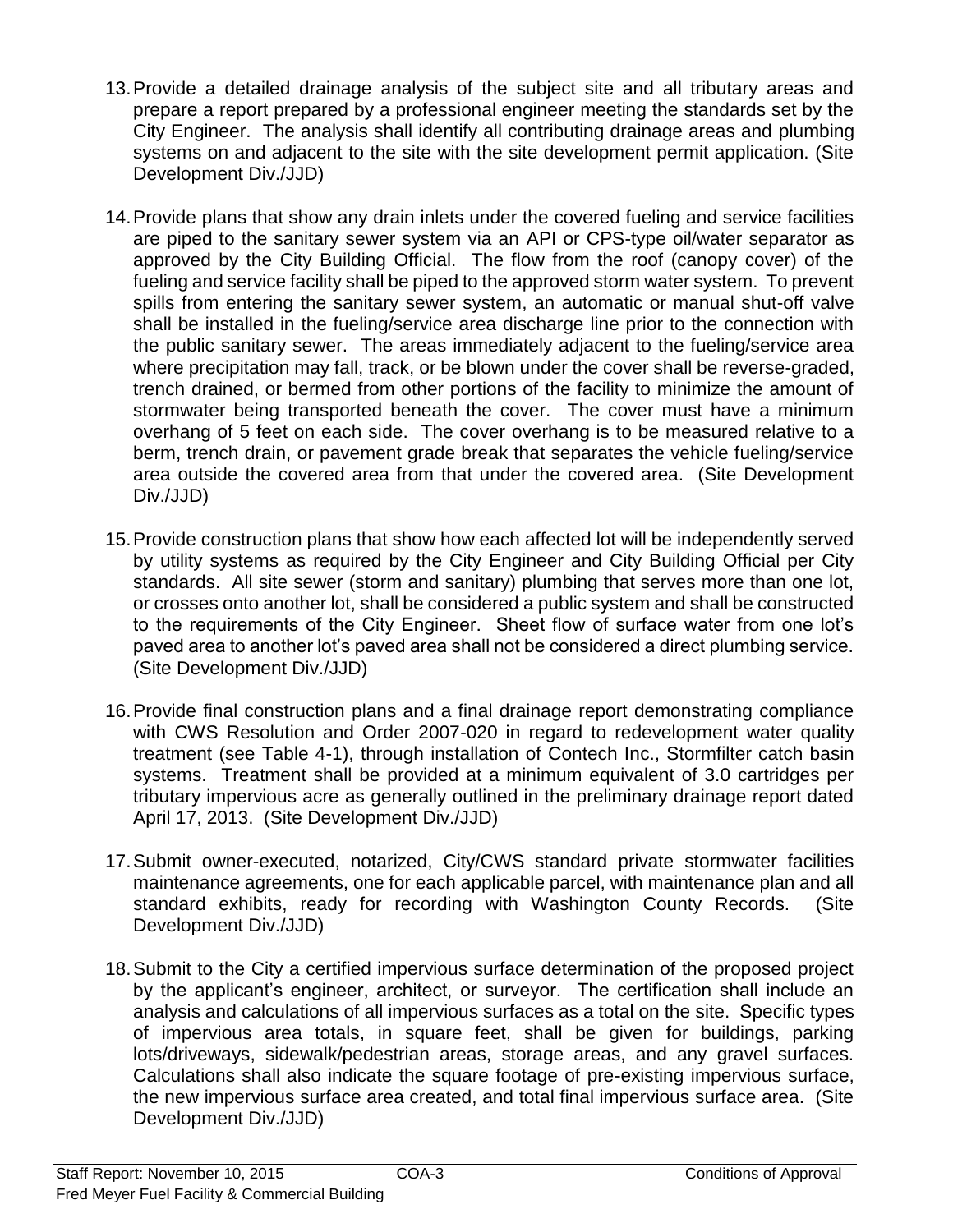- 19.Pay a storm water system development charges (overall system conveyance and quantity) for any net new impervious area proposed. (Site Development Div./JJD)
- 20.Provide plans for the placement of underground utility lines along street frontages, within the site, and for services to the proposed new development. No utility service lines to the building, lot lighting, and structures shall remain overhead on site; all utilities must be provided underground. If existing utility poles along existing street frontages must be moved to accommodate the proposed improvements, the affected lines must be either undergrounded or a fee in lieu of undergrounding paid per Section 60.65 of the Development Code. (Site Development Div./JJD)
- 21.The applicant shall submit the required joint-use and maintenance agreement for common driveways documentation as identified in EDM 210.13.K and 210.13.L. (Transportation/KR)
- 22.COMMERCIAL BUILDINGS REQUIRED FIRE FLOW: The minimum fire flow and flow duration for buildings other than one- and two-family dwellings shall be determined in accordance with residual pressure (OFC Table B105.2). The required fire flow for a building shall not exceed the available GPM in the water delivery system at 20 psi.
	- i. Note: OFC B106, Limiting Fire-Flow is also enforced, except for the following:
	- ii. In areas where the water system is already developed, the maximum needed fire flow shall be either 3,000 GPM or the available flow in the system at 20 psi, whichever is greater.
	- iii. In new developed areas, the maximum needed fire flow shall be 3,000 GPM at 20 psi.
	- iv. Tualatin Valley Fire & Rescue does not adopt Occupancy Hazards Modifiers in section B105.4-B105.4.1 (TVF&R/JF)
- 22.FIRE FLOW WATER AVAILABILITY: Applicants shall provide documentation of a fire hydrant flow test or flow test modeling of water availability from the local water purveyor if the project includes a new structure or increase in the floor area of an existing structure. Tests shall be conducted from a fire hydrant within 400 feet for commercial projects, or 600 feet for residential development. Flow tests will be accepted if they were performed within 5 years as long as no adverse modifications have been made to the supply system. Water availability information may not be required to be submitted for every project. (OFC Appendix B) Provide fire flow documentation. (TVF&R/JF)
- 23.FIRE HYDRANTS-COMMERCIAL BUILDINGS: Where a portion of the building is more than 400 feet from a hydrant on a fire apparatus access road, as measured in an approved route around the exterior of the building, on-site fire hydrants and mains shall be provided. (OFC 507.5.1) Fire flow calculations will identify the number of required fire hydrants for this project. (TVF&R/JF)
- 24.10ft curb, sidewalk and planter strip shall be constructed as necessary to be consistent with the local Transportation System Plan and ODOT/ADA standards. The sidewalk shall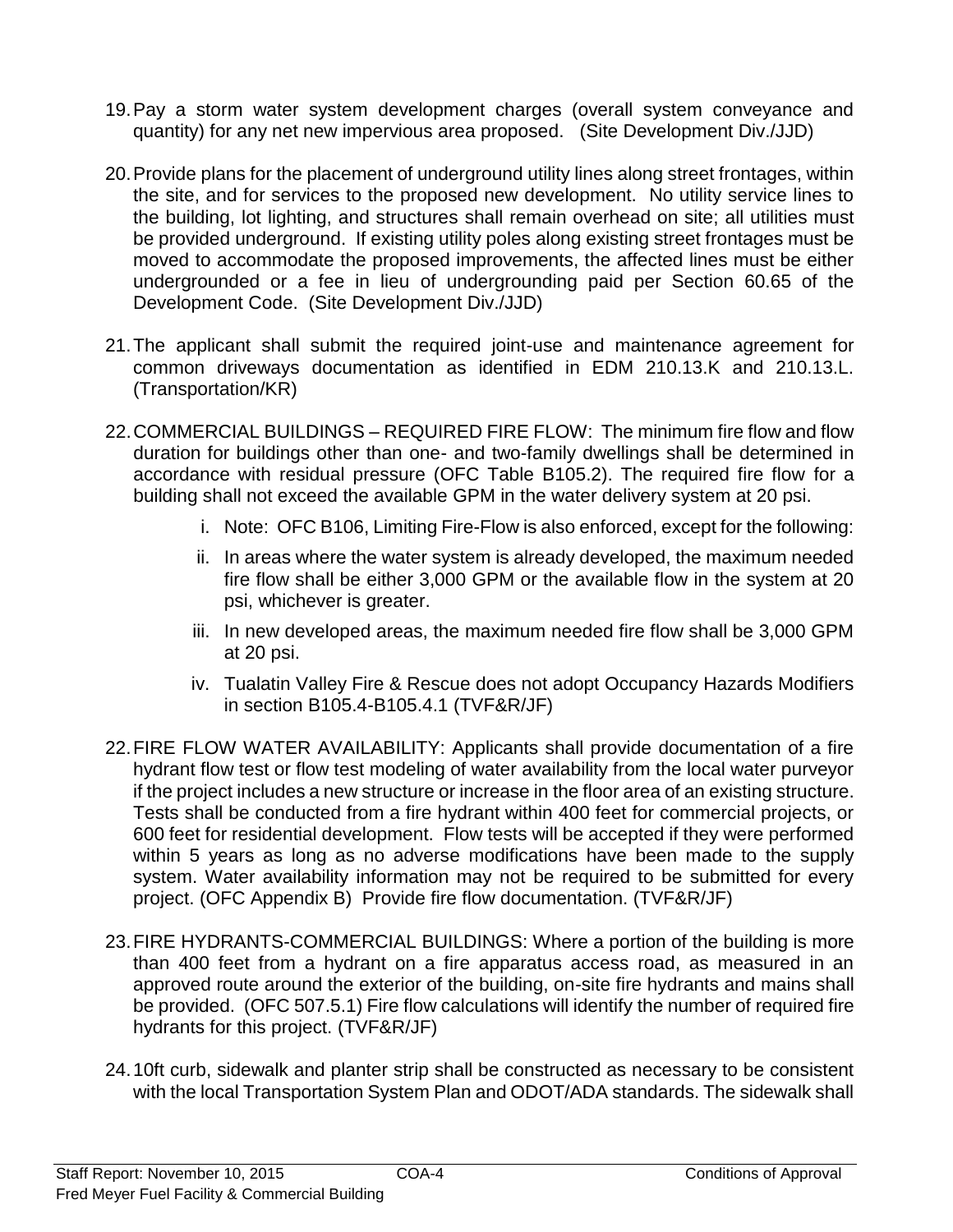be reconstructed, the applicant will not be permitted to add on to the existing sidewalk. (ODOT/MD)

- 25.Right of way donation (dedication) as necessary to accommodate the planned cross section identified in the local Transportation System Plan shall be provided through deed to the Oregon Department of Transportation. The donation must be to the State of Oregon, Oregon Department of Transportation. The ODOT District contact will assist in coordinating the donation. ODOT should provide verification to the local jurisdiction that the donation requirement has been fulfilled. The property owner must be the signatory for the donation and will be responsible for a certified environmental assessment of the site prior to transfer of property to the Department. (ODOT/MD)
- 26.An ODOT Miscellaneous Permit must be obtained for all work in the highway right of way. When the total value of improvements within the ODOT right of way is estimated to be \$100,000 or more, an agreement with ODOT is required to address the transfer of ownership of the improvement to ODOT. An intergovernmental agreement (IGA) is required for agreements involving local governments and a cooperative improvement agreement (CIA) is required for private sector agreements. The agreement shall address the work standards that must be followed, maintenance responsibilities, and compliance with ORS 276.071, which includes State of Oregon prevailing wage requirements. (ODOT/MD)
- 27.The applicant must obtain an ODOT permit to place trees in the state right of way. Tree spacing and design must be consistent with Highway Design Manual or ODOT must approve a design exception. (ODOT/MD)
- 28.Provide a plan showing a site obscuring fence of masonry or wood along the parking spaces at the western edge of the parking area adjacent to the Highway 217 frontage road a minimum of 36 inches in height to screen the road from the glare of headlights. (Planning/JF)
- 29.Provide a lighting plan for the ClickList area, including fixture details which shows compliance with the Technical Lighting Standards. (Planning/JF)

# **B. Prior to each building permit issuance, the applicant shall:**

- 30. Modify the SW Canyon Rd./ SW 115<sup>th</sup> Ave. intersection to remove a portion of the landscape median east of the intersection to increase the available westbound left- and U-turn lane queuing length from 140 feet to 275 feet, as recommended by the applicant's March 2, 2015 TIA. (Transportation / KR)
- 31.Submit a complete site development permit application and obtain the issuance of site development permit from the Site Development Division. (Site Development Div./JJD)
- 32.Make provisions for installation of all mandated erosion control measures to achieve City inspector approval at least 24 hours prior to call for foundation footing form inspection from the Building Division. (Site Development Div./JJD)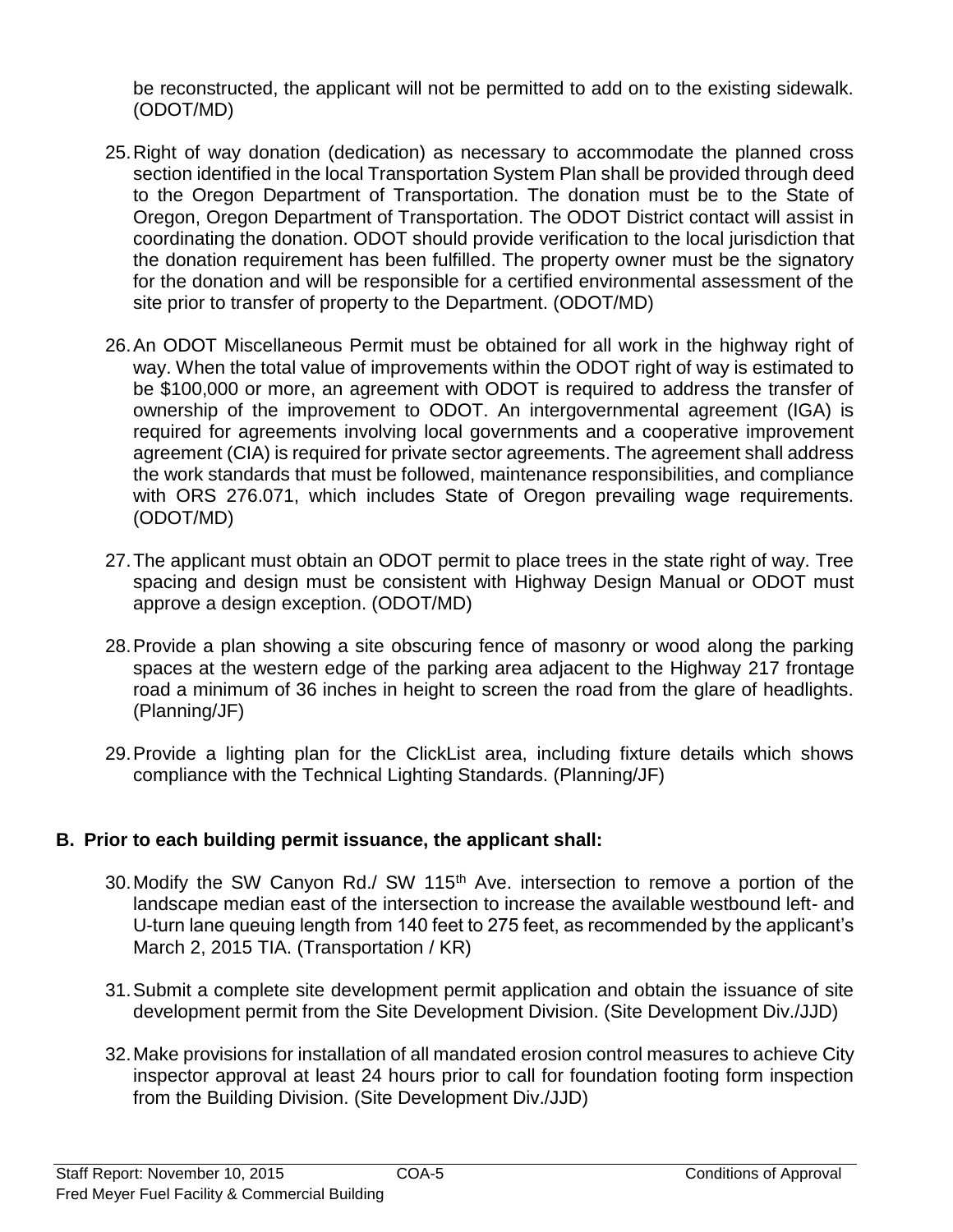- 33.A separate plumbing permit is required for installation of private on-site utilities (i.e., sanitary sewer, storm sewer, water service, catch basins, etc. If the applicant desires to install those types of private utilities during the same period as the "Site Development" work, a separate plumbing application must be submitted to the Building Services Division for approval. (Building/BR)
- 34.An accessible route shall be provided to persons with disabilities throughout the site. (Section 1104, OSSC) (Building/BR)
- 35.An accessible route shall be provided to persons with disabilities from the building to a public way. (Section 1104, OSSC) (Building/BR)
- 36.Provide a plan showing architectural features on the blank wall area adjacent to SW Canyon Road facing lobby entrance. (Planning/JF)

# **C. Prior to each occupancy permit issuance, the applicant shall:**

- 37.Have substantially completed the site development improvements as determined by the City Engineer. (Site Development Div./JJD)
- 38.Submitted proof of recording of the single lot partition plat consolidating the affected areas with the Washington County Surveyor and land records. (Site Development Div./JJD)
- 39.Have the landscaping completely installed or provide for erosion control measures around any disturbed or exposed areas per Clean Water Services standards. (Site Development Div./JJD)
- 40.Have placed underground all affected, applicable existing overhead utilities and any new utility service lines within the project and along any existing street frontage as determined at permit issuance. (Site Development Div./JJD)
- 41.Install or replace, to City specifications, all sidewalks which are missing, damaged, deteriorated, or removed by construction. (Site Development Div./JJD)
- 42.Have obtained a Source Control Permit (AKA Industrial Sewage Permit) from the Clean Water Services District and submitted a copy to the City Building Official if such a permit is required, as determined by CWS. (Site Development Div./JJD)
- 43.Have trimmed the existing landscaping shrubs east of the Fred Meyer access from SW Beaverton-Hillsdale Hwy. to improve sight distance, as recommended in the March 2, 2015 TIA prepared by the applicant. (Transportation / KR)
- 44.Ensure all site improvements, including grading and landscaping are completed in accordance with plans marked "Exhibit A", except as modified by the decision making authority in conditions of approval. (On file at City Hall). (Planning / JF)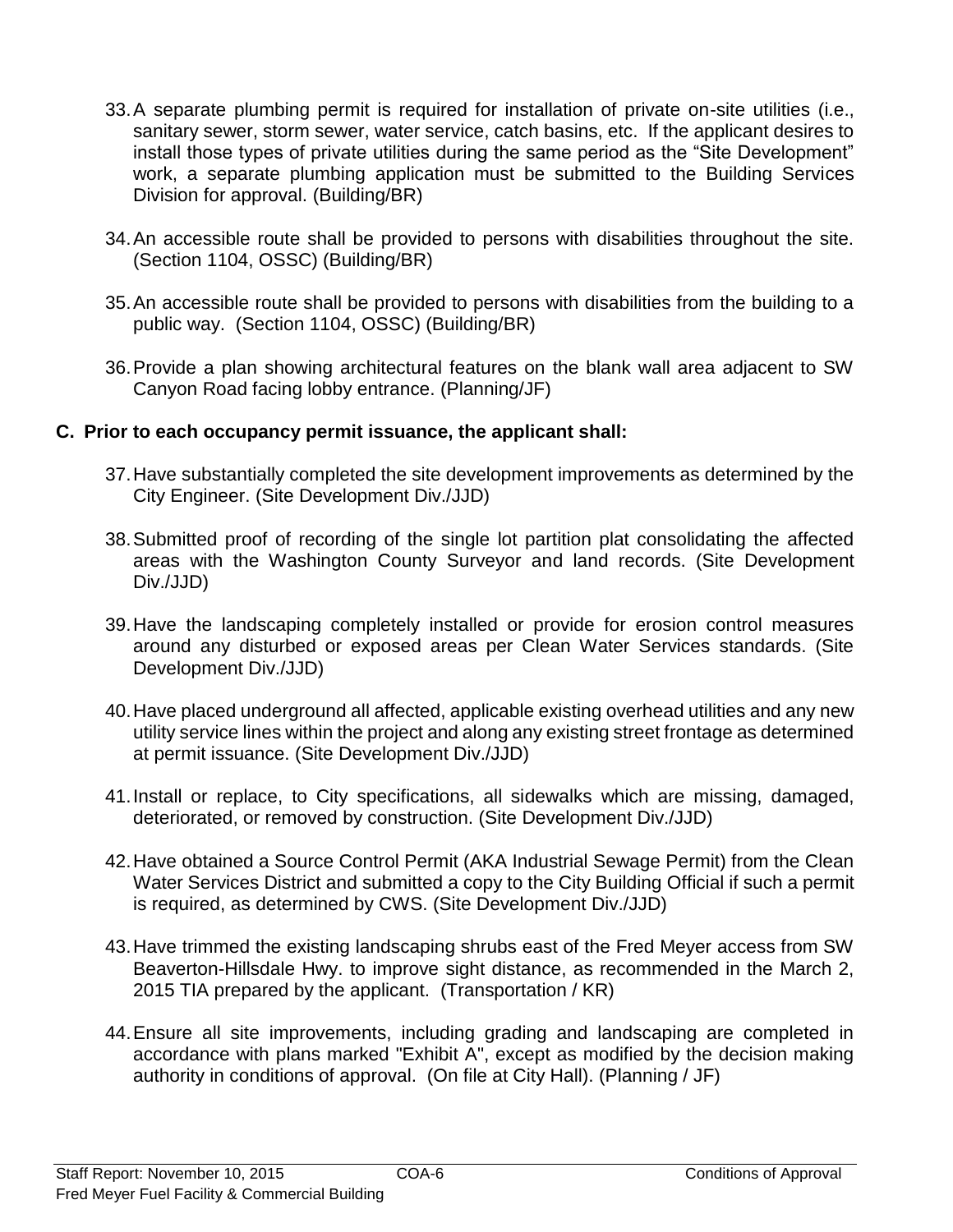- 45.Ensure all construction is completed in accordance with the Materials and Finishes form and Materials Board, both marked "Exhibit B", except as modified by the decision making authority in conditions of approval. (On file at City Hall). (Planning / JF)
- 46.Ensure construction of all buildings, walls, fences and other structures are completed in accordance with the elevations and plans marked "Exhibit C", except as modified by the decision making authority in conditions of approval. (On file at City Hall). (Planning / JF)
- 47.Ensure all landscaping approved by the decision making authority is installed. (Planning / JF)
- 48.Ensure all landscape areas are served by an underground landscape irrigation system. For approved xeriscape (drought-tolerant) landscape designs and for the installation of native or riparian plantings, underground irrigation is not required provided that temporary above-ground irrigation is provided for the establishment period. (Planning / JF)
- 49.Ensure that the planting of all approved trees, except for street trees or vegetation approved in the public right-of-way, has occurred. Trees shall have a minimum caliper of 1-1/2 inches. Each tree is to be adequately staked. (Planning / JF)
- 50.Ensure all exterior lighting fixtures are installed and operational. Illumination from light fixtures, except for street lights, shall be limited to no greater than 0.5 foot-candle at the property line as measured in the vertical and horizontal plane. Public view of exterior light sources such as lamps and bulbs, is not permitted from streets and abutting properties at the property line. (Planning / JF)

# **D. Prior to release of performance security for each phase, the applicant shall:**

- 51.Have completed the site development improvements as determined by the City Engineer and met all outstanding conditions of approval as determined by the City Engineer and Planning Director. Additionally, the applicant and professional(s) of record shall have met all obligations under the City Standard Agreement to Construct Improvements and Retain Design Professional Registered in Oregon, as determined by the City Engineer. (Site Development Div./JJD)
- 52.Provide evidence of a post-construction cleaning, system maintenance, and StormFilter recharge/replacement per manufacturer's recommendations and a pre-paid service contract for a two year period from the date of performance acceptance for the proprietary storm water treatment systems by a CONTECH qualified maintenance provider as determined by the City Engineer. (Site Development Div./JJD)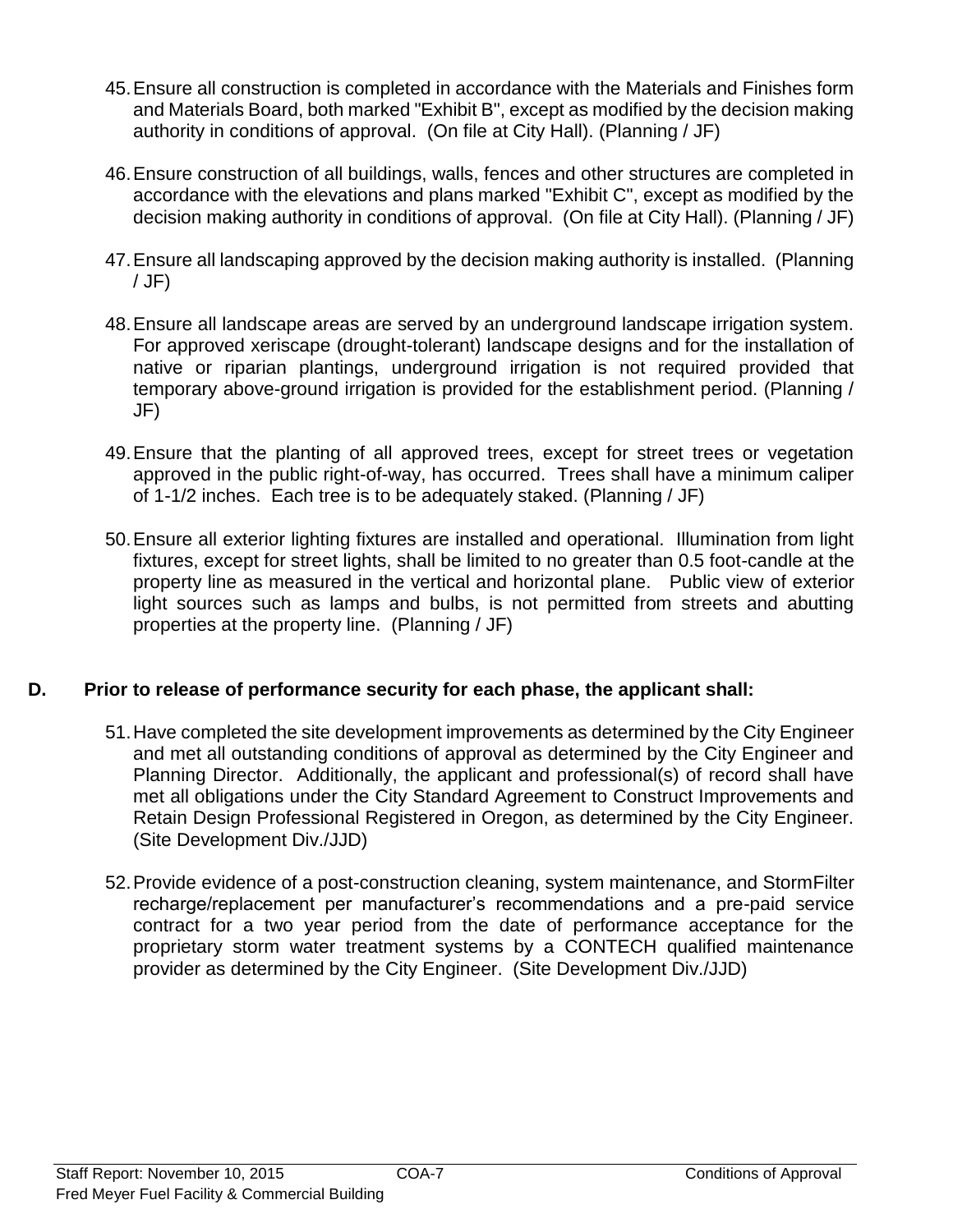# **LD2015-0007 Replat Two Application:**

- 1. To comply with State Building Code fire separation distance from the east, south and west property lines a 'no build easement' (in a form approved by the City) is required to guarantee a minimum of ten feet of fire separation from the edge of the canopy/kiosk to any other structure (existing or future) and must be shown on the plat. (Building/BR)
- 2. The final plat, for the Replat Two approved in LD2015-0007, must be recorded prior to or concurrently with the recordation of the Preliminary Fee Ownership Partition. (Planning/JF)
- 3. Have commenced construction of the site development improvements to provide minimum critical public services (access graded, cored and rocked; wet utilities installed) as determined by the City Engineer and to allow for verification that the location and width of proposed easements are adequate for the completed infrastructure, per adopted City standards. (Site Development Div./JJD)
- 4. Show granting of any required on-site easements on the plat, along with plat notes as approved by the City Engineer for area encumbered and County Surveyor as to form and nomenclature. The applicant's engineer or surveyor shall verify all pre-existing and proposed easements are of sufficient width to meet current City standards in relation to the physical location of existing site improvements. (Site Development Div./JJD)
- 5. Ensure that appropriate crossover access easements are provided for the shared drives. (Transportation / KR)

# **LD2015-0015 Preliminary Fee Ownership Partition Application:**

# **A. Prior to Final Plat approval, the applicant shall:**

- 1. Show granting of any required on-site easements on the single lot partition plat, along with plat notes as approved by the City Engineer for area encumbered and County Surveyor as to form and nomenclature. The applicant's engineer or surveyor shall verify all pre-existing and proposed easements are of sufficient width to meet current City standards in relation to the physical location of existing and proposed site improvements. (Site Development Div./JJD)
- 2. The Replat Two, LD2015-0007, must be approved and recorded prior to or concurrent with recordation of the Final Plat for the Preliminary Fee Ownership Partition (LD2015- 0015). (Planning/JF)
- 3. Ensure that appropriate crossover access easements are provided for the shared drives. (Transportation / KR)